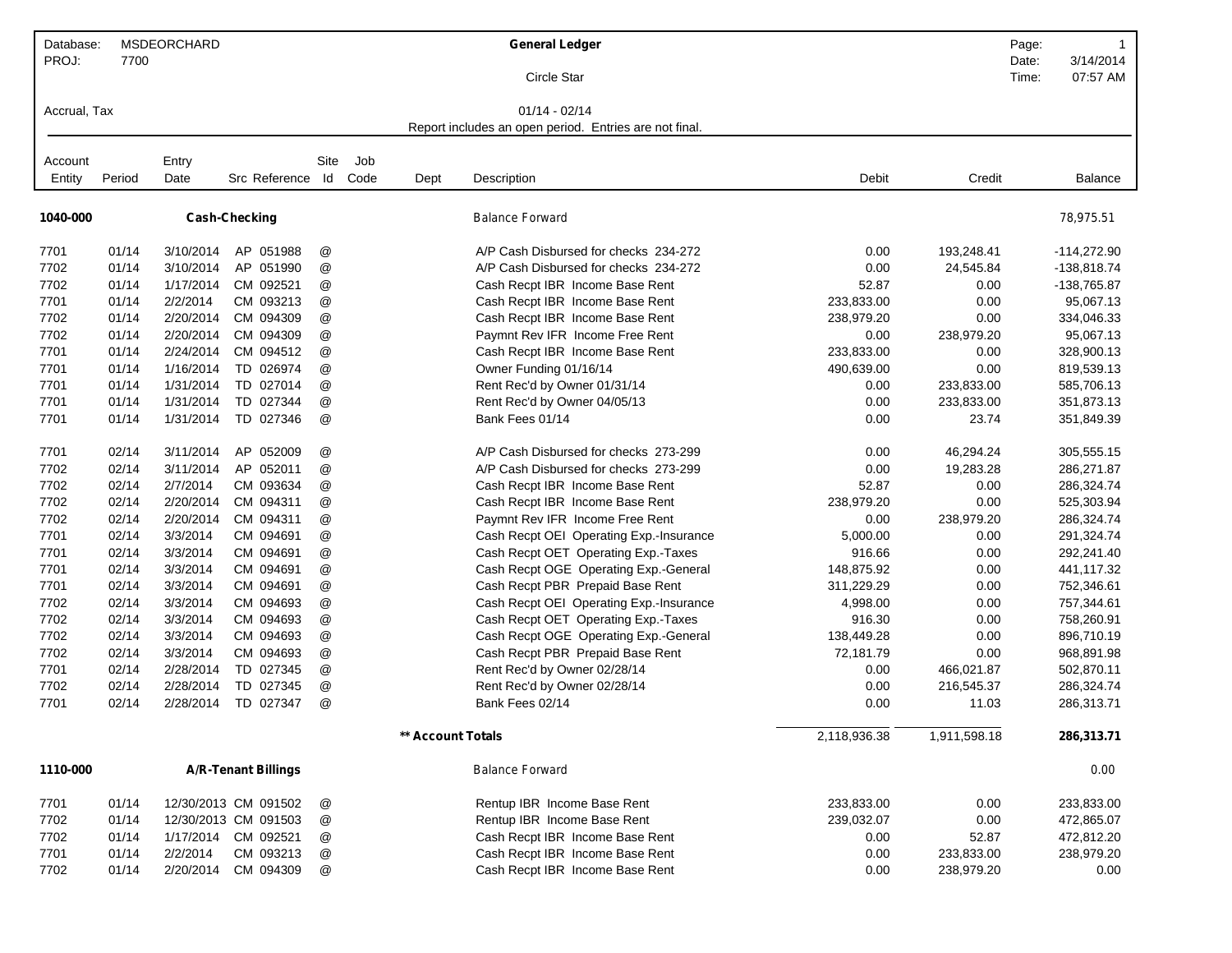| Database:<br>PROJ: | 7700   | <b>MSDEORCHARD</b>                         |                              |            |             |                   | <b>General Ledger</b>                                  |              |              | Page:<br>Date: | $\overline{2}$<br>3/14/2014 |
|--------------------|--------|--------------------------------------------|------------------------------|------------|-------------|-------------------|--------------------------------------------------------|--------------|--------------|----------------|-----------------------------|
|                    |        |                                            |                              |            |             |                   | Circle Star                                            |              |              | Time:          | 07:57 AM                    |
| Accrual, Tax       |        |                                            |                              |            |             |                   | $01/14 - 02/14$                                        |              |              |                |                             |
|                    |        |                                            |                              |            |             |                   | Report includes an open period. Entries are not final. |              |              |                |                             |
|                    |        |                                            |                              |            |             |                   |                                                        |              |              |                |                             |
| Account<br>Entity  | Period | Entry<br>Date                              | Src Reference                | Site<br>ld | Job<br>Code | Dept              | Description                                            | Debit        | Credit       |                | <b>Balance</b>              |
|                    |        |                                            |                              |            |             |                   |                                                        |              |              |                |                             |
|                    |        | 1110-000 - A/R-Tenant Billings (Continued) |                              |            |             |                   |                                                        |              |              |                |                             |
| 7702               | 01/14  | 2/20/2014                                  | CM 094309                    | @          |             |                   | Non-Cash Adj IFR Income Free Rent                      | 0.00         | 238,979.20   |                | -238,979.20                 |
| 7702               | 01/14  | 2/20/2014                                  | CM 094309                    | @          |             |                   | Paymnt Rev IFR Income Free Rent                        | 238,979.20   | 0.00         |                | 0.00                        |
| 7701               | 01/14  | 2/20/2014                                  | CM 094314                    | @          |             |                   | Charge OEI Operating Exp.-Insurance                    | 2,500.00     | 0.00         |                | 2,500.00                    |
| 7701               | 01/14  | 2/20/2014                                  | CM 094314                    | @          |             |                   | Charge OET Operating Exp.-Taxes                        | 458.33       | 0.00         |                | 2,958.33                    |
| 7701               | 01/14  | 2/20/2014                                  | CM 094314                    | @          |             |                   | Charge OGE Operating Exp.-General                      | 74,437.96    | 0.00         |                | 77,396.29                   |
| 7702               | 01/14  | 2/20/2014                                  | CM 094315                    | @          |             |                   | Charge OEI Operating Exp.-Insurance                    | 2,500.08     | 0.00         |                | 79,896.37                   |
| 7702               | 01/14  | 2/20/2014                                  | CM 094315                    | @          |             |                   | Charge OET Operating Exp.-Taxes                        | 458.15       | 0.00         |                | 80,354.52                   |
| 7702               | 01/14  | 2/20/2014                                  | CM 094315                    | @          |             |                   | Charge OGE Operating Exp.-General                      | 69,254.42    | 0.00         |                | 149,608.94                  |
| 7701               | 01/14  | 2/24/2014                                  | CM 094512                    | @          |             |                   | Cash Recpt IBR Income Base Rent                        | 0.00         | 233,833.00   |                | $-84,224.06$                |
| 7701               | 01/14  | 1/31/2014                                  | TD 027363                    | @          |             |                   | Adj for Prepaid Rent Rec'd 01/31/14                    | 233,833.00   | 0.00         |                | 149,608.94                  |
| 7701               | 02/14  | 1/22/2014                                  | CM 092748                    | @          |             |                   | Rentup IBR Income Base Rent                            | 233,833.00   | 0.00         |                | 383,441.94                  |
| 7702               | 02/14  | 1/22/2014                                  | CM 092749                    | @          |             |                   | Rentup IBR Income Base Rent                            | 239,032.07   | 0.00         |                | 622,474.01                  |
| 7702               | 02/14  | 2/7/2014                                   | CM 093634                    | @          |             |                   | Cash Recpt IBR Income Base Rent                        | 0.00         | 52.87        |                | 622,421.14                  |
| 7702               | 02/14  | 2/20/2014                                  | CM 094311                    | @          |             |                   | Cash Recpt IBR Income Base Rent                        | 0.00         | 238,979.20   |                | 383,441.94                  |
| 7702               | 02/14  | 2/20/2014                                  | CM 094311                    | @          |             |                   | Non-Cash Adj IFR Income Free Rent                      | 0.00         | 238,979.20   |                | 144,462.74                  |
| 7702               | 02/14  | 2/20/2014                                  | CM 094311                    | @          |             |                   | Paymnt Rev IFR Income Free Rent                        | 238,979.20   | 0.00         |                | 383,441.94                  |
| 7701               | 02/14  | 2/20/2014                                  | CM 094316                    | @          |             |                   | Charge OEI Operating Exp.-Insurance                    | 2,500.00     | 0.00         |                | 385,941.94                  |
| 7701               | 02/14  | 2/20/2014                                  | CM 094316                    | @          |             |                   | Charge OET Operating Exp.-Taxes                        | 458.33       | 0.00         |                | 386,400.27                  |
| 7701               | 02/14  | 2/20/2014                                  | CM 094316                    | @          |             |                   | Charge OGE Operating Exp.-General                      | 74,437.96    | 0.00         |                | 460,838.23                  |
| 7702               | 02/14  | 2/20/2014                                  | CM 094317                    | @          |             |                   | Charge OEI Operating Exp.-Insurance                    | 2,500.08     | 0.00         |                | 463,338.31                  |
| 7702               | 02/14  | 2/20/2014                                  | CM 094317                    | @          |             |                   | Charge OET Operating Exp.-Taxes                        | 458.15       | 0.00         |                | 463,796.46                  |
| 7702               | 02/14  | 2/20/2014                                  | CM 094317                    | @          |             |                   | Charge OGE Operating Exp.-General                      | 69,254.42    | 0.00         |                | 533,050.88                  |
| 7701               | 02/14  | 3/3/2014                                   | CM 094691                    | @          |             |                   | Cash Recpt OEI Operating Exp.-Insurance                | 0.00         | 5,000.00     |                | 528,050.88                  |
| 7701               | 02/14  | 3/3/2014                                   | CM 094691                    | @          |             |                   | Cash Recpt OET Operating Exp.-Taxes                    | 0.00         | 916.66       |                | 527,134.22                  |
| 7701               | 02/14  | 3/3/2014                                   | CM 094691                    | @          |             |                   | Cash Recpt OGE Operating Exp.-General                  | 0.00         | 148,875.92   |                | 378,258.30                  |
| 7702               | 02/14  | 3/3/2014                                   | CM 094693                    | @          |             |                   | Cash Recpt OEI Operating Exp.-Insurance                | 0.00         | 4,998.00     |                | 373,260.30                  |
| 7702               | 02/14  | 3/3/2014                                   | CM 094693                    | @          |             |                   | Cash Recpt OET Operating Exp.-Taxes                    | 0.00         | 916.30       |                | 372,344.00                  |
| 7702               | 02/14  | 3/3/2014                                   | CM 094693                    | @          |             |                   | Cash Recpt OGE Operating Exp.-General                  | 0.00         | 138,449.28   |                | 233,894.72                  |
| 7701               | 02/14  |                                            | 1/31/2014 TD 027363          | @          |             |                   | Adj for Prepaid Rent Rec'd 01/31/14                    | 0.00         | 233,833.00   |                | 61.72                       |
|                    |        |                                            |                              |            |             | ** Account Totals |                                                        | 1,956,739.42 | 1,956,677.70 |                | 61.72                       |
| 1170-000           |        | A/R-Other                                  |                              |            |             |                   | <b>Balance Forward</b>                                 |              |              |                | 50,430.07                   |
| 1200-000           |        |                                            | Intercompany-Other           |            |             |                   | <b>Balance Forward</b>                                 |              |              |                | 0.00                        |
| 1530-000           |        |                                            | <b>Improvements-Building</b> |            |             |                   | <b>Balance Forward</b>                                 |              |              |                | 126,505.85                  |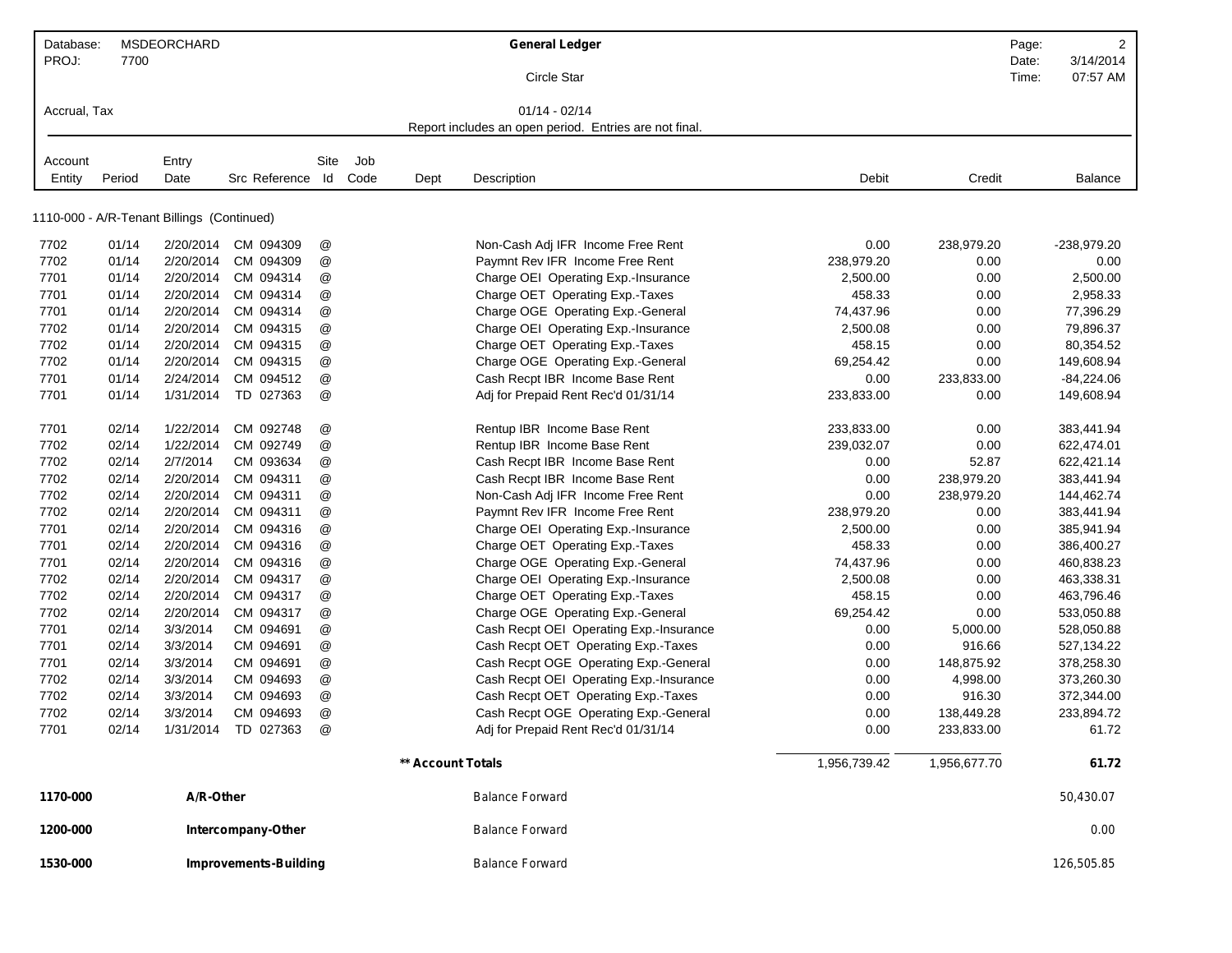| Database:<br>PROJ: | 7700   | MSDEORCHARD   |                                              |                           |             |                          | <b>General Ledger</b>                                                     |            |           | Page:<br>Date: | 3<br>3/14/2014 |
|--------------------|--------|---------------|----------------------------------------------|---------------------------|-------------|--------------------------|---------------------------------------------------------------------------|------------|-----------|----------------|----------------|
|                    |        |               |                                              |                           |             |                          | Circle Star                                                               |            |           | Time:          | 07:57 AM       |
| Accrual, Tax       |        |               |                                              |                           |             |                          | $01/14 - 02/14$<br>Report includes an open period. Entries are not final. |            |           |                |                |
|                    |        |               |                                              |                           |             |                          |                                                                           |            |           |                |                |
| Account<br>Entity  | Period | Entry<br>Date | Src Reference Id                             | Site                      | Job<br>Code | Dept                     | Description                                                               | Debit      | Credit    |                | <b>Balance</b> |
|                    |        |               |                                              |                           |             |                          |                                                                           |            |           |                |                |
|                    |        |               | 1530-000 - Improvements-Building (Continued) |                           |             |                          |                                                                           |            |           |                |                |
| 7701               | 01/14  | 1/14/2014     | TD 026896                                    | @                         |             |                          | Accrue Add'l ADA Work 11/13                                               | 0.00       | 9,298.50  |                | 117,207.35     |
| 7702               | 01/14  | 1/14/2014     | TD 026896                                    | @                         |             |                          | Accrue Add'l ADA Work 11/13                                               | 0.00       | 9,298.50  |                | 107,908.85     |
| 7701               | 01/14  | 2/28/2014     | TD 027355                                    | @                         |             |                          | Accrue Add'l ADA Work 11/13                                               | 9,298.50   | 0.00      |                | 117,207.35     |
| 7702               | 01/14  | 2/28/2014     | TD 027355                                    | @                         |             |                          | Accrue Add'l ADA Work 11/13                                               | 9,298.50   | 0.00      |                | 126,505.85     |
| 7701               | 02/14  | 2/28/2014     | TD 027355                                    | @                         |             |                          | Accrue Add'l ADA Work 11/13                                               | 0.00       | 9,298.50  |                | 117,207.35     |
| 7702               | 02/14  | 2/28/2014     | TD 027355                                    | @                         |             |                          | Accrue Add'l ADA Work 11/13                                               | 0.00       | 9,298.50  |                | 107,908.85     |
| 7701               | 02/14  | 3/12/2014     | TD 027371                                    | @                         |             |                          | Accrue Add'l ADA Work 11/13                                               | 9,298.50   | 0.00      |                | 117,207.35     |
| 7702               | 02/14  | 3/12/2014     | TD 027371                                    | @                         |             |                          | Accrue Add'l ADA Work 11/13                                               | 9,298.50   | 0.00      |                | 126,505.85     |
|                    |        |               |                                              |                           |             | <b>** Account Totals</b> |                                                                           | 37,194.00  | 37,194.00 |                | 126,505.85     |
|                    |        |               |                                              |                           |             |                          |                                                                           |            |           |                |                |
| 1550-000           |        |               | <b>Improvements-Tenant</b>                   |                           |             |                          | <b>Balance Forward</b>                                                    |            |           |                | 0.00           |
| 7701               | 01/14  | 3/10/2014     | AP 051988                                    | @                         |             |                          | 269 1/31/2014 TI-PROGRESS BILLING<br>ORCHARD COMMERCIAL CONSTRUCTION      | 140,297.25 | 0.00      |                | 140,297.25     |
|                    |        |               |                                              |                           |             | ** Account Totals        |                                                                           | 140,297.25 | 0.00      |                | 140,297.25     |
| 2010-000           |        |               | <b>A/P-Property Expenses</b>                 |                           |             |                          | <b>Balance Forward</b>                                                    |            |           |                | -15,662.62     |
| 7701               | 01/14  | 3/10/2014     | AP 051988                                    | @                         |             |                          | A/P Total Payables for 01/14                                              | 0.00       | 5,182.79  |                | $-20,845.41$   |
| 7702               | 01/14  | 3/10/2014     | AP 051990                                    | @                         |             |                          | A/P Total Payables for 01/14                                              | 351.17     | 0.00      |                | $-20,494.24$   |
| 7701               | 02/14  | 3/11/2014     | AP 052009                                    | @                         |             |                          | A/P Total Payables for 02/14                                              | 0.00       | 1,225.00  |                | $-21,719.24$   |
| 7702               | 02/14  |               | 3/11/2014 AP 052011                          | @                         |             |                          | A/P Total Payables for 02/14                                              | 0.00       | 6,931.93  |                | $-28,651.17$   |
|                    |        |               |                                              |                           |             | <b>** Account Totals</b> |                                                                           | 351.17     | 13,339.72 |                | $-28,651.17$   |
|                    |        |               |                                              |                           |             |                          |                                                                           |            |           |                |                |
| 2020-000           |        | A/P-Other     |                                              |                           |             |                          | <b>Balance Forward</b>                                                    |            |           |                | $-53,294.79$   |
| 7701               | 01/14  | 1/14/2014     | TD 026896                                    | $^\copyright$             |             |                          | December Accruals                                                         | 32,153.04  | 0.00      |                | $-21,141.75$   |
| 7702               | 01/14  | 1/14/2014     | TD 026896                                    | $^\copyright$             |             |                          | <b>December Accruals</b>                                                  | 21,141.75  | 0.00      |                | 0.00           |
| 7701               | 01/14  | 2/10/2014     | TD 027354                                    | $^\copyright$             |             |                          | January Accruals                                                          | 0.00       | 32,006.19 |                | $-32,006.19$   |
| 7702               | 01/14  | 2/10/2014     | TD 027354                                    | $^\text{\textregistered}$ |             |                          | January Accruals                                                          | 0.00       | 12,902.71 |                | -44,908.90     |
| 7701               | 01/14  | 2/28/2014     | TD 027355                                    | $^\copyright$             |             |                          | January Accruals                                                          | 0.00       | 9,298.50  |                | $-54,207.40$   |
| 7702               | 01/14  | 2/28/2014     | TD 027355                                    | @                         |             |                          | January Accruals                                                          | 0.00       | 9,298.50  |                | $-63,505.90$   |
| 7701               | 02/14  | 2/10/2014     | TD 027354                                    | @                         |             |                          | January Accruals                                                          | 32,006.19  | 0.00      |                | $-31,499.71$   |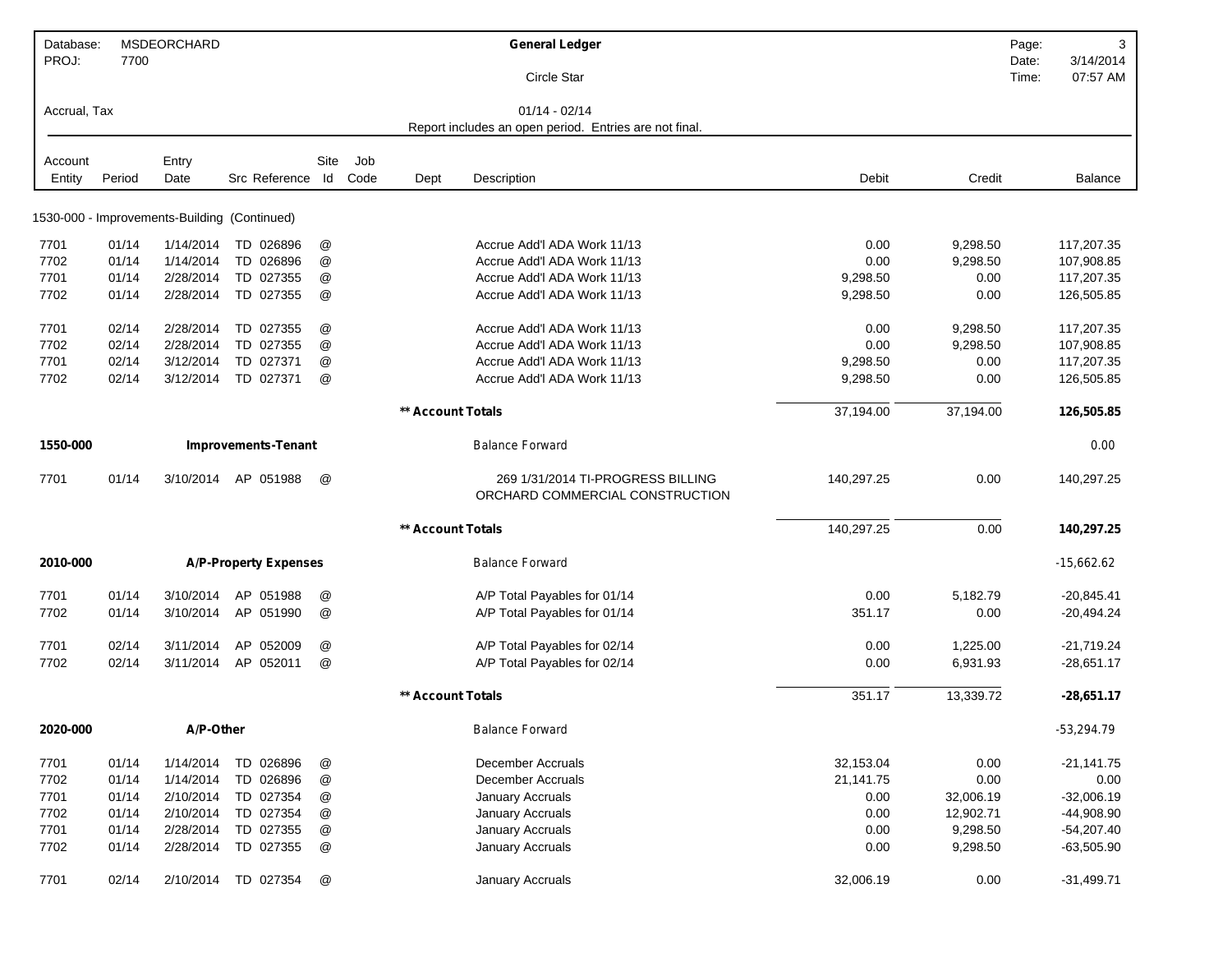| Database:<br>PROJ: | 7700   | MSDEORCHARD                      |                          |               |             |                   | <b>General Ledger</b><br>Circle Star                                      |              |            | Page:<br>Date:<br>Time: | 4<br>3/14/2014<br>07:57 AM |
|--------------------|--------|----------------------------------|--------------------------|---------------|-------------|-------------------|---------------------------------------------------------------------------|--------------|------------|-------------------------|----------------------------|
| Accrual, Tax       |        |                                  |                          |               |             |                   | $01/14 - 02/14$<br>Report includes an open period. Entries are not final. |              |            |                         |                            |
| Account<br>Entity  | Period | Entry<br>Date                    | Src Reference Id         | Site          | Job<br>Code | Dept              | Description                                                               | Debit        | Credit     |                         | <b>Balance</b>             |
|                    |        |                                  |                          |               |             |                   |                                                                           |              |            |                         |                            |
|                    |        | 2020-000 - A/P-Other (Continued) |                          |               |             |                   |                                                                           |              |            |                         |                            |
| 7702               | 02/14  | 2/10/2014                        | TD 027354                | @             |             |                   | January Accruals                                                          | 12,902.71    | 0.00       |                         | $-18,597.00$               |
| 7701               | 02/14  | 2/28/2014                        | TD 027355                | @             |             |                   | January Accruals                                                          | 9,298.50     | 0.00       |                         | $-9,298.50$                |
| 7702               | 02/14  | 2/28/2014                        | TD 027355                | @             |             |                   | January Accruals                                                          | 9,298.50     | 0.00       |                         | 0.00                       |
| 7701               | 02/14  | 3/12/2014                        | TD 027371                | @             |             |                   | <b>February Accruals</b>                                                  | 0.00         | 41,515.05  |                         | $-41,515.05$               |
| 7702               | 02/14  | 3/12/2014                        | TD 027371                | @             |             |                   | <b>February Accruals</b>                                                  | 0.00         | 24,340.61  |                         | $-65,855.66$               |
|                    |        |                                  |                          |               |             | ** Account Totals |                                                                           | 116,800.69   | 129,361.56 |                         | $-65,855.66$               |
| 2110-000           |        |                                  | <b>Prepaid-Rent</b>      |               |             |                   | <b>Balance Forward</b>                                                    |              |            |                         | 0.00                       |
| 7701               | 01/14  | 1/31/2014                        | TD 027363                | @             |             |                   | Adj for Prepaid Rent Rec'd 01/31/14                                       | 0.00         | 233,833.00 |                         | $-233,833.00$              |
| 7701               | 02/14  | 3/3/2014                         | CM 094691                | @             |             |                   | Cash Recpt PBR Prepaid Base Rent                                          | 0.00         | 311,229.29 |                         | $-545,062.29$              |
| 7702               | 02/14  | 3/3/2014                         | CM 094693                | @             |             |                   | Cash Recpt PBR Prepaid Base Rent                                          | 0.00         | 72,181.79  |                         | $-617,244.08$              |
| 7701               | 02/14  | 1/31/2014                        | TD 027363                | @             |             |                   | Adj for Prepaid Rent Rec'd 01/31/14                                       | 233,833.00   | 0.00       |                         | $-383,411.08$              |
|                    |        |                                  |                          |               |             | ** Account Totals |                                                                           | 233,833.00   | 617,244.08 |                         | $-383,411.08$              |
| 3020-000           |        |                                  | <b>RETAINED EARNINGS</b> |               |             |                   | <b>Balance Forward</b>                                                    |              |            |                         | 680,579.88                 |
| 3110-000           |        |                                  | <b>Contributions</b>     |               |             |                   | <b>Balance Forward</b>                                                    |              |            |                         | -979,983.90                |
| 7701               | 01/14  | 1/16/2014                        | TD 026974                | @             |             |                   | Owner Funding 01/16/14                                                    | 0.00         | 490,639.00 |                         | $-1,470,622.90$            |
|                    |        |                                  |                          |               |             | ** Account Totals |                                                                           | 0.00         | 490,639.00 |                         | $-1,470,622.90$            |
| 3120-000           |        |                                  | <b>DISTRIBUTIONS</b>     |               |             |                   | <b>Balance Forward</b>                                                    |              |            |                         | 112,450.00                 |
| 7701               | 01/14  |                                  | 1/31/2014 TD 027014      | @             |             |                   | Rent Rec'd by Owner 01/31/14                                              | 233,833.00   | 0.00       |                         | 346,283.00                 |
| 7701               | 01/14  |                                  | 1/31/2014 TD 027344      | $^\copyright$ |             |                   | Rent Rec'd by Owner 04/05/13                                              | 233,833.00   | 0.00       |                         | 580,116.00                 |
| 7701               | 02/14  | 2/28/2014                        | TD 027345                | $^\copyright$ |             |                   | Rent Rec'd by Owner 02/28/14                                              | 466,021.87   | 0.00       |                         | 1,046,137.87               |
| 7702               | 02/14  | 2/28/2014                        | TD 027345                | $^\copyright$ |             |                   | Rent Rec'd by Owner 02/28/14                                              |              |            |                         |                            |
|                    |        |                                  |                          |               |             |                   |                                                                           | 216,545.37   | 0.00       |                         | 1,262,683.24               |
|                    |        |                                  |                          |               |             | ** Account Totals |                                                                           | 1,150,233.24 | 0.00       |                         | 1,262,683.24               |
| 4110-000           |        |                                  | <b>Income-Base Rent</b>  |               |             |                   | <b>Balance Forward</b>                                                    |              |            |                         | 0.00                       |
| 7701               | 01/14  |                                  | 12/30/2013 CM 091502     | @             |             |                   | Rentup IBR Income Base Rent                                               | 0.00         | 233,833.00 |                         | $-233,833.00$              |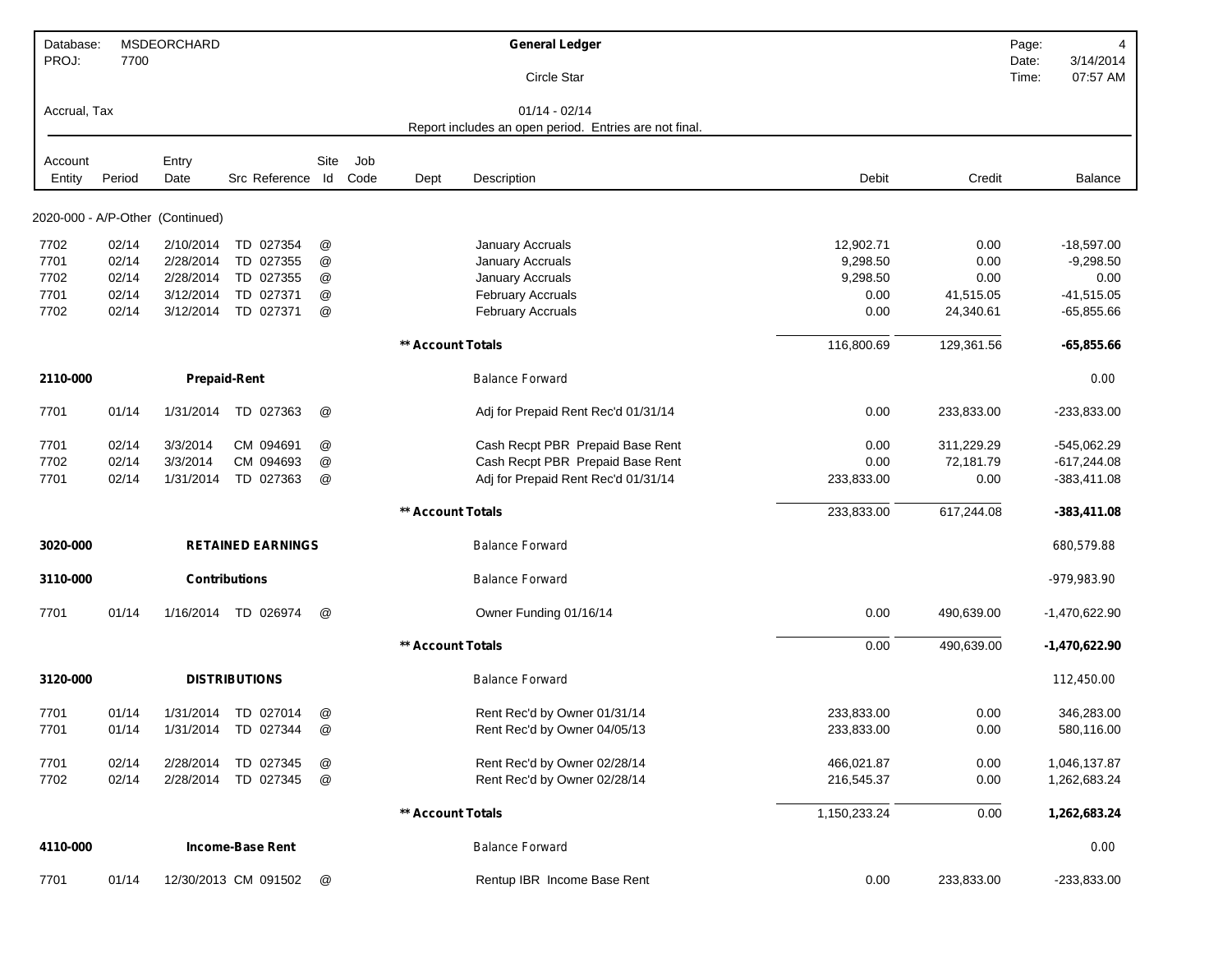| Database:<br>PROJ: | 7700           | MSDEORCHARD                             |                               |               |      |                          | <b>General Ledger</b><br>Circle Star                   |            |            | Page:<br>Date:<br>Time: | 5<br>3/14/2014<br>07:57 AM |
|--------------------|----------------|-----------------------------------------|-------------------------------|---------------|------|--------------------------|--------------------------------------------------------|------------|------------|-------------------------|----------------------------|
| Accrual, Tax       |                |                                         |                               |               |      |                          | $01/14 - 02/14$                                        |            |            |                         |                            |
|                    |                |                                         |                               |               |      |                          | Report includes an open period. Entries are not final. |            |            |                         |                            |
| Account            |                | Entry                                   |                               | Site          | Job  |                          |                                                        |            |            |                         |                            |
| Entity             | Period         | Date                                    | Src Reference                 | $\mathsf{Id}$ | Code | Dept                     | Description                                            | Debit      | Credit     |                         | <b>Balance</b>             |
|                    |                | 4110-000 - Income-Base Rent (Continued) |                               |               |      |                          |                                                        |            |            |                         |                            |
| 7702               | 01/14          |                                         | 12/30/2013 CM 091503          | @             |      |                          | Rentup IBR Income Base Rent                            | 0.00       | 239,032.07 |                         | -472,865.07                |
|                    |                |                                         |                               |               |      |                          |                                                        |            |            |                         |                            |
| 7701<br>7702       | 02/14<br>02/14 | 1/22/2014<br>1/22/2014                  | CM 092748<br>CM 092749        | @             |      |                          | Rentup IBR Income Base Rent                            | 0.00       | 233,833.00 |                         | -706,698.07                |
|                    |                |                                         |                               | @             |      |                          | Rentup IBR Income Base Rent                            | 0.00       | 239,032.07 |                         | $-945,730.14$              |
|                    |                |                                         |                               |               |      | ** Account Totals        |                                                        | 0.00       | 945,730.14 |                         | $-945,730.14$              |
| 4190-000           |                |                                         | <b>Income-Free Rent</b>       |               |      |                          | <b>Balance Forward</b>                                 |            |            |                         | 0.00                       |
| 7702               | 01/14          | 2/20/2014                               | CM 094309                     | @             |      |                          | Non-Cash Adj IFR Income Free Rent                      | 238,979.20 | 0.00       |                         | 238,979.20                 |
| 7702               | 02/14          | 2/20/2014                               | CM 094311                     | @             |      |                          | Non-Cash Adj IFR Income Free Rent                      | 238,979.20 | 0.00       |                         | 477,958.40                 |
|                    |                |                                         |                               |               |      | <b>** Account Totals</b> |                                                        | 477,958.40 | 0.00       |                         | 477,958.40                 |
| 4220-000           |                |                                         | <b>Income-CAM Reimb</b>       |               |      |                          | <b>Balance Forward</b>                                 |            |            |                         | 0.00                       |
| 7701               | 01/14          | 2/20/2014                               | CM 094314                     | @             |      |                          | Charge OGE Operating Exp.-General                      | 0.00       | 74,437.96  |                         | $-74,437.96$               |
| 7702               | 01/14          | 2/20/2014                               | CM 094315                     | @             |      |                          | Charge OGE Operating Exp.-General                      | 0.00       | 69,254.42  |                         | -143,692.38                |
| 7701               | 02/14          | 2/20/2014                               | CM 094316                     | @             |      |                          | Charge OGE Operating Exp.-General                      | 0.00       | 74,437.96  |                         | $-218,130.34$              |
| 7702               | 02/14          | 2/20/2014                               | CM 094317                     | @             |      |                          | Charge OGE Operating Exp.-General                      | 0.00       | 69,254.42  |                         | $-287,384.76$              |
|                    |                |                                         |                               |               |      | ** Account Totals        |                                                        | 0.00       | 287,384.76 |                         | $-287,384.76$              |
| 4230-000           |                |                                         | <b>Income-Insurance Reimb</b> |               |      |                          | <b>Balance Forward</b>                                 |            |            |                         | 0.00                       |
| 7701               | 01/14          | 2/20/2014                               | CM 094314                     | @             |      |                          | Charge OEI Operating Exp.-Insurance                    | 0.00       | 2,500.00   |                         | $-2,500.00$                |
| 7702               | 01/14          | 2/20/2014                               | CM 094315                     | @             |      |                          | Charge OEI Operating Exp.-Insurance                    | 0.00       | 2,500.08   |                         | $-5,000.08$                |
| 7701               | 02/14          | 2/20/2014                               | CM 094316                     | @             |      |                          | Charge OEI Operating Exp.-Insurance                    | 0.00       | 2,500.00   |                         | $-7,500.08$                |
| 7702               | 02/14          | 2/20/2014                               | CM 094317                     | @             |      |                          | Charge OEI Operating Exp.-Insurance                    | 0.00       | 2,500.08   |                         | $-10,000.16$               |
|                    |                |                                         |                               |               |      | ** Account Totals        |                                                        | 0.00       | 10,000.16  |                         | $-10,000.16$               |
| 4240-000           |                |                                         | Income-R.E.Taxes              |               |      |                          | <b>Balance Forward</b>                                 |            |            |                         | 0.00                       |
| 7701               | 01/14          | 2/20/2014                               | CM 094314                     | @             |      |                          | Charge OET Operating Exp.-Taxes                        | 0.00       | 458.33     |                         | $-458.33$                  |
| 7702               | 01/14          | 2/20/2014                               | CM 094315                     | @             |      |                          | Charge OET Operating Exp.-Taxes                        | 0.00       | 458.15     |                         | $-916.48$                  |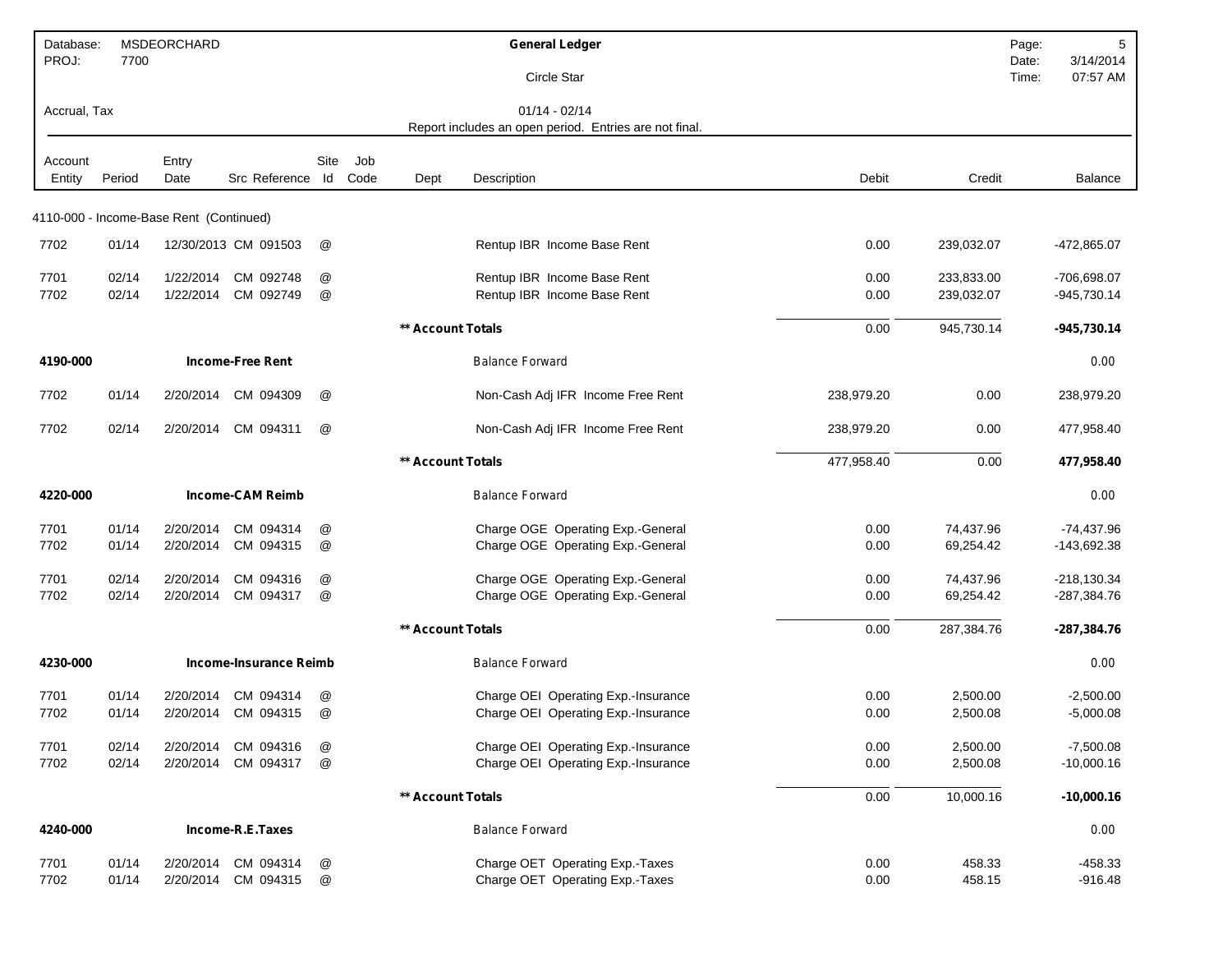| Database:<br>PROJ: | 7700   | MSDEORCHARD                             |                                      |                 |             |                   | <b>General Ledger</b>                                                                                 |           |          | 6<br>Page:<br>3/14/2014<br>Date: |
|--------------------|--------|-----------------------------------------|--------------------------------------|-----------------|-------------|-------------------|-------------------------------------------------------------------------------------------------------|-----------|----------|----------------------------------|
|                    |        |                                         |                                      |                 |             |                   | Circle Star                                                                                           |           |          | 07:57 AM<br>Time:                |
| Accrual, Tax       |        |                                         |                                      |                 |             |                   | $01/14 - 02/14$<br>Report includes an open period. Entries are not final.                             |           |          |                                  |
| Account<br>Entity  | Period | Entry<br>Date                           | Src Reference Id                     | Site            | Job<br>Code | Dept              | Description                                                                                           | Debit     | Credit   | <b>Balance</b>                   |
|                    |        |                                         |                                      |                 |             |                   |                                                                                                       |           |          |                                  |
|                    |        | 4240-000 - Income-R.E.Taxes (Continued) |                                      |                 |             |                   |                                                                                                       |           |          |                                  |
| 7701               | 02/14  |                                         | 2/20/2014 CM 094316                  | @               |             |                   | Charge OET Operating Exp.-Taxes                                                                       | 0.00      | 458.33   | $-1,374.81$                      |
| 7702               | 02/14  |                                         | 2/20/2014 CM 094317                  | @               |             |                   | Charge OET Operating Exp.-Taxes                                                                       | 0.00      | 458.15   | $-1,832.96$                      |
|                    |        |                                         |                                      |                 |             | ** Account Totals |                                                                                                       | 0.00      | 1,832.96 | $-1,832.96$                      |
| 5110-000           |        |                                         | <b>Cleaning-Daily Service</b>        |                 |             |                   | <b>Balance Forward</b>                                                                                |           |          | 0.00                             |
| 7701               | 01/14  | 3/10/2014                               | AP 051988                            | @               |             |                   | 245 1/23/2014 JANITORIAL SVC 1/14<br>ENVIRONMENTAL SERVICE PARTNERS                                   | 6,035.08  | 0.00     | 6,035.08                         |
| 7701               | 01/14  |                                         | 3/10/2014 AP 051988                  | @               |             |                   | 264 1/31/2014 ADD'L NIGHTLY SVC<br><b>ENVIRONMENTAL SERVICE PARTNERS</b>                              | 311.61    | 0.00     | 6,346.69                         |
| 7701               | 02/14  | 3/11/2014                               | AP 052009                            | @               |             |                   | 277 2/6/2014 JANITORIAL SVC 2/14<br>ENVIRONMENTAL SERVICE PARTNERS                                    | 6,035.08  | 0.00     | 12,381.77                        |
| 7701               | 02/14  | 3/11/2014                               | AP 052009                            | $^{\copyright}$ |             |                   | 277 2/6/2014 CAFE NIGHTLY SVC<br>ENVIRONMENTAL SERVICE PARTNERS                                       | 420.00    | 0.00     | 12,801.77                        |
|                    |        |                                         |                                      |                 |             | ** Account Totals |                                                                                                       | 12,801.77 | 0.00     | 12,801.77                        |
| 5115-000           |        |                                         | <b>Contract Service - Day Porter</b> |                 |             |                   | <b>Balance Forward</b>                                                                                |           |          | 0.00                             |
| 7701               | 01/14  | 3/10/2014                               | AP 051988                            | @               |             |                   | 245 1/23/2014 DAY PORTER<br>ENVIRONMENTAL SERVICE PARTNERS                                            | 1,315.00  | 0.00     | 1,315.00                         |
| 7701               | 01/14  | 3/10/2014                               | AP 051988                            | @               |             |                   | 264 1/31/2014 CAFE DAY PORTER                                                                         | 1,457.90  | 0.00     | 2,772.90                         |
| 7701               | 01/14  | 3/10/2014                               | AP 051988                            | @               |             |                   | ENVIRONMENTAL SERVICE PARTNERS<br>264 1/31/2014 DAY PORTER INCREASE<br>ENVIRONMENTAL SERVICE PARTNERS | 175.50    | 0.00     | 2,948.40                         |
| 7702               | 01/14  | 3/10/2014                               | AP 051990                            | @               |             |                   | 245 1/23/2014 DAY PORTER<br>ENVIRONMENTAL SERVICE PARTNERS                                            | 1,315.00  | 0.00     | 4,263.40                         |
| 7702               | 01/14  |                                         | 3/10/2014 AP 051990                  | @               |             |                   | 264 1/31/2014 DAY PORTER INCREASE<br>ENVIRONMENTAL SERVICE PARTNERS                                   | 175.50    | 0.00     | 4,438.90                         |
| 7701               | 02/14  |                                         | 3/11/2014 AP 052009                  | @               |             |                   | 277 2/6/2014 DAY PORTER 2/14<br>ENVIRONMENTAL SERVICE PARTNERS                                        | 1,666.00  | 0.00     | 6,104.90                         |
| 7701               | 02/14  |                                         | 3/11/2014 AP 052009                  | @               |             |                   | 277 2/6/2014 CAFE DAY PORTER<br>ENVIRONMENTAL SERVICE PARTNERS                                        | 770.00    | 0.00     | 6,874.90                         |
| 7702               | 02/14  |                                         | 3/11/2014 AP 052011                  | @               |             |                   | 277 2/6/2014 DAY PORTER 2/14<br>ENVIRONMENTAL SERVICE PARTNERS                                        | 1,665.99  | 0.00     | 8,540.89                         |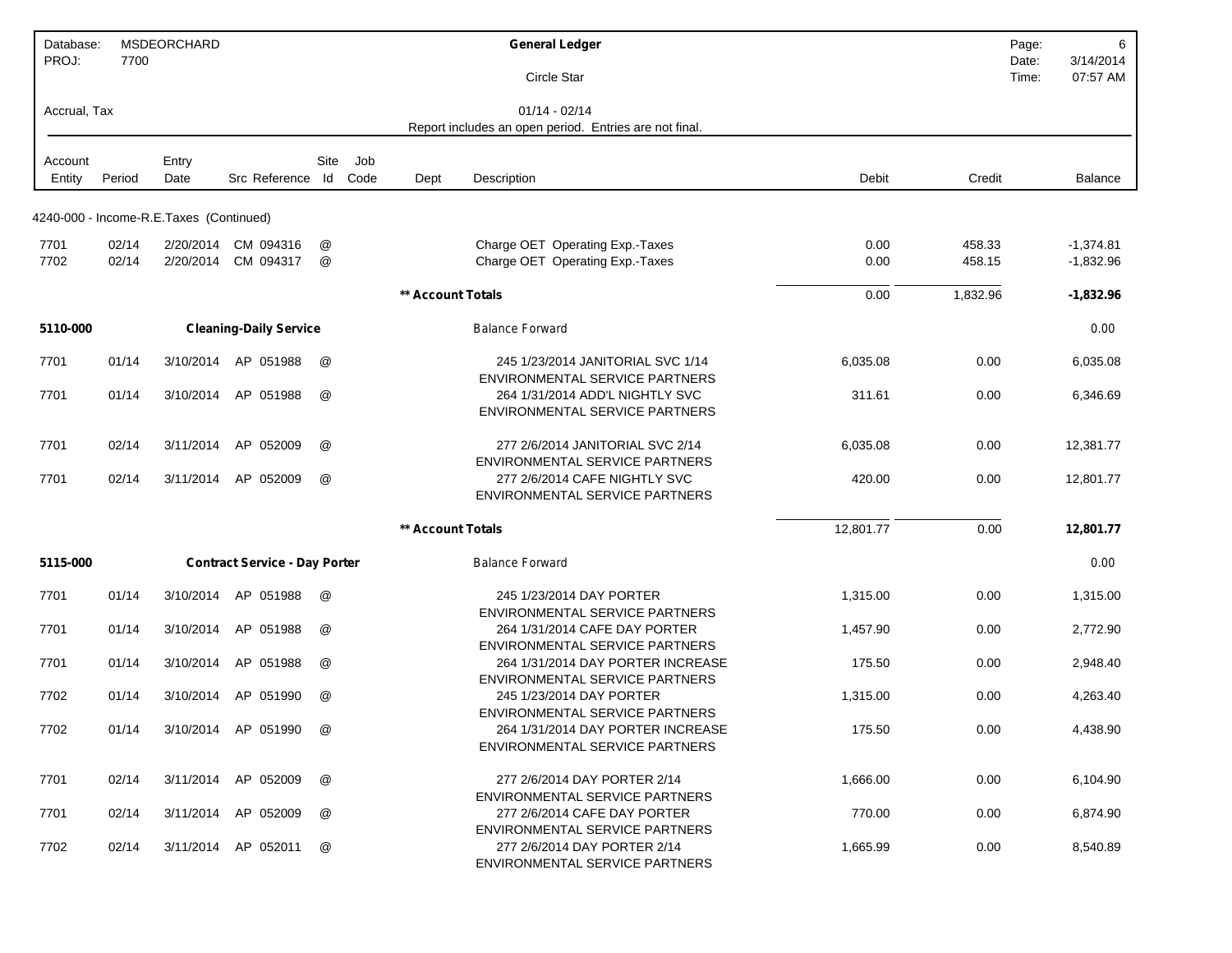| Database:    |        | <b>MSDEORCHARD</b> |                                                      |                      |      |                   | <b>General Ledger</b>                                                                                                |          | Page:          | $\overline{7}$        |
|--------------|--------|--------------------|------------------------------------------------------|----------------------|------|-------------------|----------------------------------------------------------------------------------------------------------------------|----------|----------------|-----------------------|
| PROJ:        | 7700   |                    |                                                      |                      |      |                   | Circle Star                                                                                                          |          | Date:<br>Time: | 3/14/2014<br>07:57 AM |
| Accrual, Tax |        |                    |                                                      |                      |      |                   | $01/14 - 02/14$<br>Report includes an open period. Entries are not final.                                            |          |                |                       |
|              |        |                    |                                                      |                      |      |                   |                                                                                                                      |          |                |                       |
| Account      |        | Entry              |                                                      | Site                 | Job  |                   |                                                                                                                      |          |                |                       |
| Entity       | Period | Date               | Src Reference Id                                     |                      | Code | Dept              | Description                                                                                                          | Debit    | Credit         | Balance               |
|              |        |                    | 5115-000 - Contract Service - Day Porter (Continued) |                      |      |                   |                                                                                                                      |          |                |                       |
|              |        |                    |                                                      |                      |      | ** Account Totals |                                                                                                                      | 8,540.89 | 0.00           | 8,540.89              |
| 5120-000     |        |                    | <b>Cleaning-Windows</b>                              |                      |      |                   | <b>Balance Forward</b>                                                                                               |          |                | 0.00                  |
| 5130-000     |        |                    | <b>Cleaning-Supplies</b>                             |                      |      |                   | <b>Balance Forward</b>                                                                                               |          |                | 0.00                  |
| 7701         | 01/14  | 3/10/2014          | AP 051988                                            | @                    |      |                   | 245 1/23/2014 SUPPLIES 1/10<br><b>ENVIRONMENTAL SERVICE PARTNERS</b>                                                 | 433.97   | 0.00           | 433.97                |
| 7701         | 01/14  | 2/10/2014          | TD 027354                                            | @                    |      |                   | Accrue Trash Cans 01/14                                                                                              | 286.00   | 0.00           | 719.97                |
| 7702         | 01/14  | 2/10/2014          | TD 027354                                            | @                    |      |                   | Accrue Trash Cans 01/14                                                                                              | 286.00   | 0.00           | 1,005.97              |
| 7701         | 02/14  | 3/11/2014          | AP 052009                                            | @                    |      |                   | 290 2/27/2014 SUPPLIES 2/14<br><b>ENVIRONMENTAL SERVICE PARTNERS</b>                                                 | 134.19   | 0.00           | 1,140.16              |
| 7701         | 02/14  | 3/11/2014          | AP 052009                                            | @                    |      |                   | 290 2/27/2014 SUPPLIES 2/20<br>ENVIRONMENTAL SERVICE PARTNERS                                                        | 548.92   | 0.00           | 1,689.08              |
| 7701         | 02/14  | 3/11/2014          | 052009<br>AP                                         | @                    |      |                   | 290 2/27/2014 TRASH CANS<br><b>ENVIRONMENTAL SERVICE PARTNERS</b>                                                    | 286.00   | 0.00           | 1,975.08              |
| 7702         | 02/14  | 3/11/2014          | AP 052011                                            | @                    |      |                   | 290 2/27/2014 TRASH CANS<br><b>ENVIRONMENTAL SERVICE PARTNERS</b>                                                    | 286.00   | 0.00           | 2,261.08              |
| 7701         | 02/14  | 2/10/2014          | TD 027354                                            | @                    |      |                   | Accrue Trash Cans 01/14                                                                                              | 0.00     | 286.00         | 1,975.08              |
| 7702         | 02/14  | 2/10/2014          | TD 027354                                            | @                    |      |                   | Accrue Trash Cans 01/14                                                                                              | 0.00     | 286.00         | 1,689.08              |
| 7701         | 02/14  | 3/12/2014          | TD 027371                                            | @                    |      |                   | Accrue Supplies 2/28                                                                                                 | 703.48   | 0.00           | 2,392.56              |
|              |        |                    |                                                      |                      |      | ** Account Totals |                                                                                                                      | 2,964.56 | 572.00         | 2,392.56              |
| 5140-000     |        |                    | <b>Cleaning-Other</b>                                |                      |      |                   | <b>Balance Forward</b>                                                                                               |          |                | 0.00                  |
| 7701         | 01/14  |                    | 3/10/2014 AP 051988                                  | $^{\textregistered}$ |      |                   | 264 1/31/2014 CAFE FLR SERVICE                                                                                       | 480.00   | 0.00           | 480.00                |
| 7701         | 01/14  |                    | 3/10/2014 AP 051988                                  | @                    |      |                   | <b>ENVIRONMENTAL SERVICE PARTNERS</b><br>264 1/31/2014 KITCHEN FLR SERVICE                                           | 730.00   | 0.00           | 1,210.00              |
| 7702         | 01/14  |                    | 3/10/2014 AP 051990                                  | @                    |      |                   | <b>ENVIRONMENTAL SERVICE PARTNERS</b><br>264 1/31/2014 RR/LOBBY 2X WEEK<br><b>CLN ENVIRONMENTAL SERVICE PARTNERS</b> | 430.00   | 0.00           | 1,640.00              |
| 7701         | 02/14  |                    | 3/11/2014 AP 052009                                  | @                    |      |                   | 290 2/27/2014 ADD'L CAFE SVCS<br><b>ENVIRONMENTAL SERVICE PARTNERS</b>                                               | 390.00   | 0.00           | 2,030.00              |
| 7702         | 02/14  |                    | 3/11/2014 AP 052011                                  | @                    |      |                   | 277 2/6/2014 RR/LOBBY 2XWEEK CLN<br>ENVIRONMENTAL SERVICE PARTNERS                                                   | 430.00   | 0.00           | 2,460.00              |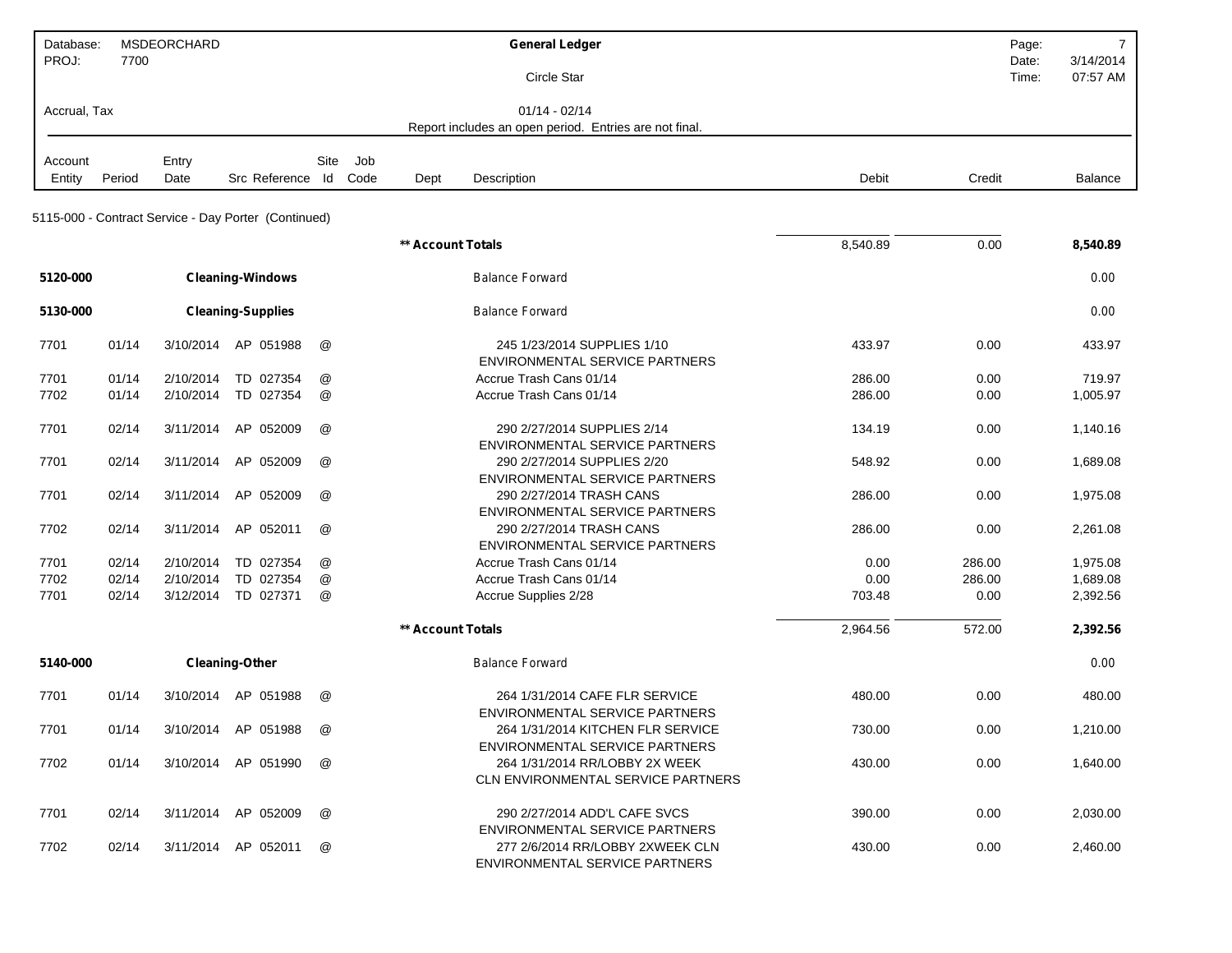| Database:    |        | MSDEORCHARD                           |                                 |                           |      |                   | <b>General Ledger</b>                                  |          |          | 8<br>Page:                              |
|--------------|--------|---------------------------------------|---------------------------------|---------------------------|------|-------------------|--------------------------------------------------------|----------|----------|-----------------------------------------|
| PROJ:        | 7700   |                                       |                                 |                           |      |                   | Circle Star                                            |          |          | 3/14/2014<br>Date:<br>07:57 AM<br>Time: |
|              |        |                                       |                                 |                           |      |                   |                                                        |          |          |                                         |
| Accrual, Tax |        |                                       |                                 |                           |      |                   | $01/14 - 02/14$                                        |          |          |                                         |
|              |        |                                       |                                 |                           |      |                   | Report includes an open period. Entries are not final. |          |          |                                         |
| Account      |        | Entry                                 |                                 | Site                      | Job  |                   |                                                        |          |          |                                         |
| Entity       | Period | Date                                  | Src Reference Id                |                           | Code | Dept              | Description                                            | Debit    | Credit   | Balance                                 |
|              |        |                                       |                                 |                           |      |                   |                                                        |          |          |                                         |
|              |        | 5140-000 - Cleaning-Other (Continued) |                                 |                           |      |                   |                                                        |          |          |                                         |
|              |        |                                       |                                 |                           |      | ** Account Totals |                                                        | 2,460.00 | 0.00     | 2,460.00                                |
|              |        |                                       |                                 |                           |      |                   |                                                        |          |          |                                         |
| 5150-000     |        |                                       | <b>Cleaning-Trash Removal</b>   |                           |      |                   | <b>Balance Forward</b>                                 |          |          | 0.00                                    |
| 7701         | 01/14  | 3/10/2014                             | AP 051988                       | @                         |      |                   | 251 1/23/2014 TRASH 12/13                              | 433.65   | 0.00     | 433.65                                  |
|              |        |                                       |                                 |                           |      |                   | RECOLOGY SAN MATEO COUNTY                              |          |          |                                         |
| 7702         | 01/14  | 3/10/2014                             | AP 051990                       | @                         |      |                   | 251 1/23/2014 TRASH 12/13                              | 433.65   | 0.00     | 867.30                                  |
|              |        |                                       |                                 |                           |      |                   | RECOLOGY SAN MATEO COUNTY                              |          |          |                                         |
| 7701         | 01/14  | 1/14/2014                             | TD 026896                       | @                         |      |                   | Accrue Trash 12/13                                     | 0.00     | 433.65   | 433.65                                  |
| 7702         | 01/14  | 1/14/2014                             | TD 026896                       | @                         |      |                   | Accrue Trash 12/13                                     | 0.00     | 433.65   | 0.00                                    |
| 7701         | 01/14  | 2/10/2014                             | TD 027354                       | @                         |      |                   | Accrue Trash 01/14                                     | 433.65   | 0.00     | 433.65                                  |
| 7702         | 01/14  | 2/10/2014                             | TD 027354                       | @                         |      |                   | Accrue Trash 01/14                                     | 433.65   | 0.00     | 867.30                                  |
| 7701         | 02/14  | 3/11/2014                             | AP 052009                       | @                         |      |                   | 281 2/6/2014 TRASH 1/14                                | 433.65   | 0.00     | 1,300.95                                |
|              |        |                                       |                                 |                           |      |                   | RECOLOGY SAN MATEO COUNTY                              |          |          |                                         |
| 7702         | 02/14  | 3/11/2014                             | AP 052011                       | @                         |      |                   | 281 2/6/2014 TRASH 1/14                                | 433.65   | 0.00     | 1,734.60                                |
|              |        |                                       |                                 |                           |      |                   | RECOLOGY SAN MATEO COUNTY                              |          |          |                                         |
| 7701         | 02/14  | 2/10/2014                             | TD 027354                       | @                         |      |                   | Accrue Trash 01/14                                     | 0.00     | 433.65   | 1,300.95                                |
| 7702         | 02/14  | 2/10/2014                             | TD 027354                       | @                         |      |                   | Accrue Trash 01/14                                     | 0.00     | 433.65   | 867.30                                  |
| 7701         | 02/14  | 3/12/2014                             | TD 027371                       | $^\text{\textregistered}$ |      |                   | Accrue Trash 02/14                                     | 433.65   | 0.00     | 1,300.95                                |
| 7702         | 02/14  | 3/12/2014                             | TD 027371                       | @                         |      |                   | Accrue Trash 02/14                                     | 433.65   | 0.00     | 1,734.60                                |
|              |        |                                       |                                 |                           |      | ** Account Totals |                                                        | 3,469.20 | 1,734.60 | 1,734.60                                |
|              |        |                                       |                                 |                           |      |                   |                                                        |          |          |                                         |
| 5162-000     |        |                                       | <b>Cleaning-Power Wash</b>      |                           |      |                   | <b>Balance Forward</b>                                 |          |          | 0.00                                    |
| 5210-000     |        |                                       | <b>R&amp;M-Elevator Service</b> |                           |      |                   | <b>Balance Forward</b>                                 |          |          | 0.00                                    |
| 7701         | 01/14  |                                       | 3/10/2014 AP 051988             | @                         |      |                   | 266 1/31/2014 ELEV MAINT 1/13                          | 540.00   | 0.00     | 540.00                                  |
|              |        |                                       |                                 |                           |      |                   | KONE INC.                                              |          |          |                                         |
| 7701         | 01/14  |                                       | 3/10/2014 AP 051988             | @                         |      |                   | 266 1/31/2014 ELEV MAINT 1/13                          | 90.00    | 0.00     | 630.00                                  |
|              |        |                                       |                                 |                           |      |                   | KONE INC.                                              |          |          |                                         |
| 7702         | 01/14  |                                       | 3/10/2014 AP 051990             | @                         |      |                   | 266 1/31/2014 ELEV MAINT 1/13<br>KONE INC.             | 540.00   | 0.00     | 1,170.00                                |
| 7702         | 01/14  |                                       | 3/10/2014 AP 051990             | @                         |      |                   | 266 1/31/2014 ELEV MAINT 1/13                          | 90.00    | 0.00     | 1,260.00                                |
|              |        |                                       |                                 |                           |      |                   | KONE INC.                                              |          |          |                                         |
|              |        |                                       |                                 |                           |      |                   |                                                        |          |          |                                         |
| 7701         | 02/14  |                                       | 3/11/2014 AP 052009             | @                         |      |                   | 292 2/27/2014 ELEV MAINT 2/18                          | 540.00   | 0.00     | 1,800.00                                |
|              |        |                                       |                                 |                           |      |                   | KONE INC.                                              |          |          |                                         |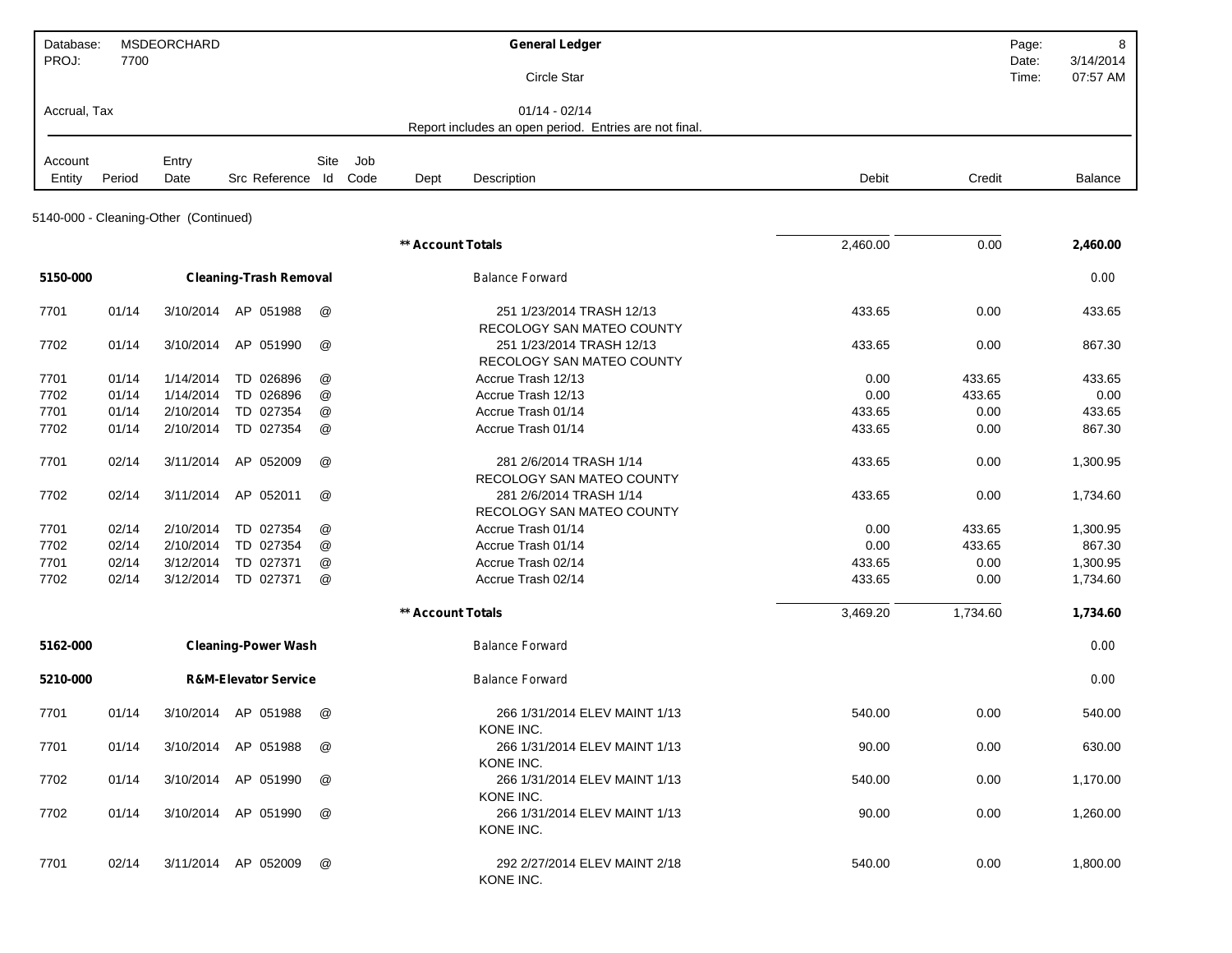| Database:<br>PROJ: | 7700           | MSDEORCHARD                                 |                                 |                           |     |                          | <b>General Ledger</b><br>Circle Star                                      |                | Page:<br>Date:<br>Time: | 9<br>3/14/2014<br>07:57 AM |
|--------------------|----------------|---------------------------------------------|---------------------------------|---------------------------|-----|--------------------------|---------------------------------------------------------------------------|----------------|-------------------------|----------------------------|
| Accrual, Tax       |                |                                             |                                 |                           |     |                          | $01/14 - 02/14$<br>Report includes an open period. Entries are not final. |                |                         |                            |
|                    |                |                                             |                                 |                           |     |                          |                                                                           |                |                         |                            |
| Account            |                | Entry                                       |                                 | Site                      | Job |                          |                                                                           |                |                         |                            |
| Entity             | Period         | Date                                        | Src Reference Id Code           |                           |     | Dept                     | Description                                                               | Debit          | Credit                  | <b>Balance</b>             |
|                    |                | 5210-000 - R&M-Elevator Service (Continued) |                                 |                           |     |                          |                                                                           |                |                         |                            |
| 7701               | 02/14          | 3/11/2014                                   | AP 052009                       | @                         |     |                          | 292 2/27/2014 ELEV MAINT 2/18<br>KONE INC.                                | 90.00          | 0.00                    | 1,890.00                   |
| 7702               | 02/14          | 3/11/2014                                   | AP.<br>052011                   | @                         |     |                          | 292 2/27/2014 ELEV MAINT 2/18<br>KONE INC.                                | 540.00         | 0.00                    | 2,430.00                   |
| 7702               | 02/14          | 3/11/2014                                   | AP 052011                       | @                         |     |                          | 292 2/27/2014 ELEV MAINT 2/18<br>KONE INC.                                | 90.00          | 0.00                    | 2,520.00                   |
| 7701               | 02/14          | 3/12/2014                                   | TD 027371                       | @                         |     |                          | Accrue Elev Maint 03/13                                                   | 540.00         | 0.00                    | 3,060.00                   |
| 7702               | 02/14          | 3/12/2014                                   | TD 027371                       | @                         |     |                          | Accrue Elev Maint 03/13                                                   | 540.00         | 0.00                    | 3,600.00                   |
| 7701               | 02/14          | 3/12/2014                                   | TD 027371                       | $^\copyright$             |     |                          | Accrue Elev Maint 03/13                                                   | 90.00          | 0.00                    | 3,690.00                   |
| 7702               | 02/14          | 3/12/2014                                   | TD 027371                       | @                         |     |                          | Accrue Elev Maint 03/13                                                   | 90.00          | 0.00                    | 3,780.00                   |
| 7701               | 02/14          | 3/12/2014                                   | TD 027371                       | $^\text{\textregistered}$ |     |                          | Accrue Elev Maint 04/13                                                   | 540.00         | 0.00                    | 4,320.00                   |
| 7702<br>7701       | 02/14<br>02/14 | 3/12/2014<br>3/12/2014                      | TD 027371<br>TD 027371          | $^\text{\textregistered}$ |     |                          | Accrue Elev Maint 04/13<br>Accrue Elev Maint 04/13                        | 540.00         | 0.00                    | 4,860.00<br>4,950.00       |
| 7702               | 02/14          | 3/12/2014                                   | TD 027371                       | @<br>@                    |     |                          | Accrue Elev Maint 04/13                                                   | 90.00<br>90.00 | 0.00<br>0.00            | 5,040.00                   |
|                    |                |                                             |                                 |                           |     |                          |                                                                           |                |                         |                            |
|                    |                |                                             |                                 |                           |     | <b>** Account Totals</b> |                                                                           | 5,040.00       | 0.00                    | 5,040.00                   |
| 5212-000           |                |                                             | <b>R&amp;M-Elevator Permit</b>  |                           |     |                          | <b>Balance Forward</b>                                                    |                |                         | 0.00                       |
| 7702               | 01/14          | 3/10/2014                                   | AP 051990                       | $^{\textregistered}$      |     |                          | 263 1/31/2014 116051 ORDER 10/24<br>DEPARTMENT OF INDUSTRIAL RELATIONS    | 675.00         | 0.00                    | 675.00                     |
| 7702               | 01/14          | 3/10/2014                                   | AP 051990                       | @                         |     |                          | 263 1/31/2014 116052 ORDER 10/24<br>DEPARTMENT OF INDUSTRIAL RELATIONS    | 675.00         | 0.00                    | 1,350.00                   |
|                    |                |                                             |                                 |                           |     | ** Account Totals        |                                                                           | 1,350.00       | 0.00                    | 1,350.00                   |
| 5215-000           |                |                                             | <b>R&amp;M-Elevator Repairs</b> |                           |     |                          | <b>Balance Forward</b>                                                    |                |                         | 0.00                       |
| 7701               | 01/14          |                                             | 3/10/2014 AP 051988             | @                         |     |                          | 266 1/31/2014 RESET CNTRL SYSTEM<br>KONE INC.                             | 1,845.31       | 0.00                    | 1,845.31                   |
| 7701               | 01/14          |                                             | 2/10/2014 TD 027354             | @                         |     |                          | Accrue Elev Test 01/14                                                    | 2,359.27       | 0.00                    | 4,204.58                   |
| 7701               | 02/14          |                                             | 3/11/2014 AP 052009             | @                         |     |                          | 292 2/27/2014 ELEV TEST PER STATE<br>KONE INC.                            | 2,359.27       | 0.00                    | 6,563.85                   |
| 7701               | 02/14          |                                             | 2/10/2014 TD 027354             | @                         |     |                          | Accrue Elev Test 01/14                                                    | 0.00           | 2,359.27                | 4,204.58                   |
|                    |                |                                             |                                 |                           |     | ** Account Totals        |                                                                           | 6,563.85       | 2,359.27                | 4,204.58                   |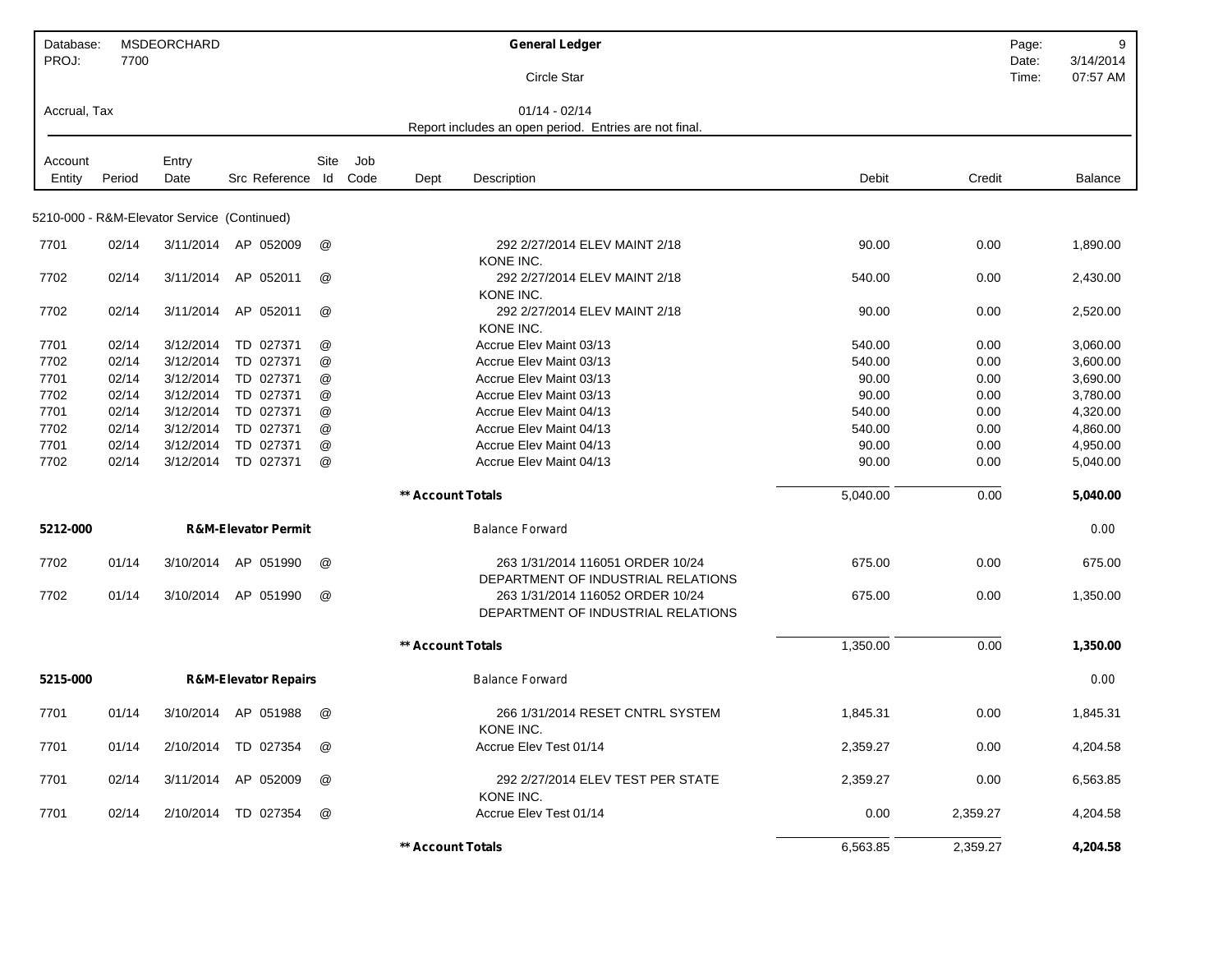| Database:<br>PROJ: | 7700           | MSDEORCHARD   |                                  |                                |             |                   | <b>General Ledger</b>                                                     |                      |              | 10<br>Page:<br>3/14/2014<br>Date: |
|--------------------|----------------|---------------|----------------------------------|--------------------------------|-------------|-------------------|---------------------------------------------------------------------------|----------------------|--------------|-----------------------------------|
|                    |                |               |                                  |                                |             |                   | <b>Circle Star</b>                                                        |                      |              | 07:57 AM<br>Time:                 |
| Accrual, Tax       |                |               |                                  |                                |             |                   | $01/14 - 02/14$<br>Report includes an open period. Entries are not final. |                      |              |                                   |
| Account<br>Entity  | Period         | Entry<br>Date | Src Reference Id                 | Site                           | Job<br>Code | Dept              | Description                                                               | Debit                | Credit       | <b>Balance</b>                    |
| 5220-000           |                |               | <b>R&amp;M-Elevator Phone</b>    |                                |             |                   | <b>Balance Forward</b>                                                    |                      |              | 0.00                              |
| 7701               | 01/14          | 3/10/2014     | AP 051988                        | @                              |             |                   | 260 1/31/2014 ELEV 1/13-2/12<br>AT&T                                      | 57.71                | 0.00         | 57.71                             |
| 7701               | 01/14          | 3/10/2014     | AP 051988                        | @                              |             |                   | 257 1/31/2014 ELEV 1/13-2/12<br>AT&T                                      | 57.71                | 0.00         | 115.42                            |
| 7701               | 01/14          | 3/10/2014     | AP 051988                        | @                              |             |                   | 256 1/31/2014 ELEV GARG 1/13-2/12<br>AT&T                                 | 30.52                | 0.00         | 145.94                            |
| 7701               | 01/14          | 3/10/2014     | AP 051988                        | @                              |             |                   | 256 1/31/2014 ELEV 1/13-2/12<br>AT&T                                      | 61.02                | 0.00         | 206.96                            |
| 7702               | 01/14          | 3/10/2014     | AP 051990                        | @                              |             |                   | 261 1/31/2014 ELEV 1/13-2/12<br>AT&T                                      | 57.71                | 0.00         | 264.67                            |
| 7702               | 01/14          | 3/10/2014     | AP 051990                        | @                              |             |                   | 256 1/31/2014 ELEV GARG 1/13-2/12<br>AT&T                                 | 30.51                | 0.00         | 295.18                            |
| 7702               | 01/14          | 2/10/2014     | TD 027354                        | @                              |             |                   | Accrue Ext Phone Line 01/14                                               | 1,616.25             | 0.00         | 1,911.43                          |
| 7701               | 02/14          | 3/11/2014     | AP 052009                        | @                              |             |                   | 283 2/27/2014 ELEV 2/13-3/12<br>AT&T                                      | 36.22                | 0.00         | 1,947.65                          |
| 7701               | 02/14          | 3/11/2014     | AP 052009                        | @                              |             |                   | 283 2/27/2014 ELEV 2/13-3/12<br>AT&T                                      | 72.44                | 0.00         | 2,020.09                          |
| 7701               | 02/14          | 3/11/2014     | AP 052009                        | @                              |             |                   | 284 2/27/2014 ELEV 2/13-3/12<br>AT&T                                      | 70.46                | 0.00         | 2,090.55                          |
| 7701               | 02/14          | 3/11/2014     | AP 052009                        | @                              |             |                   | 287 2/27/2014 ELEV 2/13-3/12<br>AT&T                                      | 70.46                | 0.00         | 2,161.01                          |
| 7702               | 02/14          | 3/11/2014     | AP 052011                        | @                              |             |                   | 283 2/27/2014 ELEV 2/13-3/12<br>AT&T                                      | 36.22                | 0.00         | 2,197.23                          |
| 7702               | 02/14          | 3/11/2014     | AP 052011                        | @                              |             |                   | 288 2/27/2014 ELEV 2/13-3/12<br>AT&T                                      | 466.61               | 0.00         | 2,663.84                          |
| 7702               | 02/14          | 3/11/2014     | AP 052011                        | @                              |             |                   | 296 2/27/2014 INSTALL CAT5 CABLE<br>SECURITY & CABLING SOLUTIONS, INC.    | 1,616.25             | 0.00         | 4,280.09                          |
| 7702               | 02/14          |               | 2/10/2014 TD 027354              | @                              |             |                   | Accrue Ext Phone Line 01/14                                               | 0.00                 | 1,616.25     | 2,663.84                          |
|                    |                |               |                                  |                                |             | ** Account Totals |                                                                           | 4,280.09             | 1,616.25     | 2,663.84                          |
| 5225-000           |                |               | <b>R&amp;M-HVAC Contract</b>     |                                |             |                   | <b>Balance Forward</b>                                                    |                      |              | 0.00                              |
| 7702               | 01/14          |               | 1/14/2014 TD 026896              | @                              |             |                   | Accrue HVAC PM 10/13                                                      | 0.00                 | 1,500.00     | $-1,500.00$                       |
| 7701<br>7702       | 02/14<br>02/14 | 3/12/2014     | TD 027371<br>3/12/2014 TD 027371 | @<br>$^\text{\textregistered}$ |             |                   | Accrue HVAC PM 01/14<br>Accrue HVAC PM 01/14                              | 1,298.00<br>1,500.00 | 0.00<br>0.00 | $-202.00$<br>1,298.00             |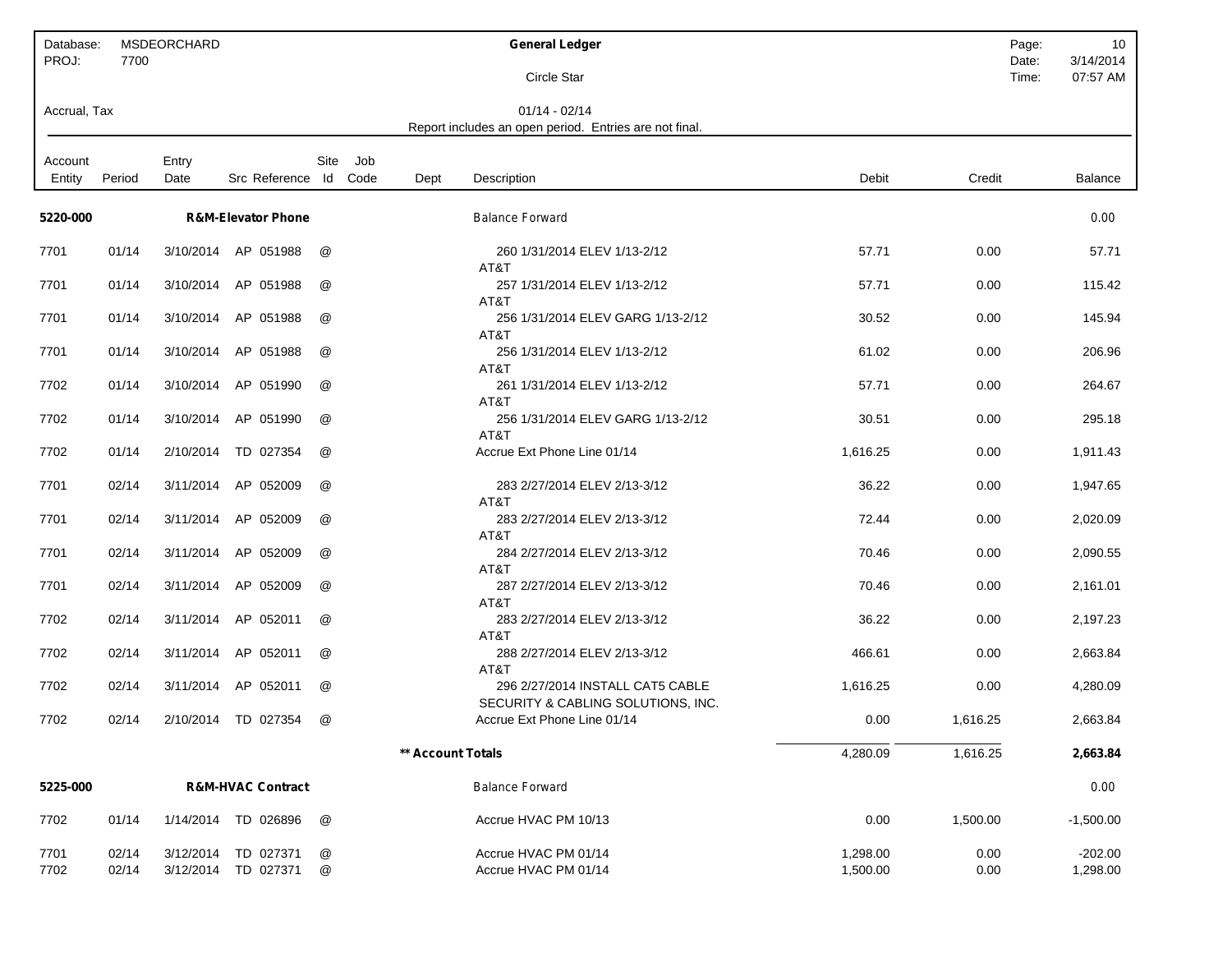| Database:<br>PROJ: | 7700   | MSDEORCHARD                              |                                       |                           |                          | <b>General Ledger</b>                                            |          |          | Page:<br>11<br>3/14/2014<br>Date: |
|--------------------|--------|------------------------------------------|---------------------------------------|---------------------------|--------------------------|------------------------------------------------------------------|----------|----------|-----------------------------------|
|                    |        |                                          |                                       |                           |                          | Circle Star                                                      |          |          | 07:57 AM<br>Time:                 |
| Accrual, Tax       |        |                                          |                                       |                           |                          | $01/14 - 02/14$                                                  |          |          |                                   |
|                    |        |                                          |                                       |                           |                          | Report includes an open period. Entries are not final.           |          |          |                                   |
| Account            |        | Entry                                    |                                       | Site<br>Job               |                          |                                                                  |          |          |                                   |
| Entity             | Period | Date                                     | Src Reference Id                      | Code                      | Dept                     | Description                                                      | Debit    | Credit   | Balance                           |
|                    |        | 5225-000 - R&M-HVAC Contract (Continued) |                                       |                           |                          |                                                                  |          |          |                                   |
|                    |        |                                          |                                       |                           | <b>** Account Totals</b> |                                                                  | 2,798.00 | 1,500.00 | 1,298.00                          |
| 5226-000           |        |                                          | <b>R&amp;M-HVAC Communications</b>    |                           |                          | <b>Balance Forward</b>                                           |          |          | 0.00                              |
| 7702               | 02/14  | 3/11/2014                                | AP 052011                             | @                         |                          | 286 2/27/2014 TRN HVAC 2/14-3/13<br>AT&T                         | 43.99    | 0.00     | 43.99                             |
|                    |        |                                          |                                       |                           | <b>** Account Totals</b> |                                                                  | 43.99    | 0.00     | 43.99                             |
| 5227-000           |        |                                          | R&M-HVAC - Other                      |                           |                          | <b>Balance Forward</b>                                           |          |          | 0.00                              |
| 7701               | 01/14  | 3/10/2014                                | AP 051988                             | @                         |                          | 258 1/31/2014 TRANE HVAC<br>1/14-2/13 AT&T                       | 118.30   | 0.00     | 118.30                            |
| 7701               | 01/14  | 3/10/2014                                | AP 051988                             | @                         |                          | 259 1/31/2014 TRN HVAC 1/14-2/13<br>AT&T                         | 44.24    | 0.00     | 162.54                            |
|                    |        |                                          |                                       |                           | <b>** Account Totals</b> |                                                                  | 162.54   | 0.00     | 162.54                            |
| 5230-000           |        |                                          | <b>R&amp;M-HVAC Supp &amp; Repair</b> |                           |                          | <b>Balance Forward</b>                                           |          |          | 0.00                              |
| 7701               | 01/14  | 3/10/2014                                | AP 051988                             | @                         |                          | 268 1/31/2014 CHECK ELEV ROOM<br>OCS SERVICE, INC                | 207.50   | 0.00     | 207.50                            |
| 7701               | 02/14  | 3/11/2014                                | AP 052009                             | @                         |                          | 293 2/27/2014 LEAK CK VAV BOXES<br>OCS SERVICE, INC              | 255.00   | 0.00     | 462.50                            |
|                    |        |                                          |                                       |                           | ** Account Totals        |                                                                  | 462.50   | 0.00     | 462.50                            |
| 5235-000           |        |                                          | R&M-Elect. Supp & Repair              |                           |                          | <b>Balance Forward</b>                                           |          |          | 0.00                              |
| 7701               | 01/14  | 2/10/2014                                | TD 027354                             | $^\copyright$             |                          | Accrue RPLC Lights 01/14                                         | 435.00   | 0.00     | 435.00                            |
| 7702               | 01/14  | 2/10/2014                                | TD 027354                             | $^\text{\textregistered}$ |                          | Accrue RPLC Lights 01/14                                         | 435.00   | 0.00     | 870.00                            |
| 7701               | 01/14  | 2/10/2014                                | TD 027354                             | $^\text{\textregistered}$ |                          | Accrue Elect Supplies 01/14                                      | 21.61    | 0.00     | 891.61                            |
| 7702               | 01/14  | 2/10/2014                                | TD 027354                             | $^\copyright$             |                          | Accrue Elect Supplies 01/14                                      | 21.61    | 0.00     | 913.22                            |
| 7701               | 02/14  | 3/11/2014                                | AP 052009                             | $^\copyright$             |                          | 273 2/6/2014 RPLC LIGHTS<br>ALL BAY FACILITIES SERVICES          | 435.00   | 0.00     | 1,348.22                          |
| 7701               | 02/14  |                                          | 3/11/2014 AP 052009                   | @                         |                          | 282 2/27/2014 ELECT SUPPLIES 1/14<br>ALL BAY FACILITIES SERVICES | 21.61    | 0.00     | 1,369.83                          |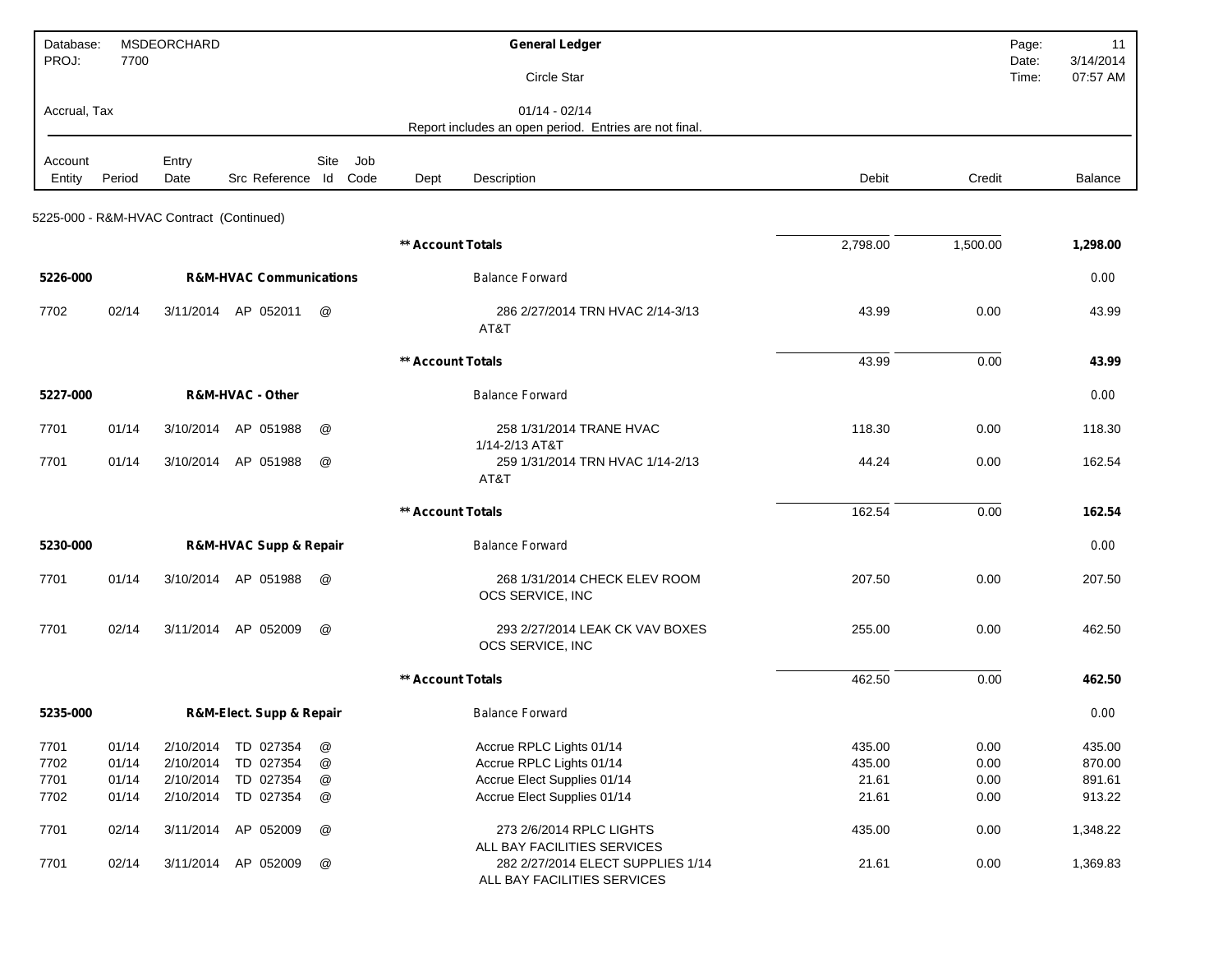| Database:<br>PROJ: | 7700   | <b>MSDEORCHARD</b> |                                                 |               |      |                   | <b>General Ledger</b>                                  |          | Page:<br>Date: | 12<br>3/14/2014 |
|--------------------|--------|--------------------|-------------------------------------------------|---------------|------|-------------------|--------------------------------------------------------|----------|----------------|-----------------|
|                    |        |                    |                                                 |               |      |                   | Circle Star                                            |          | Time:          | 07:57 AM        |
| Accrual, Tax       |        |                    |                                                 |               |      |                   | $01/14 - 02/14$                                        |          |                |                 |
|                    |        |                    |                                                 |               |      |                   | Report includes an open period. Entries are not final. |          |                |                 |
| Account            |        | Entry              |                                                 | Site          | Job  |                   |                                                        |          |                |                 |
| Entity             | Period | Date               | Src Reference Id                                |               | Code | Dept              | Description                                            | Debit    | Credit         | Balance         |
|                    |        |                    |                                                 |               |      |                   |                                                        |          |                |                 |
|                    |        |                    | 5235-000 - R&M-Elect. Supp & Repair (Continued) |               |      |                   |                                                        |          |                |                 |
| 7701               | 02/14  |                    | 3/11/2014 AP 052009                             | @             |      |                   | 282 2/27/2014 LIGHT SURVEY                             | 37.50    | 0.00           | 1,407.33        |
|                    |        |                    |                                                 |               |      |                   | ALL BAY FACILITIES SERVICES                            |          |                |                 |
| 7701               | 02/14  | 3/11/2014          | AP 052009                                       | @             |      |                   | 282 2/27/2014 RPLC EXT                                 | 867.00   | 0.00           | 2,274.33        |
|                    |        |                    |                                                 |               |      |                   | LIGHTS/FIXT ALL BAY FACILITIES SERVICES                |          |                |                 |
| 7701               | 02/14  | 3/11/2014          | AP 052009                                       | @             |      |                   | 295 2/27/2014 INFRARED SURVEY                          | 550.00   | 0.00           | 2,824.33        |
|                    |        |                    |                                                 |               |      |                   | PRO-LINE INSPECTIONS L.L.C.                            |          |                |                 |
| 7702               | 02/14  | 3/11/2014          | AP 052011                                       | @             |      |                   | 273 2/6/2014 RPLC LIGHTS                               | 435.00   | 0.00           | 3,259.33        |
|                    |        |                    |                                                 |               |      |                   | ALL BAY FACILITIES SERVICES                            |          |                |                 |
| 7702               | 02/14  | 3/11/2014          | AP 052011                                       | @             |      |                   | 282 2/27/2014 ELECT SUPPLIES 1/14                      | 21.61    | 0.00           | 3,280.94        |
|                    |        |                    |                                                 |               |      |                   | ALL BAY FACILITIES SERVICES                            |          |                |                 |
| 7702               | 02/14  | 3/11/2014          | AP 052011                                       | @             |      |                   | 282 2/27/2014 LIGHT SURVEY                             | 37.50    | 0.00           | 3,318.44        |
|                    |        |                    |                                                 |               |      |                   | ALL BAY FACILITIES SERVICES                            |          |                |                 |
| 7702               | 02/14  | 3/11/2014          | AP 052011                                       | @             |      |                   | 282 2/27/2014 RPLC EXT                                 | 867.00   | 0.00           | 4,185.44        |
|                    |        |                    |                                                 |               |      |                   | LIGHTS/FIXT ALL BAY FACILITIES SERVICES                |          |                |                 |
| 7702               | 02/14  | 3/11/2014          | AP 052011                                       | @             |      |                   | 295 2/27/2014 INFRARED SURVEY                          | 550.00   | 0.00           | 4,735.44        |
|                    |        |                    |                                                 |               |      |                   | PRO-LINE INSPECTIONS L.L.C.                            |          |                |                 |
| 7701               | 02/14  | 2/10/2014          | TD 027354                                       | @             |      |                   | Accrue RPLC Lights 01/14                               | 0.00     | 435.00         | 4,300.44        |
| 7702               | 02/14  | 2/10/2014          | TD 027354                                       | @             |      |                   | Accrue RPLC Lights 01/14                               | 0.00     | 435.00         | 3,865.44        |
| 7701               | 02/14  | 2/10/2014          | TD 027354                                       | @             |      |                   | Accrue Elect Supplies 01/14                            | 0.00     | 21.61          | 3,843.83        |
| 7702               | 02/14  | 2/10/2014          | TD 027354                                       | @             |      |                   | Accrue Elect Supplies 01/14                            | 0.00     | 21.61          | 3,822.22        |
| 7701               | 02/14  | 3/12/2014          | TD 027371                                       | $^\copyright$ |      |                   | Accrue Light Survey 02/14                              | 37.50    | 0.00           | 3,859.72        |
| 7702               | 02/14  | 3/12/2014          | TD 027371                                       | @             |      |                   | Accrue Light Survey 02/14                              | 37.50    | 0.00           | 3,897.22        |
| 7701               | 02/14  | 3/12/2014          | TD 027371                                       | @             |      |                   | Accrue Elect Supplies 02/14                            | 85.34    | 0.00           | 3,982.56        |
| 7702               | 02/14  | 3/12/2014          | TD 027371                                       | @             |      |                   | Accrue Elect Supplies 02/14                            | 85.34    | 0.00           | 4,067.90        |
|                    |        |                    |                                                 |               |      | ** Account Totals |                                                        | 4,981.12 | 913.22         | 4,067.90        |
| 5236-000           |        |                    | <b>R&amp;M-Elect.-Interior Light</b>            |               |      |                   | <b>Balance Forward</b>                                 |          |                | 0.00            |
| 7701               | 01/14  |                    | 2/10/2014 TD 027354                             | @             |      |                   | Accrue Lights 01/14                                    | 10.32    | 0.00           | 10.32           |
| 7702               | 01/14  | 2/10/2014          | TD 027354                                       | @             |      |                   | Accrue Lights 01/14                                    | 10.31    | 0.00           | 20.63           |
|                    |        |                    |                                                 |               |      |                   |                                                        |          |                |                 |
| 7701               | 02/14  |                    | 3/11/2014 AP 052009                             | $^\copyright$ |      |                   | 282 2/27/2014 LIGHTS 1/14                              | 10.32    | 0.00           | 30.95           |
|                    |        |                    |                                                 |               |      |                   | ALL BAY FACILITIES SERVICES                            |          |                |                 |
| 7702               | 02/14  |                    | 3/11/2014 AP 052011                             | $^\copyright$ |      |                   | 282 2/27/2014 LIGHTS 1/14                              | 10.31    | 0.00           | 41.26           |
|                    |        |                    |                                                 |               |      |                   | ALL BAY FACILITIES SERVICES                            |          |                |                 |
| 7701               | 02/14  | 2/10/2014          | TD 027354                                       | @             |      |                   | Accrue Lights 01/14                                    | 0.00     | 10.32          | 30.94           |
| 7702               | 02/14  | 2/10/2014          | TD 027354                                       | @             |      |                   | Accrue Lights 01/14                                    | 0.00     | 10.31          | 20.63           |
| 7701               | 02/14  |                    | 3/12/2014 TD 027371                             | $^\copyright$ |      |                   | Accrue Lights 02/14                                    | 747.28   | 0.00           | 767.91          |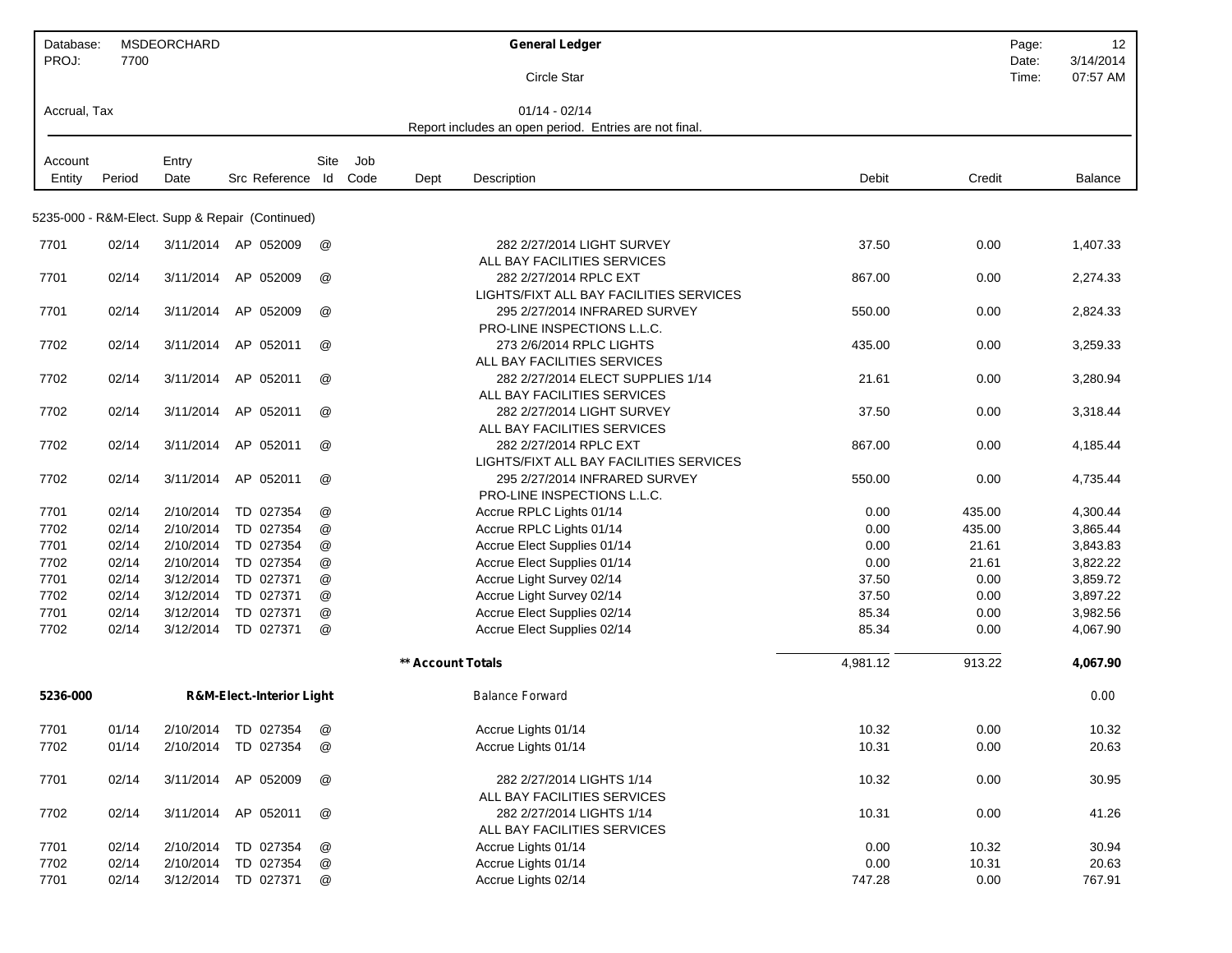| Database:<br>PROJ: | 7700           | <b>MSDEORCHARD</b>     |                                                  |            |                          | <b>General Ledger</b>                                                                                   |                  |                  | Page:<br>13<br>3/14/2014<br>Date: |
|--------------------|----------------|------------------------|--------------------------------------------------|------------|--------------------------|---------------------------------------------------------------------------------------------------------|------------------|------------------|-----------------------------------|
|                    |                |                        |                                                  |            |                          | Circle Star                                                                                             |                  |                  | 07:57 AM<br>Time:                 |
| Accrual, Tax       |                |                        |                                                  |            |                          | $01/14 - 02/14$<br>Report includes an open period. Entries are not final.                               |                  |                  |                                   |
| Account<br>Entity  | Period         | Entry<br>Date          | Src Reference                                    | Site<br>ld | Job<br>Code<br>Dept      | Description                                                                                             | Debit            | Credit           | Balance                           |
|                    |                |                        | 5236-000 - R&M-Elect.-Interior Light (Continued) |            |                          |                                                                                                         |                  |                  |                                   |
| 7702               | 02/14          |                        | 3/12/2014 TD 027371                              | @          |                          | Accrue Lights 02/14                                                                                     | 747.27           | 0.00             | 1,515.18                          |
|                    |                |                        |                                                  |            | ** Account Totals        |                                                                                                         | 1,535.81         | 20.63            | 1,515.18                          |
| 5237-000           |                |                        | <b>R&amp;M-Elect.-Exterior Light</b>             |            |                          | <b>Balance Forward</b>                                                                                  |                  |                  | 0.00                              |
| 5238-000           |                |                        | <b>R&amp;M-Electrical- Emerg Gen</b>             |            |                          | <b>Balance Forward</b>                                                                                  |                  |                  | 0.00                              |
| 5240-000           |                |                        | R&M-Roof Supp. & Repair                          |            |                          | <b>Balance Forward</b>                                                                                  |                  |                  | 0.00                              |
| 5241-000           |                |                        | <b>R&amp;M-Ceiling Tiles</b>                     |            |                          | <b>Balance Forward</b>                                                                                  |                  |                  | 0.00                              |
| 7701<br>7702       | 02/14<br>02/14 | 3/12/2014<br>3/12/2014 | TD 027371<br>TD 027371                           | @<br>@     |                          | Accrue Ceiling Tiles 02/14<br>Accrue Ceiling Tiles 02/14                                                | 165.00<br>165.00 | 0.00<br>0.00     | 165.00<br>330.00                  |
|                    |                |                        |                                                  |            | <b>** Account Totals</b> |                                                                                                         | 330.00           | 0.00             | 330.00                            |
| 5243-000           |                |                        | <b>Supplies - Doors/Locks/Keys</b>               |            |                          | <b>Balance Forward</b>                                                                                  |                  |                  | 0.00                              |
| 7701               | 01/14          | 3/10/2014              | AP 051988                                        | @          |                          | 252 1/23/2014 REKEY BIKE LOCKERS<br><b>STEVE PHIRIPPID</b>                                              | 149.81           | 0.00             | 149.81                            |
| 7702               | 01/14          | 3/10/2014              | AP 051990                                        | @          |                          | 252 1/23/2014 REKEY BIKE LOCKERS<br><b>STEVE PHIRIPPID</b>                                              | 149.81           | 0.00             | 299.62                            |
| 7701<br>7702       | 01/14<br>01/14 | 1/14/2014<br>1/14/2014 | TD 026896<br>TD 026896                           | @<br>@     |                          | Accrue Rekey Bike Locker Supplies 12/13<br>Accrue Rekey Bike Locker Supplies 12/13                      | 0.00<br>0.00     | 149.81<br>149.81 | 149.81<br>0.00                    |
| 7701               | 02/14          | 3/11/2014              | AP 052009                                        | @          |                          | 297 2/27/2014 DUP KEYS<br>STEVE PHIRIPPID                                                               | 6.54             | 0.00             | 6.54                              |
|                    |                |                        |                                                  |            | ** Account Totals        |                                                                                                         | 306.16           | 299.62           | 6.54                              |
| 5245-000           |                |                        | R&M- Plumbing Supp. & Rep                        |            |                          | <b>Balance Forward</b>                                                                                  |                  |                  | 0.00                              |
| 5255-000           |                |                        | R&M-Alarm System Rep                             |            |                          | <b>Balance Forward</b>                                                                                  |                  |                  | 0.00                              |
| 7701               | 01/14          |                        | 3/10/2014 AP 051988                              | @          |                          | 271 1/31/2014 MISC RPRS/ELEV TEST                                                                       | 281.38           | 0.00             | 281.38                            |
| 7702               | 01/14          |                        | 3/10/2014 AP 051990                              | @          |                          | PREMIER SECURITY SOLUTIONS CORP<br>271 1/31/2014 MISC RPRS/ELEV TEST<br>PREMIER SECURITY SOLUTIONS CORP | 281.38           | 0.00             | 562.76                            |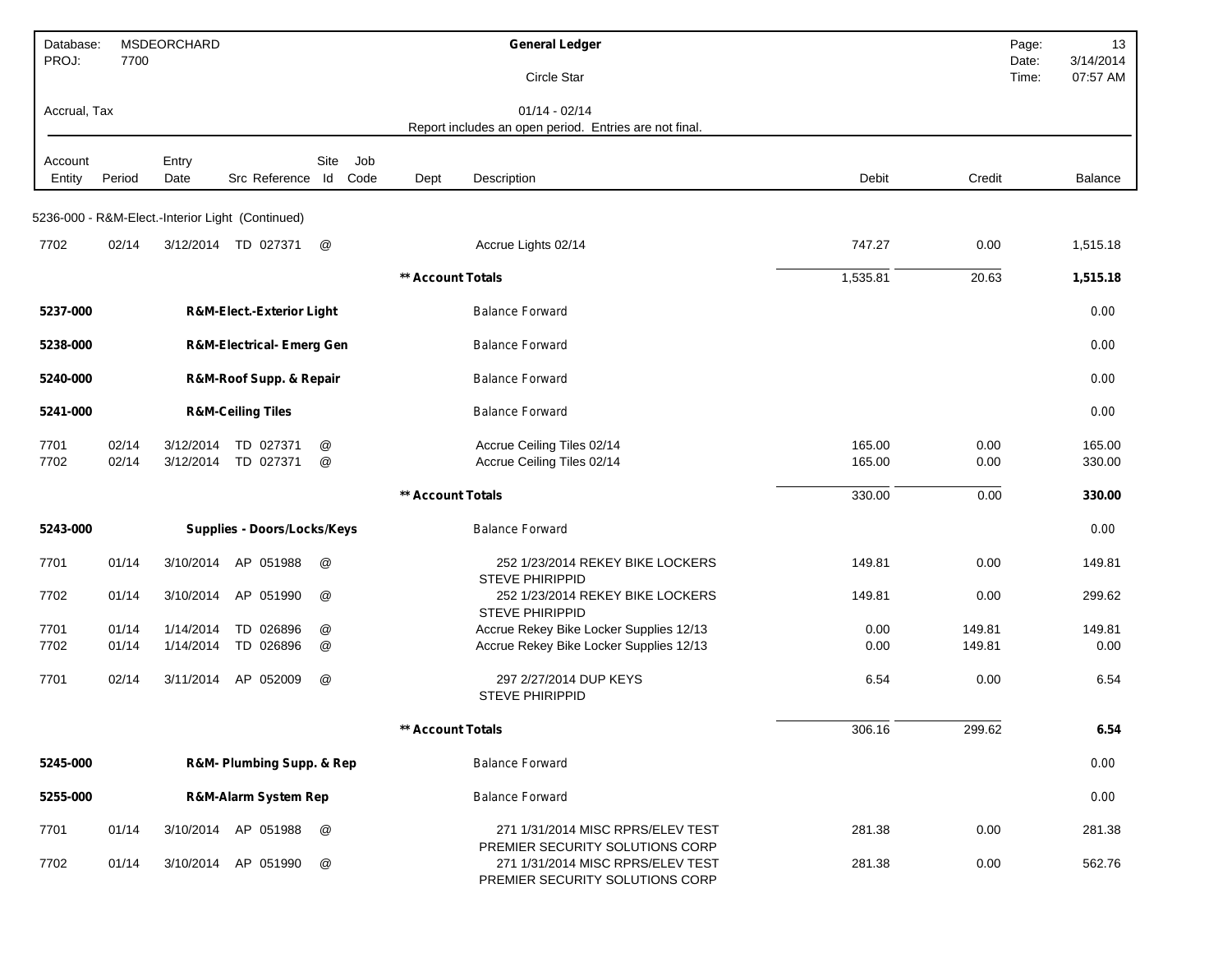| Database:<br>PROJ: | 7700   | MSDEORCHARD |                                             |                      |     |                   | <b>General Ledger</b>                                                     |          |        | Page:<br>Date: | 14<br>3/14/2014 |
|--------------------|--------|-------------|---------------------------------------------|----------------------|-----|-------------------|---------------------------------------------------------------------------|----------|--------|----------------|-----------------|
|                    |        |             |                                             |                      |     |                   | Circle Star                                                               |          |        | Time:          | 07:57 AM        |
| Accrual, Tax       |        |             |                                             |                      |     |                   | $01/14 - 02/14$<br>Report includes an open period. Entries are not final. |          |        |                |                 |
| Account            |        | Entry       |                                             | Site                 | Job |                   |                                                                           |          |        |                |                 |
| Entity             | Period | Date        | Src Reference Id Code                       |                      |     | Dept              | Description                                                               | Debit    | Credit |                | Balance         |
|                    |        |             | 5255-000 - R&M-Alarm System Rep (Continued) |                      |     |                   |                                                                           |          |        |                |                 |
| 7701               | 02/14  |             | 3/12/2014 TD 027371                         | @                    |     |                   | Accrue Alarm RPR 02/14                                                    | 339.95   | 0.00   |                | 902.71          |
|                    |        |             |                                             |                      |     | ** Account Totals |                                                                           | 902.71   | 0.00   |                | 902.71          |
| 5256-000           |        |             | <b>R&amp;M-Fire Monitoring Sys</b>          |                      |     |                   | <b>Balance Forward</b>                                                    |          |        |                | 0.00            |
| 7701               | 01/14  |             | 3/10/2014 AP 051988                         | @                    |     |                   | 250 1/23/2014 FLS MON 1/14-3/31<br>PREMIER SECURITY SOLUTIONS CORP        | 2,325.00 | 0.00   |                | 2,325.00        |
|                    |        |             |                                             |                      |     | ** Account Totals |                                                                           | 2,325.00 | 0.00   |                | 2,325.00        |
| 5257-000           |        |             | <b>R&amp;M-Fire Monitor Telephn</b>         |                      |     |                   | <b>Balance Forward</b>                                                    |          |        |                | 0.00            |
| 7701               | 01/14  | 3/10/2014   | AP 051988                                   | @                    |     |                   | 256 1/31/2014 EMG CALL 1/13-2/12<br>AT&T                                  | 30.60    | 0.00   |                | 30.60           |
| 7702               | 01/14  |             | 3/10/2014 AP 051990                         | @                    |     |                   | 256 1/31/2014 EMG CALL 1/13-2/12<br>AT&T                                  | 30.60    | 0.00   |                | 61.20           |
| 7701               | 02/14  | 3/11/2014   | AP 052009                                   | @                    |     |                   | 283 2/27/2014 EMG CALL 2/13-3/12<br>AT&T                                  | 36.22    | 0.00   |                | 97.42           |
| 7702               | 02/14  | 3/11/2014   | AP 052011                                   | @                    |     |                   | 283 2/27/2014 EMG CALL 2/13-3/12<br>AT&T                                  | 36.22    | 0.00   |                | 133.64          |
|                    |        |             |                                             |                      |     | ** Account Totals |                                                                           | 133.64   | 0.00   |                | 133.64          |
| 5260-000           |        |             | <b>R&amp;M-Fire Sprinkler Rep</b>           |                      |     |                   | <b>Balance Forward</b>                                                    |          |        |                | 0.00            |
| 7701               | 01/14  |             | 3/10/2014 AP 051988                         | $^{\textregistered}$ |     |                   | 253 1/23/2014 FIRE SPRNKLR<br>INSPECT TNT FIRE PROTECTION, INC.           | 275.00   | 0.00   |                | 275.00          |
| 7702               | 01/14  |             | 3/10/2014 AP 051990                         | @                    |     |                   | 253 1/23/2014 FIRE SPRNKLR<br>INSPECT TNT FIRE PROTECTION, INC.           | 275.00   | 0.00   |                | 550.00          |
| 7701               | 01/14  |             | 1/14/2014 TD 026896                         | @                    |     |                   | Accrue 2013 Fire Sprinkler Annual                                         | 0.00     | 275.00 |                | 275.00          |
| 7702               | 01/14  |             | 1/14/2014 TD 026896                         | @                    |     |                   | Accrue 2013 Fire Sprinkler Annual                                         | 0.00     | 275.00 |                | 0.00            |
|                    |        |             |                                             |                      |     | ** Account Totals |                                                                           | 550.00   | 550.00 |                | 0.00            |
| 5275-000           |        |             | <b>R&amp;M-Pest Control</b>                 |                      |     |                   | <b>Balance Forward</b>                                                    |          |        |                | 0.00            |
| 7701               | 01/14  |             | 2/10/2014 TD 027354                         | @                    |     |                   | Accrue Pest Control 01/14                                                 | 110.00   | 0.00   |                | 110.00          |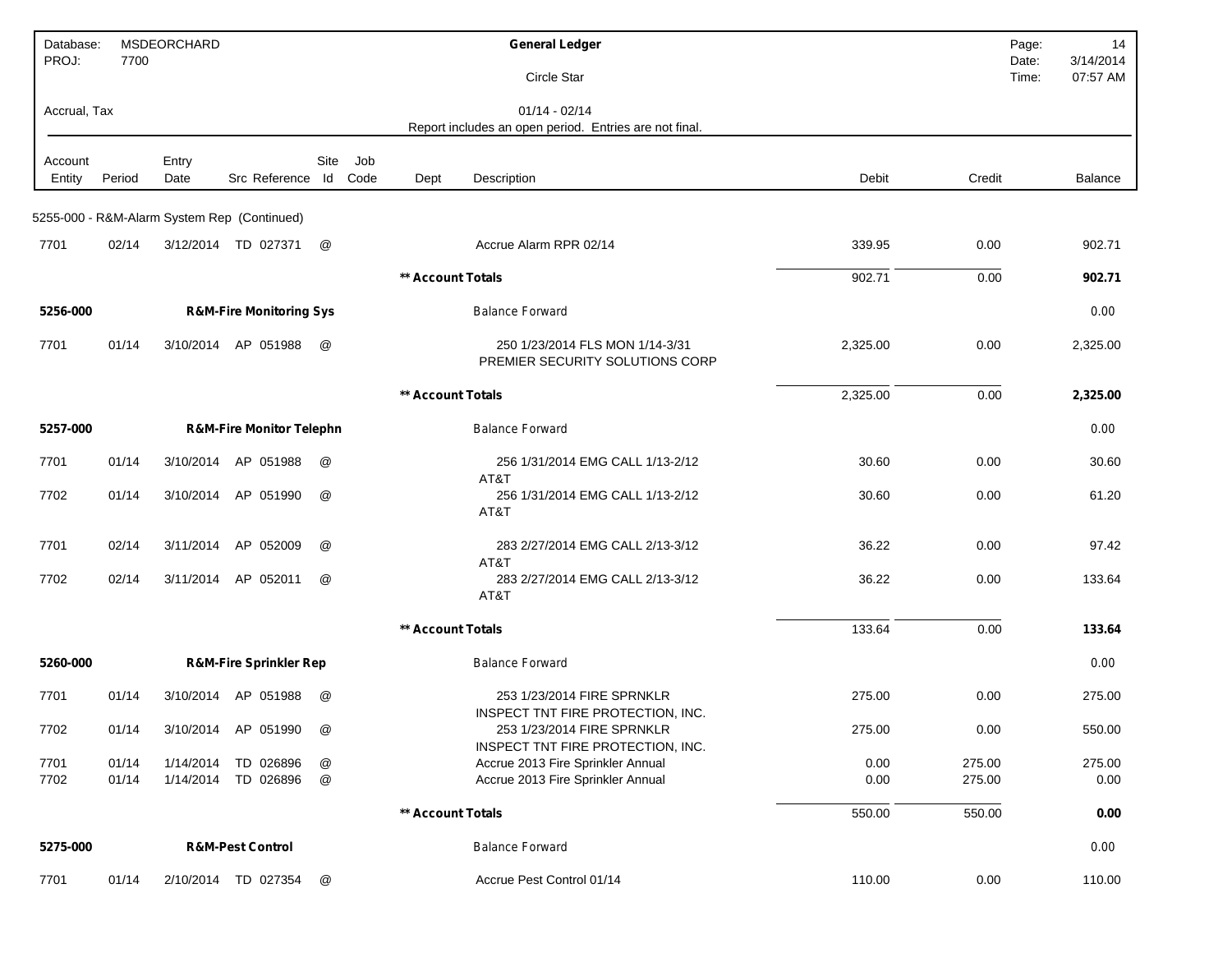| Database:    |        | MSDEORCHARD                             |                                |                      |     |                   | <b>General Ledger</b>                                                  |        |        | Page: | 15             |
|--------------|--------|-----------------------------------------|--------------------------------|----------------------|-----|-------------------|------------------------------------------------------------------------|--------|--------|-------|----------------|
| PROJ:        | 7700   |                                         |                                |                      |     |                   |                                                                        |        |        | Date: | 3/14/2014      |
|              |        |                                         |                                |                      |     |                   | Circle Star                                                            |        |        | Time: | 07:57 AM       |
| Accrual, Tax |        |                                         |                                |                      |     |                   | $01/14 - 02/14$                                                        |        |        |       |                |
|              |        |                                         |                                |                      |     |                   | Report includes an open period. Entries are not final.                 |        |        |       |                |
|              |        |                                         |                                |                      |     |                   |                                                                        |        |        |       |                |
| Account      |        | Entry                                   |                                | Site                 | Job |                   |                                                                        |        |        |       |                |
| Entity       | Period | Date                                    | Src Reference Id Code          |                      |     | Dept              | Description                                                            | Debit  | Credit |       | <b>Balance</b> |
|              |        |                                         |                                |                      |     |                   |                                                                        |        |        |       |                |
|              |        | 5275-000 - R&M-Pest Control (Continued) |                                |                      |     |                   |                                                                        |        |        |       |                |
| 7702         | 01/14  |                                         | 2/10/2014 TD 027354            | @                    |     |                   | Accrue Pest Control 01/14                                              | 110.00 | 0.00   |       | 220.00         |
|              |        |                                         |                                |                      |     |                   |                                                                        |        |        |       |                |
| 7701         | 02/14  | 3/11/2014                               | AP 052009                      | @                    |     |                   | 278 2/6/2014 PEST SVC 1/14                                             | 110.00 | 0.00   |       | 330.00         |
|              |        |                                         |                                |                      |     |                   | <b>INSTAR PEST CONSULTANTS, INC.</b>                                   |        |        |       |                |
| 7701         | 02/14  | 3/11/2014                               | AP 052009                      | @                    |     |                   | 299 2/28/2014 PEST SVC 2/14                                            | 110.00 | 0.00   |       | 440.00         |
|              |        |                                         |                                |                      |     |                   | INSTAR PEST CONSULTANTS, INC.                                          |        |        |       |                |
| 7702         | 02/14  | 3/11/2014                               | AP 052011                      | @                    |     |                   | 278 2/6/2014 PEST SVC 1/14                                             | 110.00 | 0.00   |       | 550.00         |
|              |        |                                         |                                |                      |     |                   | <b>INSTAR PEST CONSULTANTS, INC.</b>                                   |        |        |       |                |
| 7702         | 02/14  | 3/11/2014                               | AP 052011                      | @                    |     |                   | 299 2/28/2014 PEST SVC 2/14                                            | 110.00 | 0.00   |       | 660.00         |
|              |        |                                         |                                |                      |     |                   | INSTAR PEST CONSULTANTS, INC.                                          |        |        |       |                |
| 7701         | 02/14  | 2/10/2014                               | TD 027354                      | @                    |     |                   | Accrue Pest Control 01/14                                              | 0.00   | 110.00 |       | 550.00         |
| 7702         | 02/14  | 2/10/2014                               | TD 027354                      | @                    |     |                   | Accrue Pest Control 01/14                                              | 0.00   | 110.00 |       | 440.00         |
|              |        |                                         |                                |                      |     | ** Account Totals |                                                                        | 660.00 | 220.00 |       | 440.00         |
| 5280-000     |        |                                         | <b>R&amp;m-Payroll Expense</b> |                      |     |                   | <b>Balance Forward</b>                                                 |        |        |       | 0.00           |
|              |        |                                         |                                |                      |     |                   |                                                                        |        |        |       |                |
| 7701         | 01/14  |                                         | 3/10/2014 AP 051988            | @                    |     |                   | 243 1/23/2014 PROVIDE TNT ACCESS                                       | 117.50 | 0.00   |       | 117.50         |
|              |        |                                         |                                |                      |     |                   | ALL BAY FACILITIES SERVICES                                            |        |        |       |                |
| 7701         | 01/14  | 3/10/2014                               | AP 051988                      | @                    |     |                   | 255 1/31/2014 GRAFFITI                                                 | 272.00 | 0.00   |       | 389.50         |
|              |        |                                         |                                |                      |     |                   | ABATE/LIGHT ALL BAY FACILITIES SERVICES                                |        |        |       |                |
| 7701         | 01/14  | 3/10/2014                               | AP 051988                      | @                    |     |                   | 255 1/31/2014 FIRE EXT MONTH                                           | 67.50  | 0.00   |       | 457.00         |
|              |        |                                         |                                |                      |     |                   | CHECK ALL BAY FACILITIES SERVICES                                      |        |        |       |                |
| 7701         | 01/14  | 3/10/2014                               | AP 051988                      | @                    |     |                   | 255 1/31/2014 ACC FOR FLS TESTING                                      | 105.00 | 0.00   |       | 562.00         |
|              |        |                                         |                                |                      |     |                   | ALL BAY FACILITIES SERVICES                                            |        |        |       |                |
| 7702         | 01/14  | 3/10/2014                               | AP 051990                      | @                    |     |                   | 247 1/23/2014 ELEV TECH ACCESS                                         | 540.00 | 0.00   |       | 1,102.00       |
|              |        |                                         |                                |                      |     |                   | OCS SERVICE, INC                                                       |        |        |       |                |
| 7702         | 01/14  | 3/10/2014                               | AP 051990                      | $^{\textregistered}$ |     |                   | 243 1/23/2014 PROVIDE TNT ACCESS                                       | 117.50 | 0.00   |       | 1,219.50       |
|              |        |                                         |                                |                      |     |                   | ALL BAY FACILITIES SERVICES                                            |        |        |       |                |
| 7702         | 01/14  |                                         | 3/10/2014 AP 051990            | @                    |     |                   | 255 1/31/2014 GRAFFITI                                                 | 272.00 | 0.00   |       | 1,491.50       |
|              |        |                                         |                                |                      |     |                   | ABATE/LIGHT ALL BAY FACILITIES SERVICES                                |        |        |       |                |
| 7702         | 01/14  |                                         | 3/10/2014 AP 051990            | @                    |     |                   | 255 1/31/2014 FIRE EXT MONTH                                           | 67.50  | 0.00   |       | 1,559.00       |
|              | 01/14  |                                         |                                | @                    |     |                   | CHECK ALL BAY FACILITIES SERVICES<br>255 1/31/2014 ACC FOR FLS TESTING | 105.00 |        |       |                |
| 7702         |        |                                         | 3/10/2014 AP 051990            |                      |     |                   | ALL BAY FACILITIES SERVICES                                            |        | 0.00   |       | 1,664.00       |
| 7701         | 01/14  | 1/14/2014                               | TD 026896                      | @                    |     |                   | Accrue Provide Access for TNT 12/13                                    | 0.00   | 117.50 |       | 1,546.50       |
| 7702         | 01/14  | 1/14/2014                               | TD 026896                      | @                    |     |                   | Accrue Provide Access for TNT 12/13                                    | 0.00   | 117.50 |       | 1,429.00       |
| 7701         | 01/14  | 2/10/2014                               | TD 027354                      | @                    |     |                   | Accrue Reinstall Sign Letters 01/14                                    | 135.00 | 0.00   |       | 1,564.00       |
| 7701         | 01/14  |                                         | 2/10/2014 TD 027354            | @                    |     |                   | Accrue Eng Svcs 01/14                                                  | 984.38 | 0.00   |       | 2,548.38       |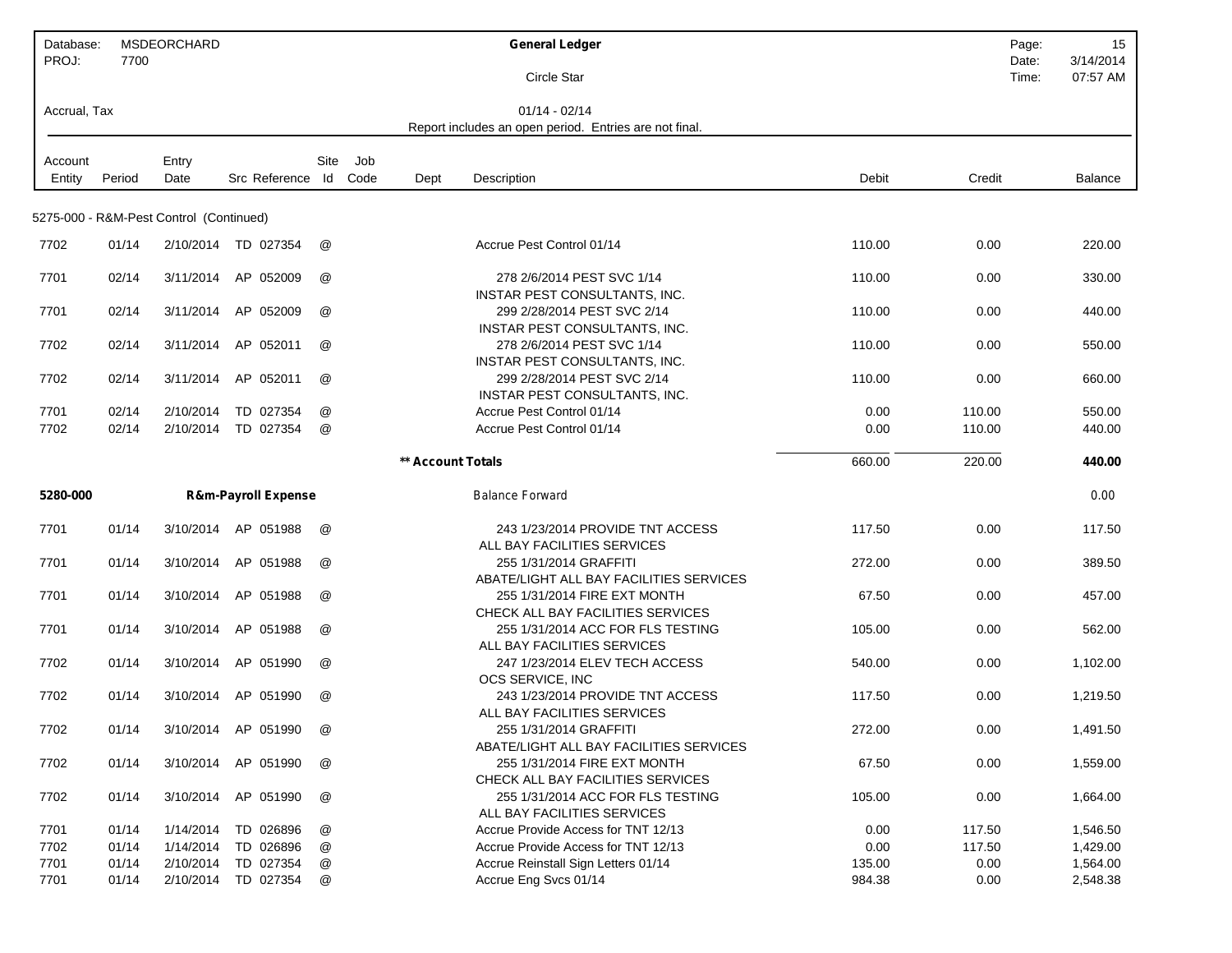| Database:<br>PROJ: | 7700   | MSDEORCHARD                                |                        |                      |      |                          | <b>General Ledger</b>                                                     |           |          | 16<br>Page:<br>3/14/2014<br>Date: |
|--------------------|--------|--------------------------------------------|------------------------|----------------------|------|--------------------------|---------------------------------------------------------------------------|-----------|----------|-----------------------------------|
|                    |        |                                            |                        |                      |      |                          | Circle Star                                                               |           |          | 07:57 AM<br>Time:                 |
| Accrual, Tax       |        |                                            |                        |                      |      |                          | $01/14 - 02/14$<br>Report includes an open period. Entries are not final. |           |          |                                   |
|                    |        |                                            |                        |                      |      |                          |                                                                           |           |          |                                   |
| Account            |        | Entry                                      |                        | Site                 | Job  |                          |                                                                           |           |          |                                   |
| Entity             | Period | Date                                       | Src Reference          | ld                   | Code | Dept                     | Description                                                               | Debit     | Credit   | <b>Balance</b>                    |
|                    |        | 5280-000 - R&m-Payroll Expense (Continued) |                        |                      |      |                          |                                                                           |           |          |                                   |
|                    |        |                                            |                        |                      |      |                          |                                                                           |           |          |                                   |
| 7702               | 01/14  |                                            | 2/10/2014 TD 027354    | @                    |      |                          | Accrue Eng Svcs 01/14                                                     | 984.37    | 0.00     | 3,532.75                          |
| 7701               | 02/14  | 3/11/2014                                  | AP 052009              | @                    |      |                          | 273 2/6/2014 REINSTALL SIGN LETTR                                         | 135.00    | 0.00     | 3,667.75                          |
|                    |        |                                            |                        |                      |      |                          | ALL BAY FACILITIES SERVICES                                               |           |          |                                   |
| 7701               | 02/14  | 3/11/2014                                  | AP 052009              | @                    |      |                          | 282 2/27/2014 ENG SVCS 1/14                                               | 984.38    | 0.00     | 4,652.13                          |
|                    |        |                                            |                        |                      |      |                          | ALL BAY FACILITIES SERVICES                                               |           |          |                                   |
| 7702               | 02/14  | 3/11/2014                                  | AP 052011              | @                    |      |                          | 282 2/27/2014 ENG SVCS 1/14<br>ALL BAY FACILITIES SERVICES                | 984.37    | 0.00     | 5,636.50                          |
| 7701               | 02/14  | 2/10/2014                                  | TD 027354              | @                    |      |                          | Accrue Reinstall Sign Letters 01/14                                       | 0.00      | 135.00   | 5,501.50                          |
| 7701               | 02/14  | 2/10/2014                                  | TD 027354              | @                    |      |                          | Accrue Eng Svcs 01/14                                                     | 0.00      | 984.38   | 4,517.12                          |
| 7702               | 02/14  | 2/10/2014                                  | TD 027354              | @                    |      |                          | Accrue Eng Svcs 01/14                                                     | 0.00      | 984.37   | 3,532.75                          |
| 7701               | 02/14  | 3/12/2014                                  | TD 027371              | @                    |      |                          | Accrue Eng Svcs 02/14                                                     | 2,187.50  | 0.00     | 5,720.25                          |
| 7702               | 02/14  | 3/12/2014                                  | TD 027371              | @                    |      |                          | Accrue Eng Svcs 02/14                                                     | 2,187.50  | 0.00     | 7,907.75                          |
|                    |        |                                            |                        |                      |      | ** Account Totals        |                                                                           | 10,246.50 | 2,338.75 | 7,907.75                          |
| 5285-000           |        | R&M-Other                                  |                        |                      |      |                          | <b>Balance Forward</b>                                                    |           |          | 0.00                              |
| 7701               | 01/14  | 3/10/2014                                  | AP 051988              | @                    |      |                          | 267 1/31/2014 ANNUAL EXT BLDG                                             | 400.00    | 0.00     | 400.00                            |
|                    |        |                                            |                        |                      |      |                          | INSP LYNN SAFETY, INC                                                     |           |          |                                   |
| 7702               | 01/14  | 3/10/2014                                  | AP 051990              | @                    |      |                          | 267 1/31/2014 ANNUAL EXT BLDG                                             | 400.00    | 0.00     | 800.00                            |
|                    |        |                                            |                        |                      |      |                          | INSP LYNN SAFETY, INC                                                     |           |          |                                   |
| 7701               | 01/14  | 2/10/2014                                  | TD 027354              | @                    |      |                          | Accrue Misc Supplies 01/14                                                | 79.94     | 0.00     | 879.94                            |
| 7702               | 01/14  | 2/10/2014                                  | TD 027354              | @                    |      |                          | Accrue Misc Supplies 01/14                                                | 79.94     | 0.00     | 959.88                            |
| 7701               | 02/14  | 3/11/2014                                  | AP 052009              | @                    |      |                          | 282 2/27/2014 MISC SUPPLIES 1/14<br>ALL BAY FACILITIES SERVICES           | 79.94     | 0.00     | 1,039.82                          |
| 7702               | 02/14  | 3/11/2014                                  | AP 052011              | $^{\textregistered}$ |      |                          | 282 2/27/2014 MISC SUPPLIES 1/14<br>ALL BAY FACILITIES SERVICES           | 79.94     | 0.00     | 1,119.76                          |
| 7701               | 02/14  |                                            | 2/10/2014 TD 027354    | @                    |      |                          | Accrue Misc Supplies 01/14                                                | 0.00      | 79.94    | 1,039.82                          |
| 7702               | 02/14  | 2/10/2014                                  | TD 027354              | @                    |      |                          | Accrue Misc Supplies 01/14                                                | 0.00      | 79.94    | 959.88                            |
| 7701               | 02/14  | 3/12/2014                                  | TD 027371              | @                    |      |                          | Accrue Misc Supplies 02/14                                                | 86.71     | 0.00     | 1,046.59                          |
| 7702               | 02/14  |                                            | 3/12/2014 TD 027371    | @                    |      |                          | Accrue Misc Supplies 02/14                                                | 86.70     | 0.00     | 1,133.29                          |
|                    |        |                                            |                        |                      |      | <b>** Account Totals</b> |                                                                           | 1,293.17  | 159.88   | 1,133.29                          |
| 5293-000           |        |                                            | R&M - Doors/Locks/Keys |                      |      |                          | <b>Balance Forward</b>                                                    |           |          | 0.00                              |
| 7701               | 01/14  |                                            | 3/10/2014 AP 051988    | @                    |      |                          | 252 1/23/2014 LABOR REKEY LOCKERS<br><b>STEVE PHIRIPPID</b>               | 255.00    | 0.00     | 255.00                            |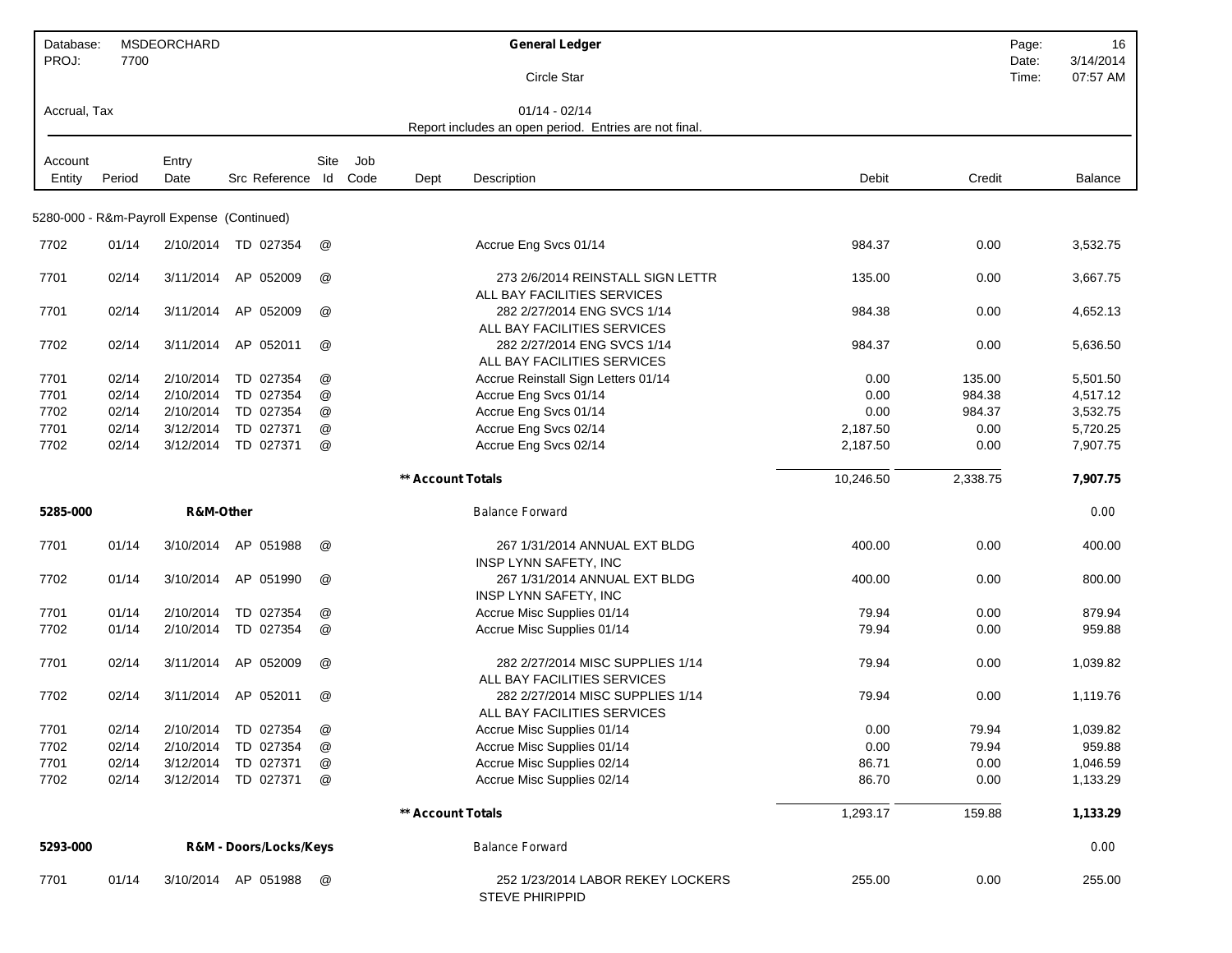| Database:<br>PROJ: | 7700           | <b>MSDEORCHARD</b>     |                                               |        |      |                   | <b>General Ledger</b>                                       |              |              | Page:<br>Date: | 17<br>3/14/2014        |
|--------------------|----------------|------------------------|-----------------------------------------------|--------|------|-------------------|-------------------------------------------------------------|--------------|--------------|----------------|------------------------|
|                    |                |                        |                                               |        |      |                   | Circle Star                                                 |              |              | Time:          | 07:57 AM               |
| Accrual, Tax       |                |                        |                                               |        |      |                   | $01/14 - 02/14$                                             |              |              |                |                        |
|                    |                |                        |                                               |        |      |                   | Report includes an open period. Entries are not final.      |              |              |                |                        |
| Account            |                | Entry                  |                                               | Site   | Job  |                   |                                                             |              |              |                |                        |
| Entity             | Period         | Date                   | Src Reference Id                              |        | Code | Dept              | Description                                                 | Debit        | Credit       |                | <b>Balance</b>         |
|                    |                |                        | 5293-000 - R&M - Doors/Locks/Keys (Continued) |        |      |                   |                                                             |              |              |                |                        |
|                    |                |                        |                                               |        |      |                   |                                                             |              |              |                |                        |
| 7702               | 01/14          |                        | 3/10/2014 AP 051990                           | @      |      |                   | 252 1/23/2014 LABOR REKEY LOCKERS<br><b>STEVE PHIRIPPID</b> | 255.00       | 0.00         |                | 510.00                 |
| 7701               | 01/14          | 1/14/2014              | TD 026896                                     | @      |      |                   | Accrue Rekey Bike Locker Labor 12/13                        | 0.00         | 255.00       |                | 255.00                 |
| 7702               | 01/14          | 1/14/2014              | TD 026896                                     | @      |      |                   | Accrue Rekey Bike Locker Labor 12/13                        | 0.00         | 255.00       |                | 0.00                   |
|                    |                |                        |                                               |        |      | ** Account Totals |                                                             | 510.00       | 510.00       |                | 0.00                   |
| 5310-000           |                |                        | <b>UTIL-House Electric</b>                    |        |      |                   | <b>Balance Forward</b>                                      |              |              |                | 0.00                   |
|                    |                |                        |                                               |        |      |                   |                                                             |              |              |                |                        |
| 7701               | 01/14          | 3/10/2014              | AP 051988                                     | @      |      |                   | 249 1/23/2014 ELECT 11/25-12/26<br>PG&E                     | 15,835.22    | 0.00         |                | 15,835.22              |
| 7701               | 01/14          | 3/10/2014              | AP 051988                                     | @      |      |                   | 249 1/23/2014 ELECT 11/25-12/27                             | 1,115.08     | 0.00         |                | 16,950.30              |
|                    |                |                        |                                               |        |      |                   | PG&E                                                        |              |              |                |                        |
| 7701               | 01/14          | 3/10/2014              | AP 051988                                     | @      |      |                   | 249 1/23/2014 ELECT 11/25-12/26<br>PG&E                     | 7.29         | 0.00         |                | 16,957.59              |
| 7702               | 01/14          | 3/10/2014              | AP<br>051990                                  | @      |      |                   | 249 1/23/2014 ELECT 11/25-12/27                             | 5,649.76     | 0.00         |                | 22,607.35              |
|                    |                |                        |                                               |        |      |                   | PG&E                                                        |              |              |                |                        |
| 7702               | 01/14          | 3/10/2014              | AP 051990                                     | @      |      |                   | 249 1/23/2014 ELECT 11/25-12/27<br>PG&E                     | 1,115.07     | 0.00         |                | 23,722.42              |
| 7702               | 01/14          | 3/10/2014              | AP 051990                                     | @      |      |                   | 249 1/23/2014 ELECT 11/25-12/26                             | 7.29         | 0.00         |                | 23,729.71              |
|                    |                |                        |                                               |        |      |                   | PG&E                                                        |              |              |                |                        |
| 7701               | 01/14          | 1/14/2014              | TD 026896                                     | @      |      |                   | Accrue Elect 12/13                                          | 0.00         | 16,957.58    |                | 6,772.13               |
| 7702               | 01/14          | 1/14/2014              | TD 026896                                     | @      |      |                   | Accrue Elect 12/13                                          | 0.00         | 6,772.13     |                | 0.00                   |
| 7701               | 01/14          | 1/14/2014              | TD 026896<br>TD 026896                        | @      |      |                   | Accrue Traffic Signs 07/13-12/13                            | 0.00<br>0.00 | 168.00       |                | $-168.00$              |
| 7702               | 01/14          | 1/14/2014<br>2/10/2014 | TD 027354                                     | @      |      |                   | Accrue Traffic Signs 07/13-12/13<br>Accrue Elec 01/14       | 18,660.16    | 168.00       |                | $-336.00$<br>18,324.16 |
| 7701<br>7702       | 01/14<br>01/14 | 2/10/2014              | TD 027354                                     | @<br>@ |      |                   | Accrue Elec 01/14                                           | 7,633.26     | 0.00<br>0.00 |                | 25,957.42              |
| 7701               | 01/14          | 2/10/2014              | TD 027354                                     | @      |      |                   | Accrue Traffis Signs 11/13-01/14                            | 84.00        | 0.00         |                | 26,041.42              |
| 7702               | 01/14          | 2/10/2014              | TD 027354                                     | @      |      |                   | Accrue Traffis Signs 11/13-01/14                            | 84.00        | 0.00         |                | 26,125.42              |
|                    |                |                        |                                               |        |      |                   |                                                             |              |              |                |                        |
| 7701               | 02/14          |                        | 3/11/2014 AP 052009                           | @      |      |                   | 275 2/6/2014 TRAFF SIGN JUL-OCT<br>CITY OF SAN CARLOS       | 139.71       | 0.00         |                | 26,265.13              |
| 7701               | 02/14          |                        | 3/11/2014 AP 052009                           | @      |      |                   | 280 2/6/2014 ELECT 12/27-1/27                               | 17,596.42    | 0.00         |                | 43,861.55              |
| 7701               | 02/14          |                        | 3/11/2014 AP 052009                           | @      |      |                   | PG&E<br>280 2/6/2014 ELECT 12/28-1/28                       | 1,055.26     | 0.00         |                | 44,916.81              |
|                    |                |                        |                                               |        |      |                   | PG&E                                                        |              |              |                |                        |
| 7701               | 02/14          |                        | 3/11/2014 AP 052009                           | @      |      |                   | 280 2/6/2014 ELECT 12/27-1/27<br>PG&E                       | 8.48         | 0.00         |                | 44,925.29              |
| 7702               | 02/14          |                        | 3/11/2014 AP 052011                           | @      |      |                   | 275 2/6/2014 TRAFF SIGN JUL-OCT<br>CITY OF SAN CARLOS       | 139.70       | 0.00         |                | 45,064.99              |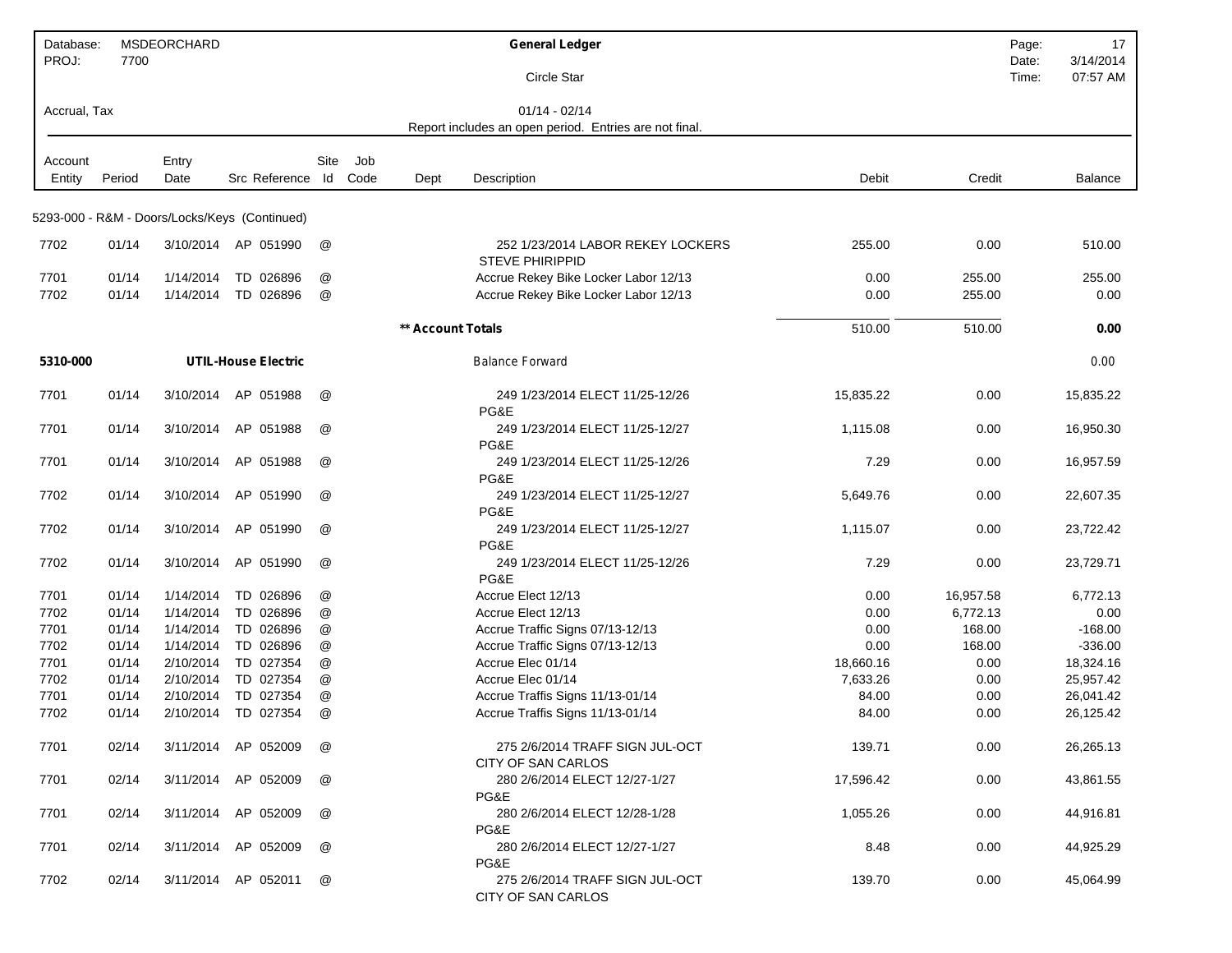| Database:<br>PROJ: | 7700   | MSDEORCHARD                                |                     |               |         |                          | <b>General Ledger</b>                                  |            | Page:<br>Date: | 18<br>3/14/2014 |
|--------------------|--------|--------------------------------------------|---------------------|---------------|---------|--------------------------|--------------------------------------------------------|------------|----------------|-----------------|
|                    |        |                                            |                     |               |         |                          | Circle Star                                            |            | Time:          | 07:57 AM        |
| Accrual, Tax       |        |                                            |                     |               |         |                          | $01/14 - 02/14$                                        |            |                |                 |
|                    |        |                                            |                     |               |         |                          | Report includes an open period. Entries are not final. |            |                |                 |
| Account            |        | Entry                                      |                     | Site          | Job     |                          |                                                        |            |                |                 |
| Entity             | Period | Date                                       | Src Reference       |               | Id Code | Dept                     | Description                                            | Debit      | Credit         | Balance         |
|                    |        | 5310-000 - UTIL-House Electric (Continued) |                     |               |         |                          |                                                        |            |                |                 |
| 7702               | 02/14  |                                            | 3/11/2014 AP 052011 | @             |         |                          | 280 2/6/2014 ELECT 12/28-1/28<br>PG&E                  | 6,569.52   | 0.00           | 51,634.51       |
| 7702               | 02/14  | 3/11/2014                                  | AP 052011           | @             |         |                          | 280 2/6/2014 ELECT 12/28-1/28<br>PG&E                  | 1,055.26   | 0.00           | 52,689.77       |
| 7702               | 02/14  | 3/11/2014                                  | AP 052011           | @             |         |                          | 280 2/6/2014 ELECT 12/27-1/27<br>PG&E                  | 8.48       | 0.00           | 52,698.25       |
| 7701               | 02/14  | 2/10/2014                                  | TD 027354           | @             |         |                          | Accrue Elec 01/14                                      | 0.00       | 18,660.16      | 34,038.09       |
| 7702               | 02/14  | 2/10/2014                                  | TD 027354           | @             |         |                          | Accrue Elec 01/14                                      | 0.00       | 7,633.26       | 26,404.83       |
| 7701               | 02/14  | 2/10/2014                                  | TD 027354           | @             |         |                          | Accrue Traffis Signs 11/13-01/14                       | 0.00       | 84.00          | 26,320.83       |
| 7702               | 02/14  | 2/10/2014                                  | TD 027354           | @             |         |                          | Accrue Traffis Signs 11/13-01/14                       | 0.00       | 84.00          | 26,236.83       |
| 7701               | 02/14  | 3/12/2014                                  | TD 027371           | @             |         |                          | Accrue Elect 02/14                                     | 19,067.62  | 0.00           | 45,304.45       |
| 7702               | 02/14  | 3/12/2014                                  | TD 027371           | @             |         |                          | Accrue Elect 02/14                                     | 7,716.45   | 0.00           | 53,020.90       |
| 7701               | 02/14  | 3/12/2014                                  | TD 027371           | @             |         |                          | Accrue Traffic Signs 11/13-02/14                       | 112.00     | 0.00           | 53,132.90       |
| 7702               | 02/14  | 3/12/2014                                  | TD 027371           | @             |         |                          | Accrue Traffic Signs 11/13-02/14                       | 112.00     | 0.00           | 53,244.90       |
|                    |        |                                            |                     |               |         | <b>** Account Totals</b> |                                                        | 103,772.03 | 50,527.13      | 53,244.90       |
| 5330-000           |        | UTIL-Gas                                   |                     |               |         |                          | <b>Balance Forward</b>                                 |            |                | 0.00            |
| 7701               | 01/14  | 3/10/2014                                  | AP 051988           | @             |         |                          | 270 1/31/2014 GAS 11/26-12/27<br>PG&E                  | 4,917.91   | 0.00           | 4,917.91        |
| 7702               | 01/14  | 3/10/2014                                  | AP 051990           | @             |         |                          | 249 1/23/2014 GAS 11/26-12/27<br>PG&E                  | 34.16      | 0.00           | 4,952.07        |
| 7701               | 01/14  | 1/14/2014                                  | TD 026896           | @             |         |                          | Accrue Gas 12/13                                       | 0.00       | 2,200.00       | 2,752.07        |
| 7702               | 01/14  | 1/14/2014                                  | TD 026896           | @             |         |                          | Accrue Gas 12/13                                       | 0.00       | 34.16          | 2,717.91        |
| 7701               | 01/14  | 2/10/2014                                  | TD 027354           | @             |         |                          | Accrue Gas 01/14                                       | 5,337.77   | 0.00           | 8,055.68        |
| 7702               | 01/14  | 2/10/2014                                  | TD 027354           | @             |         |                          | Accrue Gas 01/14                                       | 76.77      | 0.00           | 8,132.45        |
| 7701               | 02/14  |                                            | 3/11/2014 AP 052009 | @             |         |                          | 280 2/6/2014 GAS 12/28-1/28<br>PG&E                    | 5,337.77   | 0.00           | 13,470.22       |
| 7702               | 02/14  | 3/11/2014                                  | AP 052011           | @             |         |                          | 280 2/6/2014 GAS 12/28-1/28<br>PG&E                    | 76.77      | 0.00           | 13,546.99       |
| 7701               | 02/14  | 2/10/2014                                  | TD 027354           | @             |         |                          | Accrue Gas 01/14                                       | 0.00       | 5,337.77       | 8,209.22        |
| 7702               | 02/14  | 2/10/2014                                  | TD 027354           | $^\copyright$ |         |                          | Accrue Gas 01/14                                       | 0.00       | 76.77          | 8,132.45        |
| 7701               | 02/14  | 3/12/2014                                  | TD 027371           | $^\copyright$ |         |                          | Accrue Gas 02/14                                       | 4,914.64   | 0.00           | 13,047.09       |
| 7702               | 02/14  | 3/12/2014                                  | TD 027371           | @             |         |                          | Accrue Gas 02/14                                       | 139.58     | 0.00           | 13,186.67       |
|                    |        |                                            |                     |               |         | ** Account Totals        |                                                        | 20,835.37  | 7,648.70       | 13,186.67       |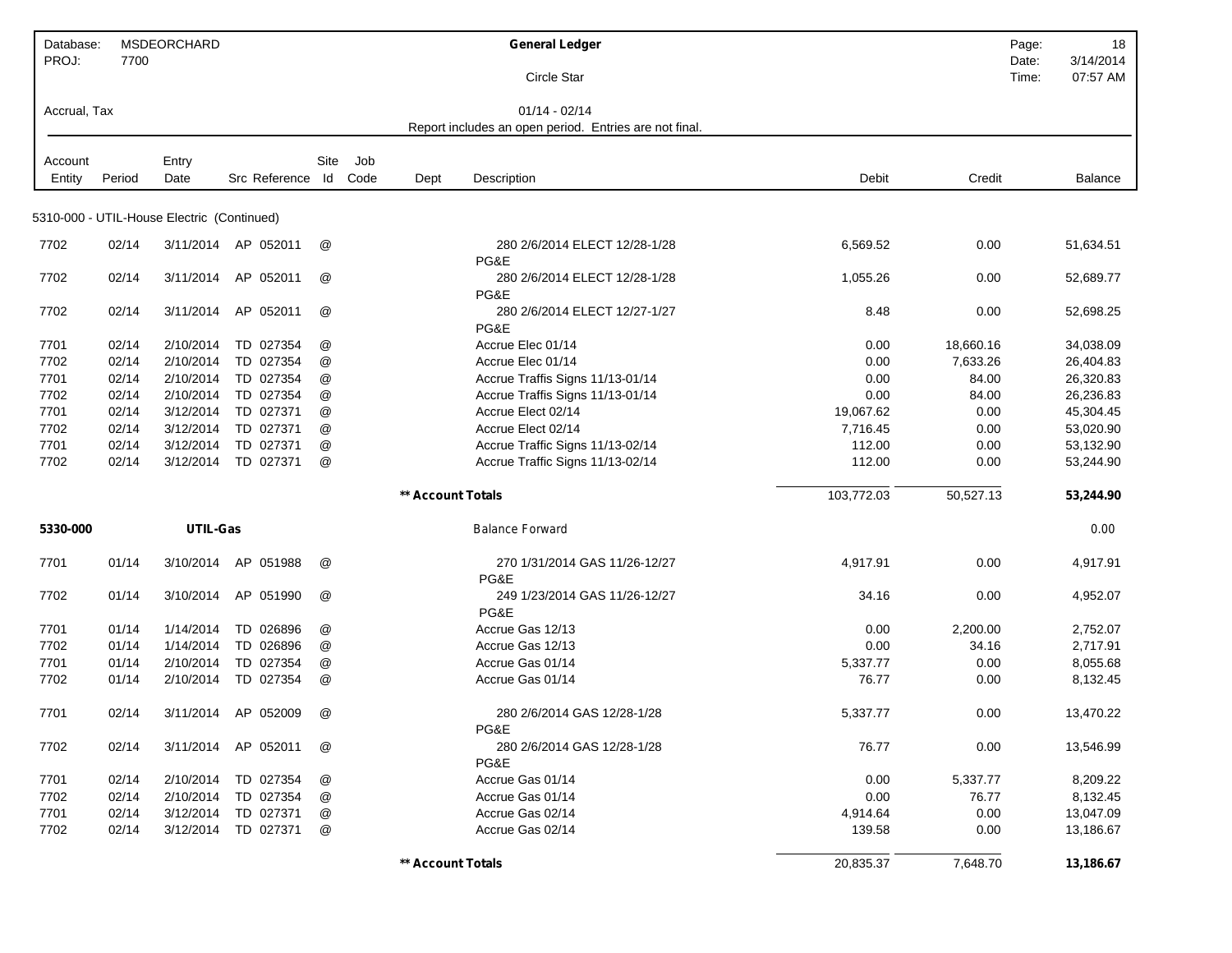| Database:<br>PROJ: | 7700   | <b>MSDEORCHARD</b> |               |                           |                   | <b>General Ledger</b><br>Circle Star                                      |          | Page:<br>Date:<br>Time: | 19<br>3/14/2014<br>07:57 AM |
|--------------------|--------|--------------------|---------------|---------------------------|-------------------|---------------------------------------------------------------------------|----------|-------------------------|-----------------------------|
| Accrual, Tax       |        |                    |               |                           |                   | $01/14 - 02/14$<br>Report includes an open period. Entries are not final. |          |                         |                             |
|                    |        |                    |               |                           |                   |                                                                           |          |                         |                             |
| Account            |        | Entry              |               | Site<br>Job               |                   |                                                                           |          |                         |                             |
| Entity             | Period | Date               | Src Reference | Code<br>ld                | Dept              | Description                                                               | Debit    | Credit                  | <b>Balance</b>              |
| 5340-000           |        | <b>UTIL-Water</b>  |               |                           |                   | <b>Balance Forward</b>                                                    |          |                         | 0.00                        |
| 7701               | 01/14  | 3/10/2014          | AP 051988     | @                         |                   | 240 1/8/2014 FIRE 11/28-12/28<br>CITY OF REDWOOD CITY                     | 64.00    | 0.00                    | 64.00                       |
| 7701               | 01/14  | 3/10/2014          | AP 051988     | $^{\copyright}$           |                   | 240 1/8/2014 WTR 11/28-12/28<br>CITY OF REDWOOD CITY                      | 844.89   | 0.00                    | 908.89                      |
| 7702               | 01/14  | 3/10/2014          | AP 051990     | @                         |                   | 240 1/8/2014 FIRE 11/28-12/28<br>CITY OF REDWOOD CITY                     | 64.00    | 0.00                    | 972.89                      |
| 7702               | 01/14  | 3/10/2014          | AP 051990     | @                         |                   | 240 1/8/2014 WTR 11/28-12/28<br>CITY OF REDWOOD CITY                      | 359.67   | 0.00                    | 1,332.56                    |
| 7701               | 01/14  | 1/14/2014          | TD 026896     | @                         |                   | Accrue WTR 12/13                                                          | 0.00     | 520.00                  | 812.56                      |
| 7702               | 01/14  | 1/14/2014          | TD 026896     | @                         |                   | Accrue WTR 12/13                                                          | 0.00     | 360.00                  | 452.56                      |
| 7701               | 01/14  | 1/14/2014          | TD 026896     | @                         |                   | Accrue Fire 12/13                                                         | 0.00     | 66.00                   | 386.56                      |
| 7702               | 01/14  | 1/14/2014          | TD 026896     | @                         |                   | Accrue Fire 12/13                                                         | 0.00     | 66.00                   | 320.56                      |
| 7701               | 01/14  | 2/10/2014          | TD 027354     | @                         |                   | Accrue Fire 01/14                                                         | 64.00    | 0.00                    | 384.56                      |
| 7702               | 01/14  | 2/10/2014          | TD 027354     | @                         |                   | Accrue Fire 01/14                                                         | 64.00    | 0.00                    | 448.56                      |
| 7701               | 01/14  | 2/10/2014          | 027354<br>TD  | $^\text{\textregistered}$ |                   | Accrue WTR 01/14                                                          | 2,357.19 | 0.00                    | 2,805.75                    |
| 7702               | 01/14  | 2/10/2014          | TD 027354     | @                         |                   | Accrue WTR 01/14                                                          | 419.67   | 0.00                    | 3,225.42                    |
| 7701               | 02/14  | 3/11/2014          | AP 052009     | @                         |                   | 276 2/6/2014 WTR 12/28-1/28<br>CITY OF REDWOOD CITY                       | 2,357.19 | 0.00                    | 5,582.61                    |
| 7701               | 02/14  | 3/11/2014          | AP 052009     | @                         |                   | 276 2/6/2014 FIRE 12/28-1/28<br>CITY OF REDWOOD CITY                      | 64.00    | 0.00                    | 5,646.61                    |
| 7702               | 02/14  | 3/11/2014          | AP<br>052011  | $^{\circledR}$            |                   | 276 2/6/2014 FIRE 12/28-1/28<br>CITY OF REDWOOD CITY                      | 64.00    | 0.00                    | 5,710.61                    |
| 7702               | 02/14  | 3/11/2014          | AP 052011     | @                         |                   | 276 2/6/2014 WTR 12/28-1/28<br>CITY OF REDWOOD CITY                       | 419.67   | 0.00                    | 6,130.28                    |
| 7701               | 02/14  | 2/10/2014          | TD 027354     | @                         |                   | Accrue Fire 01/14                                                         | 0.00     | 64.00                   | 6,066.28                    |
| 7702               | 02/14  | 2/10/2014          | TD 027354     | @                         |                   | Accrue Fire 01/14                                                         | 0.00     | 64.00                   | 6,002.28                    |
| 7701               | 02/14  | 2/10/2014          | TD 027354     | @                         |                   | Accrue WTR 01/14                                                          | 0.00     | 2,357.19                | 3,645.09                    |
| 7702               | 02/14  | 2/10/2014          | TD 027354     | @                         |                   | Accrue WTR 01/14                                                          | 0.00     | 419.67                  | 3,225.42                    |
| 7701               | 02/14  | 3/12/2014          | TD 027371     | @                         |                   | Accrue Fire 02/14                                                         | 64.00    | 0.00                    | 3,289.42                    |
| 7702               | 02/14  | 3/12/2014          | TD 027371     | @                         |                   | Accrue Fire 02/14                                                         | 64.00    | 0.00                    | 3,353.42                    |
| 7701               | 02/14  | 3/12/2014          | TD 027371     | $^\text{\textregistered}$ |                   | Accrue WTR 02/14                                                          | 566.43   | 0.00                    | 3,919.85                    |
| 7702               | 02/14  | 3/12/2014          | TD 027371     | @                         |                   | Accrue WTR 02/14                                                          | 359.67   | 0.00                    | 4,279.52                    |
|                    |        |                    |               |                           | ** Account Totals |                                                                           | 8,196.38 | 3,916.86                | 4,279.52                    |

**5350-000 UTIL-Water Landscape** *Balance Forward 0.00*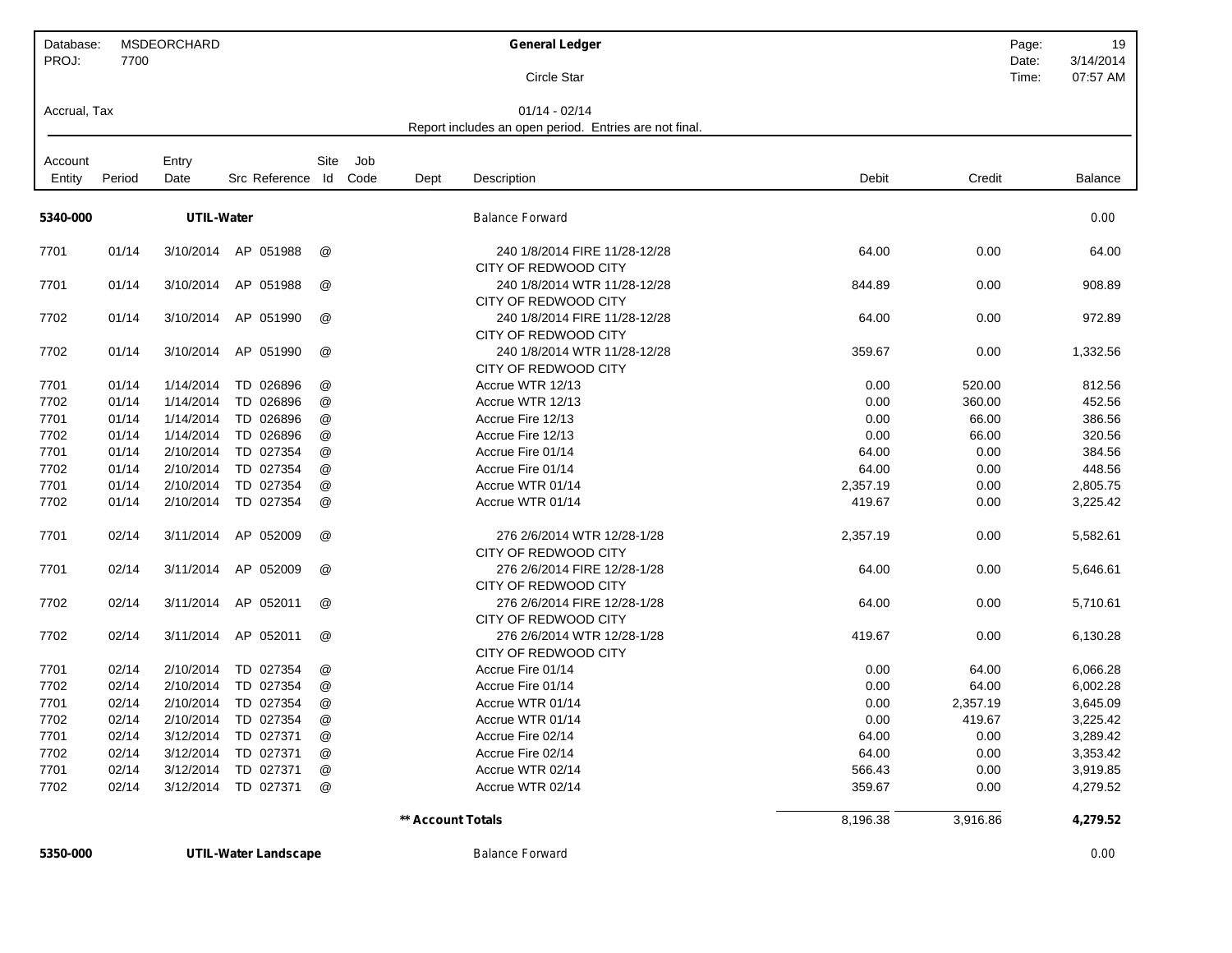| Database:<br>PROJ: | 7700   | <b>MSDEORCHARD</b> |                                             |      |      |                   | <b>General Ledger</b>                                               |        | Page:<br>Date: | 20<br>3/14/2014 |
|--------------------|--------|--------------------|---------------------------------------------|------|------|-------------------|---------------------------------------------------------------------|--------|----------------|-----------------|
|                    |        |                    |                                             |      |      |                   | Circle Star                                                         |        | Time:          | 07:57 AM        |
| Accrual, Tax       |        |                    |                                             |      |      |                   | $01/14 - 02/14$                                                     |        |                |                 |
|                    |        |                    |                                             |      |      |                   | Report includes an open period. Entries are not final.              |        |                |                 |
| Account            |        | Entry              |                                             | Site | Job  |                   |                                                                     |        |                |                 |
| Entity             | Period | Date               | Src Reference Id                            |      | Code | Dept              | Description                                                         | Debit  | Credit         | Balance         |
|                    |        |                    | 5350-000 - UTIL-Water Landscape (Continued) |      |      |                   |                                                                     |        |                |                 |
| 7701               | 01/14  | 3/10/2014          | AP 051988                                   | @    |      |                   | 240 1/8/2014 IRRIG 11/28-12/28<br>CITY OF REDWOOD CITY              | 60.85  | 0.00           | 60.85           |
| 7702               | 01/14  | 3/10/2014          | AP 051990                                   | @    |      |                   | 240 1/8/2014 IRRIG 11/28-12/28<br>CITY OF REDWOOD CITY              | 60.85  | 0.00           | 121.70          |
| 7701               | 01/14  | 1/14/2014          | TD 026896                                   | @    |      |                   | Accrue IRR 12/13                                                    | 0.00   | 62.00          | 59.70           |
| 7702               | 01/14  | 1/14/2014          | TD 026896                                   | @    |      |                   | Accrue IRR 12/13                                                    | 0.00   | 62.00          | $-2.30$         |
| 7701               | 01/14  | 2/10/2014          | TD 027354                                   | @    |      |                   | Accrue IRR 01/14                                                    | 79.95  | 0.00           | 77.65           |
| 7702               | 01/14  | 2/10/2014          | TD 027354                                   | @    |      |                   | Accrue IRR 01/14                                                    | 79.95  | 0.00           | 157.60          |
| 7701               | 02/14  | 3/11/2014          | AP 052009                                   | @    |      |                   | 276 2/6/2014 IRRIG 12/28-1/28<br>CITY OF REDWOOD CITY               | 79.95  | 0.00           | 237.55          |
| 7702               | 02/14  | 3/11/2014          | AP 052011                                   | @    |      |                   | 276 2/6/2014 IRRIG 12/28-1/28<br>CITY OF REDWOOD CITY               | 79.95  | 0.00           | 317.50          |
| 7701               | 02/14  | 2/10/2014          | TD 027354                                   | @    |      |                   | Accrue IRR 01/14                                                    | 0.00   | 79.95          | 237.55          |
| 7702               | 02/14  | 2/10/2014          | TD 027354                                   | @    |      |                   | Accrue IRR 01/14                                                    | 0.00   | 79.95          | 157.60          |
| 7701               | 02/14  | 3/12/2014          | TD 027371                                   | @    |      |                   | Accrue IRR 02/14                                                    | 59.95  | 0.00           | 217.55          |
| 7702               | 02/14  | 3/12/2014          | TD 027371                                   | @    |      |                   | Accrue IRR 02/14                                                    | 59.95  | 0.00           | 277.50          |
|                    |        |                    |                                             |      |      | ** Account Totals |                                                                     | 561.40 | 283.90         | 277.50          |
| 5410-000           |        |                    | <b>R&amp;G-Parking Sweeping</b>             |      |      |                   | <b>Balance Forward</b>                                              |        |                | 0.00            |
| 7701               | 01/14  | 3/10/2014          | AP 051988                                   | @    |      |                   | 245 1/23/2014 SWEEP GARAGE<br>ENVIRONMENTAL SERVICE PARTNERS        | 380.00 | 0.00           | 380.00          |
| 7701               | 01/14  | 3/10/2014          | AP 051988                                   | @    |      |                   | 272 1/31/2014 SWEEP 1/14<br>SWEEPALOT INC.                          | 70.00  | 0.00           | 450.00          |
| 7702               | 01/14  | 3/10/2014          | AP 051990                                   | @    |      |                   | 245 1/23/2014 SWEEP GARAGE<br><b>ENVIRONMENTAL SERVICE PARTNERS</b> | 380.00 | 0.00           | 830.00          |
| 7702               | 01/14  | 3/10/2014          | AP 051990                                   | @    |      |                   | 272 1/31/2014 SWEEP 1/14<br>SWEEPALOT INC.                          | 70.00  | 0.00           | 900.00          |
| 7701               | 02/14  |                    | 3/11/2014 AP 052009                         | @    |      |                   | 277 2/6/2014 SWEEP GARAGE<br><b>ENVIRONMENTAL SERVICE PARTNERS</b>  | 380.00 | 0.00           | 1,280.00        |
| 7701               | 02/14  |                    | 3/11/2014 AP 052009                         | @    |      |                   | 298 2/27/2014 SWEEP 2/14<br>SWEEPALOT INC.                          | 107.50 | 0.00           | 1,387.50        |
| 7702               | 02/14  | 3/11/2014          | AP 052011                                   | @    |      |                   | 277 2/6/2014 SWEEP GARAGE<br>ENVIRONMENTAL SERVICE PARTNERS         | 380.00 | 0.00           | 1,767.50        |
| 7702               | 02/14  |                    | 3/11/2014 AP 052011                         | @    |      |                   | 298 2/27/2014 SWEEP 2/14<br>SWEEPALOT INC.                          | 107.50 | 0.00           | 1,875.00        |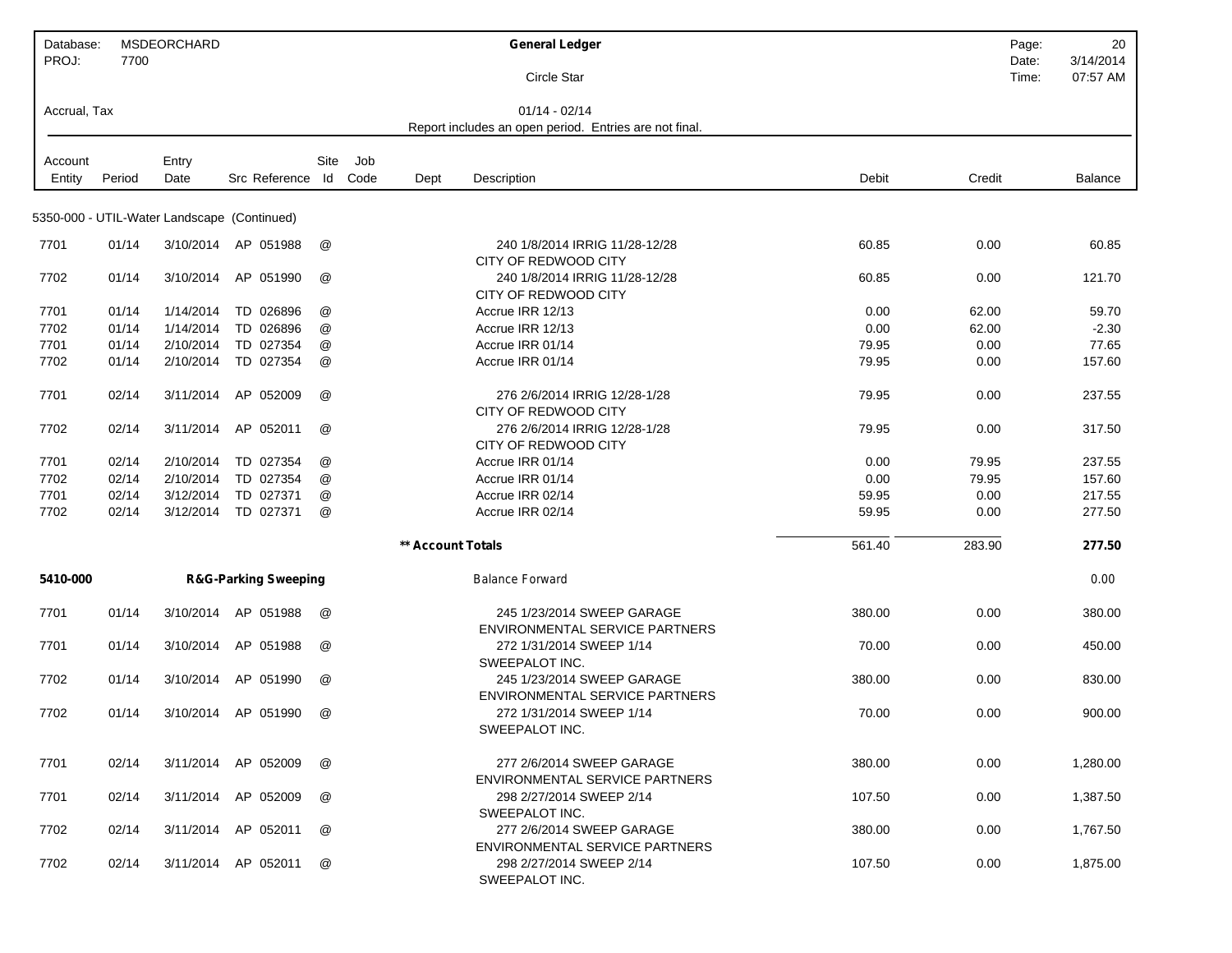| Database:<br>PROJ: | 7700   | <b>MSDEORCHARD</b> |                                             |      |      |                   | <b>General Ledger</b>                                              |          |          | Page:<br>Date: | 21<br>3/14/2014 |
|--------------------|--------|--------------------|---------------------------------------------|------|------|-------------------|--------------------------------------------------------------------|----------|----------|----------------|-----------------|
|                    |        |                    |                                             |      |      |                   | Circle Star                                                        |          |          | Time:          | 07:57 AM        |
| Accrual, Tax       |        |                    |                                             |      |      |                   | $01/14 - 02/14$                                                    |          |          |                |                 |
|                    |        |                    |                                             |      |      |                   | Report includes an open period. Entries are not final.             |          |          |                |                 |
| Account            |        | Entry              |                                             | Site | Job  |                   |                                                                    |          |          |                |                 |
| Entity             | Period | Date               | Src Reference Id                            |      | Code | Dept              | Description                                                        | Debit    | Credit   |                | Balance         |
|                    |        |                    |                                             |      |      |                   |                                                                    |          |          |                |                 |
|                    |        |                    | 5410-000 - R&G-Parking Sweeping (Continued) |      |      |                   |                                                                    |          |          |                |                 |
|                    |        |                    |                                             |      |      | ** Account Totals |                                                                    | 1,875.00 | 0.00     |                | 1,875.00        |
| 5420-000           |        |                    | <b>R&amp;G-Parking R&amp;M</b>              |      |      |                   | <b>Balance Forward</b>                                             |          |          |                | 0.00            |
| 7701               | 01/14  | 3/10/2014          | AP 051988                                   | @    |      |                   | 254 1/23/2014 LAY & STRIPE ADA                                     | 1,562.50 | 0.00     |                | 1,562.50        |
|                    |        |                    |                                             |      |      |                   | PRK TRI-VALLEY CONTRACTING, INC.                                   |          |          |                |                 |
| 7702               | 01/14  | 3/10/2014          | AP 051990                                   | @    |      |                   | 254 1/23/2014 LAY & STRIPE ADA<br>PRK TRI-VALLEY CONTRACTING, INC. | 1,562.50 | 0.00     |                | 3,125.00        |
| 7701               | 01/14  | 1/14/2014          | TD 026896                                   | @    |      |                   | Accrue Layout & Stripping 12/13                                    | 0.00     | 1,562.50 |                | 1,562.50        |
| 7702               | 01/14  | 1/14/2014          | TD 026896                                   | @    |      |                   | Accrue Layout & Stripping 12/13                                    | 0.00     | 1,562.50 |                | 0.00            |
|                    |        |                    |                                             |      |      |                   |                                                                    |          |          |                |                 |
|                    |        |                    |                                             |      |      | ** Account Totals |                                                                    | 3,125.00 | 3,125.00 |                | 0.00            |
| 5440-000           |        |                    | <b>R&amp;G-Fountain Maintenance</b>         |      |      |                   | <b>Balance Forward</b>                                             |          |          |                | 0.00            |
| 7701               | 01/14  | 1/14/2014          | TD 026896                                   | @    |      |                   | Accrue Fountain Maint 12/13                                        | 0.00     | 87.50    |                | $-87.50$        |
| 7702               | 01/14  | 1/14/2014          | TD 026896                                   | @    |      |                   | Accrue Fountain Maint 12/13                                        | 0.00     | 87.50    |                | $-175.00$       |
| 7701               | 01/14  | 2/10/2014          | TD 027354                                   | @    |      |                   | Accrue Fountain Maint 01/14                                        | 87.50    | 0.00     |                | $-87.50$        |
| 7702               | 01/14  | 2/10/2014          | TD 027354                                   | @    |      |                   | Accrue Fountain Maint 01/14                                        | 87.50    | 0.00     |                | 0.00            |
| 7701               | 02/14  | 3/11/2014          | AP 052009                                   | @    |      |                   | 294 2/27/2014 FOUNTAIN MAINT 1/14                                  | 87.50    | 0.00     |                | 87.50           |
|                    |        |                    |                                             |      |      |                   | PACIFIC WATER ART INC                                              |          |          |                |                 |
| 7702               | 02/14  | 3/11/2014          | AP 052011                                   | @    |      |                   | 294 2/27/2014 FOUNTAIN MAINT 1/14<br>PACIFIC WATER ART INC         | 87.50    | 0.00     |                | 175.00          |
| 7701               | 02/14  | 2/10/2014          | TD 027354                                   | @    |      |                   | Accrue Fountain Maint 01/14                                        | 0.00     | 87.50    |                | 87.50           |
| 7702               | 02/14  | 2/10/2014          | TD 027354                                   | @    |      |                   | Accrue Fountain Maint 01/14                                        | 0.00     | 87.50    |                | 0.00            |
| 7701               | 02/14  | 3/12/2014          | TD 027371                                   | @    |      |                   | Accrue Fountain Maint 02/14                                        | 87.50    | 0.00     |                | 87.50           |
| 7702               | 02/14  | 3/12/2014          | TD 027371                                   | @    |      |                   | Accrue Fountain Maint 02/14                                        | 87.50    | 0.00     |                | 175.00          |
|                    |        |                    |                                             |      |      | ** Account Totals |                                                                    | 525.00   | 350.00   |                | 175.00          |
|                    |        |                    |                                             |      |      |                   |                                                                    |          |          |                |                 |
| 5450-000           |        |                    | <b>R&amp;G-Landscape Contract</b>           |      |      |                   | <b>Balance Forward</b>                                             |          |          |                | 0.00            |
| 7701               | 01/14  |                    | 3/10/2014 AP 051988                         | @    |      |                   | 246 1/23/2014 LDSCPE MAINT 1/14<br>JENSEN LANDSCAPE SERVICES INC   | 864.00   | 0.00     |                | 864.00          |
| 7702               | 01/14  |                    | 3/10/2014 AP 051990                         | @    |      |                   | 246 1/23/2014 LDSCPE MAINT 1/14<br>JENSEN LANDSCAPE SERVICES INC   | 864.00   | 0.00     |                | 1,728.00        |
| 7701               | 02/14  |                    | 3/11/2014 AP 052009                         | @    |      |                   | 279 2/6/2014 LDSCPE MAINT 2/14<br>JENSEN LANDSCAPE SERVICES INC    | 864.00   | 0.00     |                | 2,592.00        |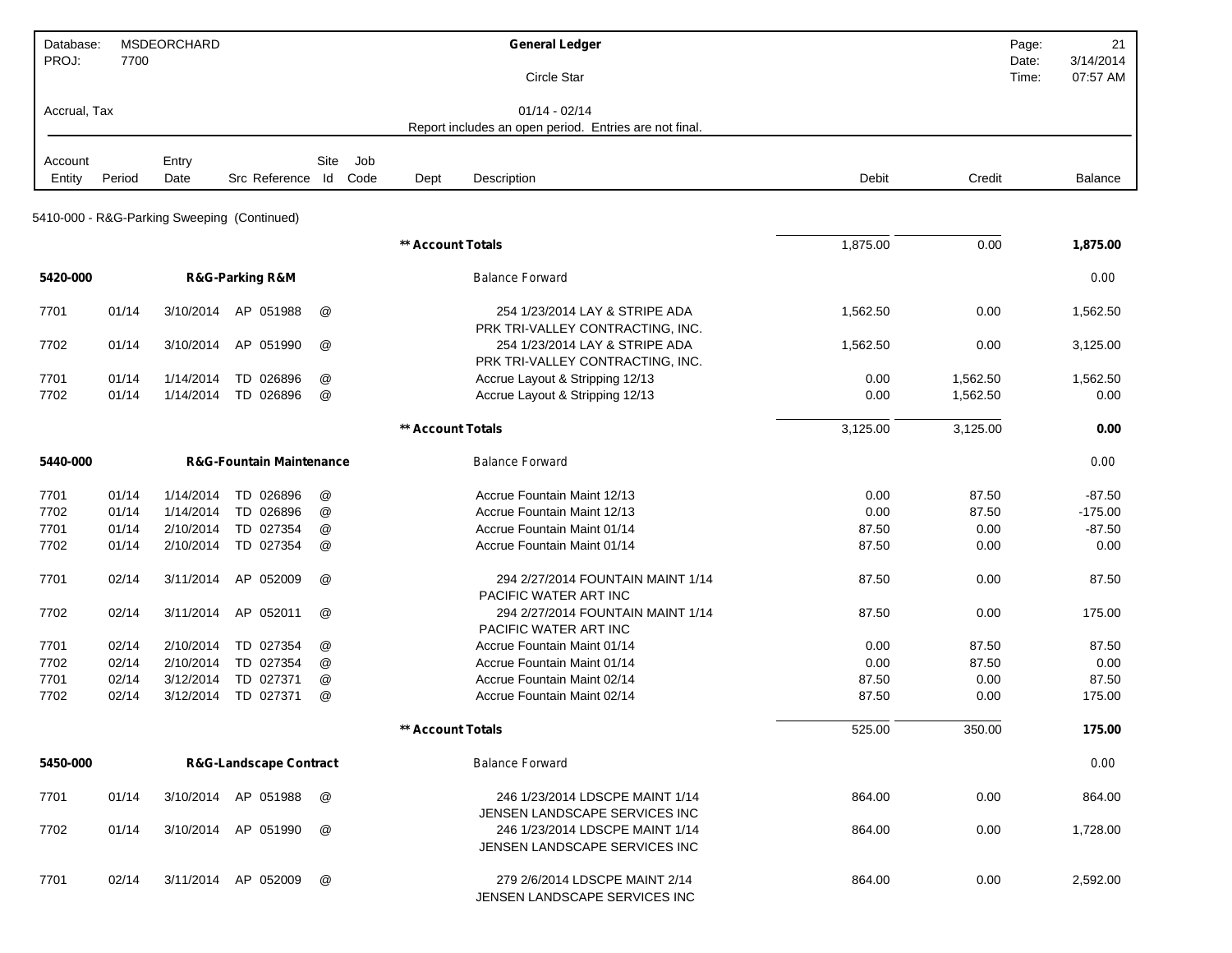| Database:    |        | MSDEORCHARD |                                               |                      |      |                   | <b>General Ledger</b>                                               |           |           | 22<br>Page:                             |
|--------------|--------|-------------|-----------------------------------------------|----------------------|------|-------------------|---------------------------------------------------------------------|-----------|-----------|-----------------------------------------|
| PROJ:        | 7700   |             |                                               |                      |      |                   | Circle Star                                                         |           |           | 3/14/2014<br>Date:<br>Time:<br>07:57 AM |
|              |        |             |                                               |                      |      |                   |                                                                     |           |           |                                         |
| Accrual, Tax |        |             |                                               |                      |      |                   | $01/14 - 02/14$                                                     |           |           |                                         |
|              |        |             |                                               |                      |      |                   | Report includes an open period. Entries are not final.              |           |           |                                         |
| Account      |        | Entry       |                                               | Site                 | Job  |                   |                                                                     |           |           |                                         |
| Entity       | Period | Date        | Src Reference Id                              |                      | Code | Dept              | Description                                                         | Debit     | Credit    | <b>Balance</b>                          |
|              |        |             |                                               |                      |      |                   |                                                                     |           |           |                                         |
|              |        |             | 5450-000 - R&G-Landscape Contract (Continued) |                      |      |                   |                                                                     |           |           |                                         |
| 7702         | 02/14  |             | 3/11/2014 AP 052011                           | @                    |      |                   | 279 2/6/2014 LDSCPE MAINT 2/14                                      | 864.00    | 0.00      | 3,456.00                                |
|              |        |             |                                               |                      |      |                   | JENSEN LANDSCAPE SERVICES INC                                       |           |           |                                         |
|              |        |             |                                               |                      |      |                   |                                                                     |           |           |                                         |
|              |        |             |                                               |                      |      | ** Account Totals |                                                                     | 3,456.00  | 0.00      | 3,456.00                                |
| 5455-000     |        |             | <b>R&amp;G-Lndscp Tree Trim/Removal</b>       |                      |      |                   | <b>Balance Forward</b>                                              |           |           | 0.00                                    |
|              |        |             |                                               |                      |      |                   |                                                                     |           |           |                                         |
| 5460-000     |        |             | <b>R&amp;G-Landscape Other</b>                |                      |      |                   | <b>Balance Forward</b>                                              |           |           | 0.00                                    |
|              |        |             |                                               |                      |      |                   |                                                                     |           |           |                                         |
| 7701         | 01/14  | 3/10/2014   | AP 051988                                     | @                    |      |                   | 265 1/31/2014 IRRIGATION RPRS<br>JENSEN LANDSCAPE SERVICES INC      | 71.34     | 0.00      | 71.34                                   |
| 7702         | 01/14  | 3/10/2014   | AP 051990                                     | @                    |      |                   | 265 1/31/2014 IRRIGATION RPRS                                       | 71.34     | 0.00      | 142.68                                  |
|              |        |             |                                               |                      |      |                   | JENSEN LANDSCAPE SERVICES INC                                       |           |           |                                         |
| 7701         | 01/14  | 2/10/2014   | TD 027354                                     | @                    |      |                   | Accrue IRR RPR's 01/14                                              | 480.45    | 0.00      | 623.13                                  |
| 7702         | 01/14  | 2/10/2014   | TD 027354                                     | @                    |      |                   | Accrue IRR RPR's 01/14                                              | 480.43    | 0.00      | 1,103.56                                |
| 7701         | 02/14  | 3/11/2014   | AP 052009                                     | @                    |      |                   | 291 2/27/2014 IRRIGATION RPRS                                       | 329.95    | 0.00      | 1,433.51                                |
|              |        |             |                                               |                      |      |                   | 1/31 JENSEN LANDSCAPE SERVICES INC                                  |           |           |                                         |
| 7701         | 02/14  | 3/11/2014   | AP 052009                                     | $^{\textregistered}$ |      |                   | 291 2/27/2014 IRRIGATION RPRS                                       | 150.50    | 0.00      | 1,584.01                                |
|              |        |             |                                               |                      |      |                   | 1/31 JENSEN LANDSCAPE SERVICES INC                                  |           |           |                                         |
| 7702         | 02/14  | 3/11/2014   | AP 052011                                     | $^{\circledR}$       |      |                   | 291 2/27/2014 IRRIGATION RPRS                                       | 329.94    | 0.00      | 1,913.95                                |
|              |        |             | AP 052011                                     | @                    |      |                   | 1/31 JENSEN LANDSCAPE SERVICES INC<br>291 2/27/2014 IRRIGATION RPRS |           |           |                                         |
| 7702         | 02/14  | 3/11/2014   |                                               |                      |      |                   | 1/31 JENSEN LANDSCAPE SERVICES INC                                  | 150.49    | 0.00      | 2,064.44                                |
| 7701         | 02/14  | 2/10/2014   | TD 027354                                     | @                    |      |                   | Accrue IRR RPR's 01/14                                              | 0.00      | 480.45    | 1,583.99                                |
| 7702         | 02/14  | 2/10/2014   | TD 027354                                     | @                    |      |                   | Accrue IRR RPR's 01/14                                              | 0.00      | 480.43    | 1,103.56                                |
|              |        |             |                                               |                      |      |                   |                                                                     |           |           |                                         |
|              |        |             |                                               |                      |      | ** Account Totals |                                                                     | 2,064.44  | 960.88    | 1,103.56                                |
| 5510-000     |        |             | <b>ADMIN-Prop Mgmt Fee</b>                    |                      |      |                   | <b>Balance Forward</b>                                              |           |           | 0.00                                    |
|              |        |             |                                               |                      |      |                   |                                                                     |           |           |                                         |
| 7701         | 01/14  |             | 3/10/2014 AP 051988                           | @                    |      |                   | 7701_0000001 Management Fee<br>ORCHARD COMMERCIAL INCORPORATED      | 13,562.31 | 0.00      | 13,562.31                               |
| 7702         | 01/14  | 3/10/2014   | AP 051990                                     | @                    |      |                   | 7702_0000001 Management Fee                                         | 6,931.93  | 0.00      | 20,494.24                               |
|              |        |             |                                               |                      |      |                   | ORCHARD COMMERCIAL INCORPORATED                                     |           |           |                                         |
| 7701         | 01/14  | 3/10/2014   | CM 095170                                     | @                    |      |                   | Managmnt Fee MGT MGMT Fee Billing                                   | 13,562.31 | 0.00      | 34,056.55                               |
| 7701         | 01/14  | 3/10/2014   | CM 095170                                     | @                    |      |                   | Managmnt Fee MGT MGMT Fee Billing                                   | 0.00      | 13,562.31 | 20,494.24                               |
| 7702         | 01/14  | 3/10/2014   | CM 095172                                     | @                    |      |                   | Managmnt Fee MGT MGMT Fee Billing                                   | 6,931.93  | 0.00      | 27,426.17                               |
| 7702         | 01/14  | 3/10/2014   | CM 095172                                     | @                    |      |                   | Managmnt Fee MGT MGMT Fee Billing                                   | 0.00      | 6,931.93  | 20,494.24                               |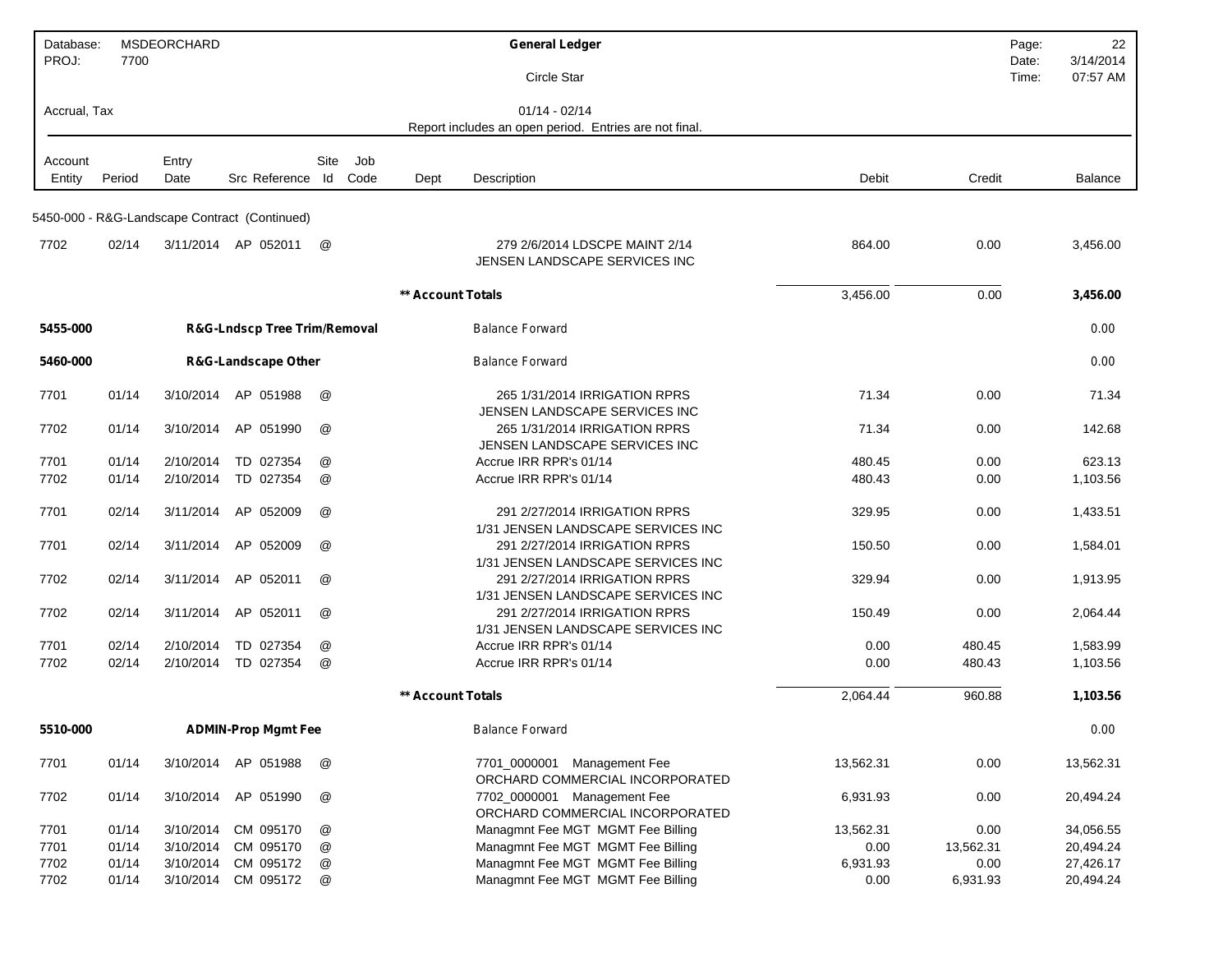| Database:<br>PROJ: | 7700   | MSDEORCHARD |                                            |      |      |                   | <b>General Ledger</b>                                          |           | Page:<br>Date: | 23<br>3/14/2014 |
|--------------------|--------|-------------|--------------------------------------------|------|------|-------------------|----------------------------------------------------------------|-----------|----------------|-----------------|
|                    |        |             |                                            |      |      |                   | Circle Star                                                    |           | Time:          | 07:57 AM        |
| Accrual, Tax       |        |             |                                            |      |      |                   | $01/14 - 02/14$                                                |           |                |                 |
|                    |        |             |                                            |      |      |                   | Report includes an open period. Entries are not final.         |           |                |                 |
| Account            |        | Entry       |                                            | Site | Job  |                   |                                                                |           |                |                 |
| Entity             | Period | Date        | Src Reference Id                           |      | Code | Dept              | Description                                                    | Debit     | Credit         | Balance         |
|                    |        |             | 5510-000 - ADMIN-Prop Mgmt Fee (Continued) |      |      |                   |                                                                |           |                |                 |
| 7701               | 02/14  | 3/11/2014   | AP 052009                                  | @    |      |                   | 7701_0000001 Management Fee<br>ORCHARD COMMERCIAL INCORPORATED | 1,225.00  | 0.00           | 21,719.24       |
| 7702               | 02/14  | 3/11/2014   | AP 052011                                  | @    |      |                   | 7702_0000001 Management Fee<br>ORCHARD COMMERCIAL INCORPORATED | 6,931.93  | 0.00           | 28,651.17       |
| 7701               | 02/14  | 3/12/2014   | CM 095376                                  | @    |      |                   | Managmnt Fee MGT MGMT Fee Billing                              | 1,225.00  | 0.00           | 29,876.17       |
| 7701               | 02/14  | 3/12/2014   | CM 095376                                  | @    |      |                   | Managmnt Fee MGT MGMT Fee Billing                              | 0.00      | 1,225.00       | 28,651.17       |
| 7702               | 02/14  | 3/12/2014   | CM 095378                                  | @    |      |                   | Managmnt Fee MGT MGMT Fee Billing                              | 6,931.93  | 0.00           | 35,583.10       |
| 7702               | 02/14  | 3/12/2014   | CM 095378                                  | @    |      |                   | Managmnt Fee MGT MGMT Fee Billing                              | 0.00      | 6,931.93       | 28,651.17       |
|                    |        |             |                                            |      |      | ** Account Totals |                                                                | 57,302.34 | 28,651.17      | 28,651.17       |
| 5540-000           |        |             | ADMIN-Telephone/Modem                      |      |      |                   | <b>Balance Forward</b>                                         |           |                | 0.00            |
| 7701               | 01/14  | 3/10/2014   | AP 051988                                  | @    |      |                   | 244 1/23/2014 ENG TEL 12/26-1/25<br>AT&T                       | 27.25     | 0.00           | 27.25           |
| 7701               | 01/14  | 3/10/2014   | AP 051988                                  | @    |      |                   | 262 1/31/2014 ENG DSL 12/11-1/10<br>AT&T U-VERSE (SM)          | 22.50     | 0.00           | 49.75           |
| 7702               | 01/14  | 3/10/2014   | AP 051990                                  | @    |      |                   | 244 1/23/2014 ENG TEL 12/26-1/25<br>AT&T                       | 27.24     | 0.00           | 76.99           |
| 7702               | 01/14  | 3/10/2014   | AP 051990                                  | @    |      |                   | 258 1/31/2014 FRONT DESK<br>1/14-2/13 AT&T                     | 43.20     | 0.00           | 120.19          |
| 7702               | 01/14  | 3/10/2014   | AP 051990                                  | @    |      |                   | 262 1/31/2014 ENG DSL 12/11-1/10<br>AT&T U-VERSE (SM)          | 22.50     | 0.00           | 142.69          |
| 7701               | 02/14  | 3/11/2014   | AP 052009                                  | @    |      |                   | 274 2/6/2014 ENG TEL 1/26-2/25<br>AT&T                         | 27.75     | 0.00           | 170.44          |
| 7701               | 02/14  | 3/11/2014   | AP 052009                                  | @    |      |                   | 285 2/27/2014 FRONT DK 2/14-3/13<br>AT&T                       | 118.06    | 0.00           | 288.50          |
| 7701               | 02/14  |             | 3/11/2014 AP 052009                        | @    |      |                   | 289 2/27/2014 ENG DSL 2/11-3/10<br>AT&T U-VERSE (SM)           | 24.00     | 0.00           | 312.50          |
| 7702               | 02/14  |             | 3/11/2014 AP 052011                        | @    |      |                   | 274 2/6/2014 ENG TEL 1/26-2/25<br>AT&T                         | 27.75     | 0.00           | 340.25          |
| 7702               | 02/14  |             | 3/11/2014 AP 052011                        | @    |      |                   | 289 2/27/2014 ENG DSL 2/11-3/10<br>AT&T U-VERSE (SM)           | 24.00     | 0.00           | 364.25          |
| 7702               | 02/14  |             | 3/11/2014 AP 052011                        | @    |      |                   | 285 2/27/2014 FRONT DK 2/14-3/13<br>AT&T                       | 43.09     | 0.00           | 407.34          |
|                    |        |             |                                            |      |      | ** Account Totals |                                                                | 407.34    | 0.00           | 407.34          |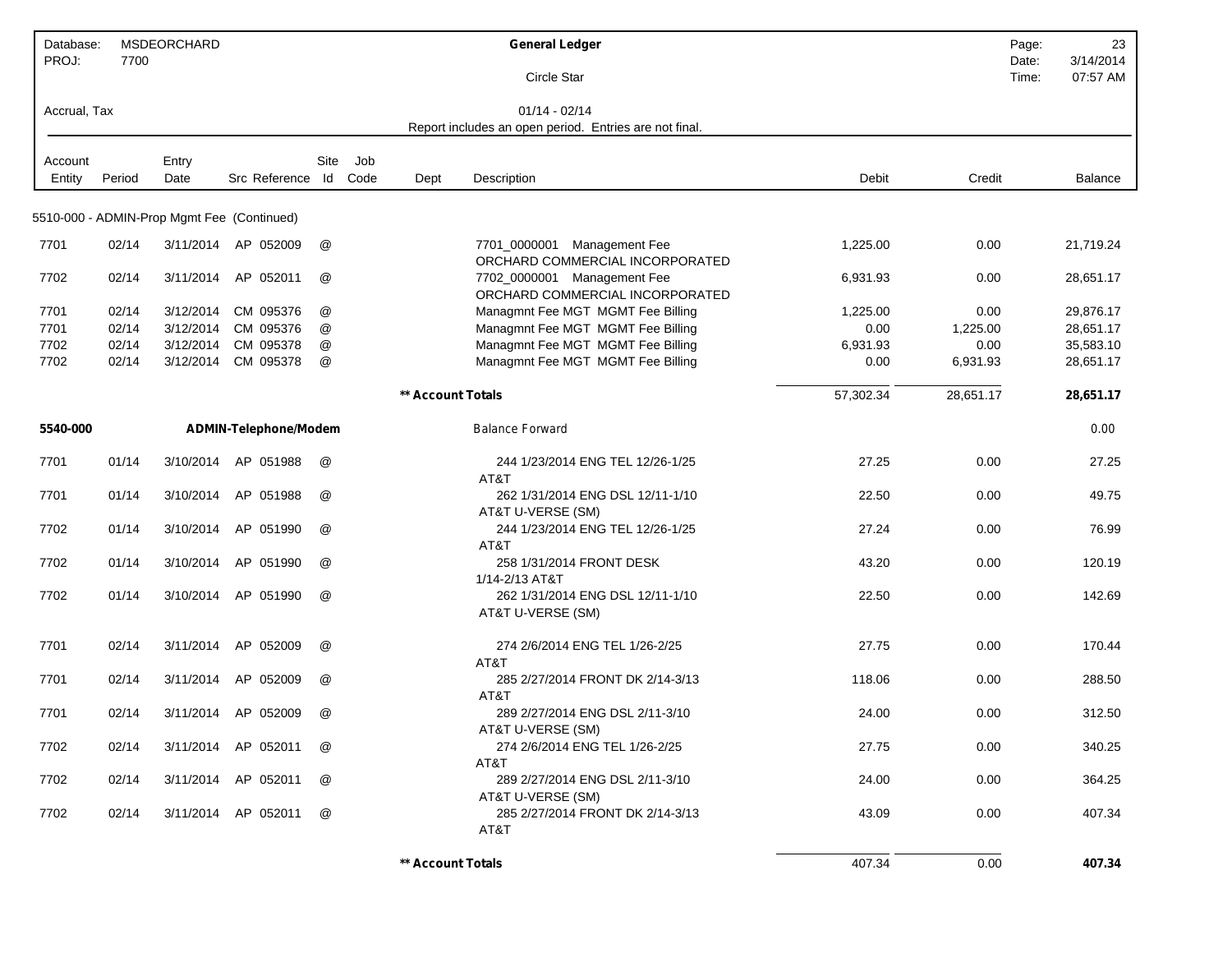| Database:<br>PROJ: | 7700   | MSDEORCHARD      |                                  |                     |                   | <b>General Ledger</b>                                                     |       | Page:<br>Date: | 24<br>3/14/2014 |
|--------------------|--------|------------------|----------------------------------|---------------------|-------------------|---------------------------------------------------------------------------|-------|----------------|-----------------|
|                    |        |                  |                                  |                     |                   | Circle Star                                                               |       | Time:          | 07:57 AM        |
| Accrual, Tax       |        |                  |                                  |                     |                   | $01/14 - 02/14$<br>Report includes an open period. Entries are not final. |       |                |                 |
| Account<br>Entity  | Period | Entry<br>Date    | Src Reference Id                 | Site<br>Job<br>Code | Dept              | Description                                                               | Debit | Credit         | Balance         |
| 5620-000           |        |                  | <b>NON-REIMB-Utilities</b>       |                     |                   | <b>Balance Forward</b>                                                    |       |                | 0.00            |
| 5622-000           |        |                  | <b>NON-REIMB-Utilities Gas</b>   |                     |                   | <b>Balance Forward</b>                                                    |       |                | 0.00            |
| 5625-000           |        |                  | <b>NON-REIMB-Utilities Water</b> |                     |                   | <b>Balance Forward</b>                                                    |       |                | 0.00            |
| 5630-000           |        |                  | <b>NON-REIMB-Cleaning</b>        |                     |                   | <b>Balance Forward</b>                                                    |       |                | 0.00            |
| 5640-000           |        |                  | NON-REIMB-R&M                    |                     |                   | <b>Balance Forward</b>                                                    |       |                | 0.00            |
| 5670-000           |        |                  | NON-REIMB-Other                  |                     |                   | <b>Balance Forward</b>                                                    |       |                | 0.00            |
| 5685-000           |        |                  | NON-REIMB-Ad/Promo               |                     |                   | <b>Balance Forward</b>                                                    |       |                | 0.00            |
| 5688-000           |        |                  | <b>NON-REIMB Space Planning</b>  |                     |                   | <b>Balance Forward</b>                                                    |       |                | 0.00            |
| 6220-000           |        |                  | <b>Bank Charges/Loan Fees</b>    |                     |                   | <b>Balance Forward</b>                                                    |       |                | 0.00            |
| 7701               | 01/14  | 1/31/2014        | TD 027346                        | @                   |                   | Bank Fees 01/14                                                           | 23.74 | 0.00           | 23.74           |
| 7701               | 02/14  | 2/28/2014        | TD 027347                        | @                   |                   | Bank Fees 02/14                                                           | 11.03 | 0.00           | 34.77           |
|                    |        |                  |                                  |                     | ** Account Totals |                                                                           | 34.77 | 0.00           | 34.77           |
| 6230-000           |        | <b>Late Fees</b> |                                  |                     |                   | <b>Balance Forward</b>                                                    |       |                | 0.00            |
| 7701               | 01/14  | 3/10/2014        | AP 051988                        | @                   |                   | 260 1/31/2014 LATE FEE<br>AT&T                                            | 10.00 | 0.00           | 10.00           |
| 7701               | 01/14  | 3/10/2014        | AP 051988                        | @                   |                   | 257 1/31/2014 LATE FEE<br>AT&T                                            | 10.00 | 0.00           | 20.00           |
| 7701               | 01/14  | 3/10/2014        | AP 051988                        | @                   |                   | 256 1/31/2014 LATE FEE<br>AT&T                                            | 5.00  | 0.00           | 25.00           |
| 7702               | 01/14  |                  | 3/10/2014 AP 051990              | @                   |                   | 256 1/31/2014 LATE FEE<br>AT&T                                            | 5.00  | 0.00           | 30.00           |
| 7702               | 01/14  |                  | 3/10/2014 AP 051990              | @                   |                   | 261 1/31/2014 LATE FEE<br>AT&T                                            | 10.00 | 0.00           | 40.00           |
| 7701               | 02/14  |                  | 3/11/2014 AP 052009              | @                   |                   | 274 2/6/2014 LATE FEE                                                     | 5.00  | 0.00           | 45.00           |
| 7702               | 02/14  |                  | 3/11/2014 AP 052011              | @                   |                   | AT&T<br>274 2/6/2014 LATE FEE<br>AT&T                                     | 5.00  | 0.00           | 50.00           |